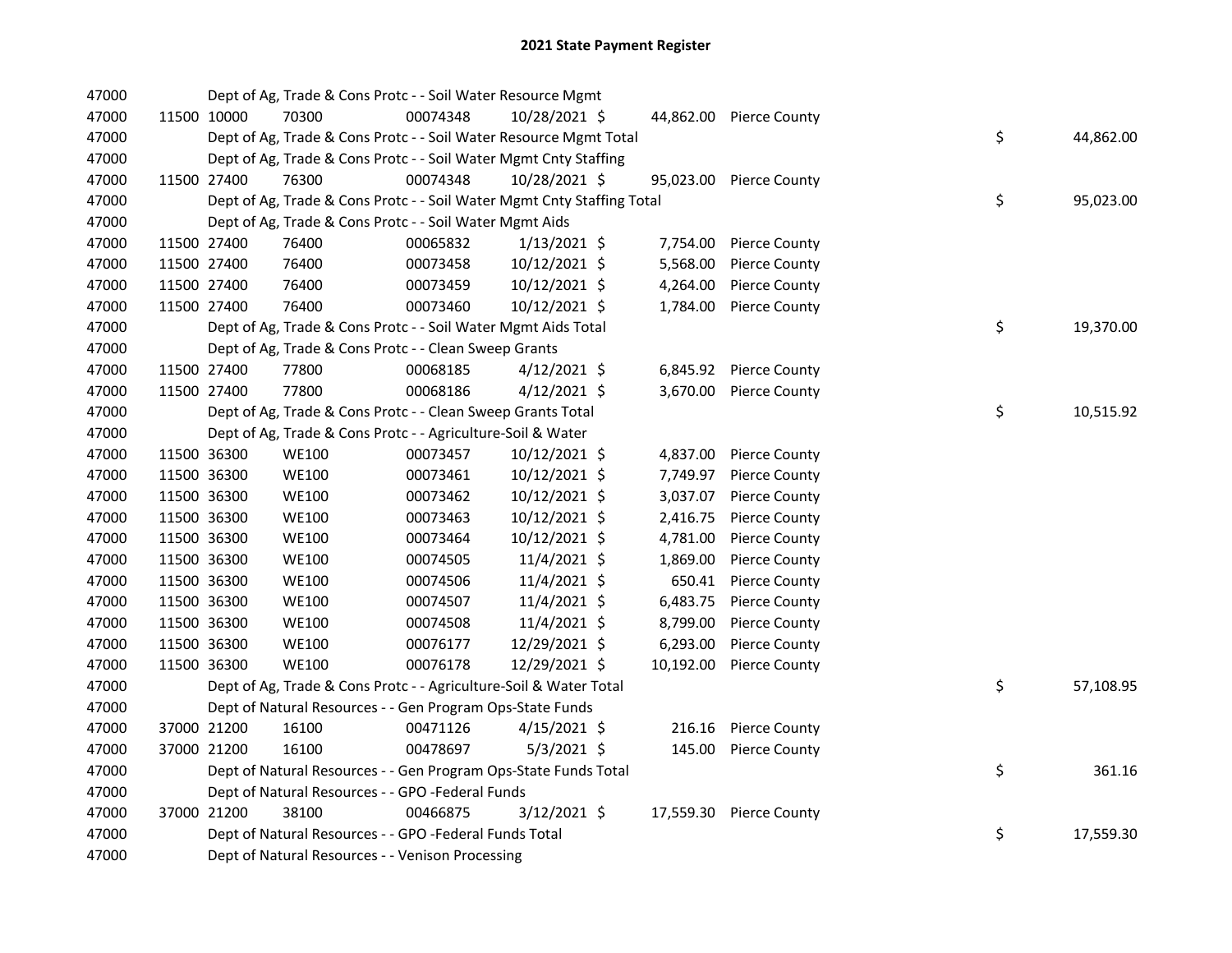| 47000 |             | 37000 21200 | 54900                                                              | 00466929 | 3/11/2021 \$   |           | 7,635.00 Pierce County  |    |           |
|-------|-------------|-------------|--------------------------------------------------------------------|----------|----------------|-----------|-------------------------|----|-----------|
| 47000 |             |             | Dept of Natural Resources - - Venison Processing Total             |          |                |           |                         | \$ | 7,635.00  |
| 47000 |             |             | Dept of Natural Resources - - Enf A - Boating Enforcement          |          |                |           |                         |    |           |
| 47000 |             | 37000 21200 | 55000                                                              | 00466875 | $3/12/2021$ \$ |           | 36,173.05 Pierce County |    |           |
| 47000 |             |             | Dept of Natural Resources - - Enf A - Boating Enforcement Total    |          |                |           |                         | \$ | 36,173.05 |
| 47000 |             |             | Dept of Natural Resources - - Enf A - Atv & Utv Enforcement        |          |                |           |                         |    |           |
| 47000 |             | 37000 21200 | 55100                                                              | 00509165 | $9/16/2021$ \$ |           | 10,780.08 Pierce County |    |           |
| 47000 |             |             | Dept of Natural Resources - - Enf A - Atv & Utv Enforcement Total  |          |                |           |                         | \$ | 10,780.08 |
| 47000 |             |             | Dept of Natural Resources - - Enf A - Snow Enforcement             |          |                |           |                         |    |           |
| 47000 |             | 37000 21200 | 55200                                                              | 00509628 | $9/20/2021$ \$ |           | 10,780.56 Pierce County |    |           |
| 47000 |             |             | Dept of Natural Resources - - Enf A - Snow Enforcement Total       |          |                |           |                         | \$ | 10,780.56 |
| 47000 |             |             | Dept of Natural Resources - - Wildlife Damage Claims & Abat        |          |                |           |                         |    |           |
| 47000 |             | 37000 21200 | 55300                                                              | 00466929 | $3/11/2021$ \$ |           | 16,589.64 Pierce County |    |           |
| 47000 |             |             | Dept of Natural Resources - - Wildlife Damage Claims & Abat Total  |          |                |           |                         | \$ | 16,589.64 |
| 47000 |             |             | Dept of Natural Resources - - Resaids - County Cons Aids           |          |                |           |                         |    |           |
| 47000 |             | 37000 21200 | 56300                                                              | 00490872 | $6/24/2021$ \$ |           | 5,000.00 Pierce County  |    |           |
| 47000 |             |             | Dept of Natural Resources - - Resaids - County Cons Aids Total     |          |                |           |                         | \$ | 5,000.00  |
| 47000 |             |             | Dept of Natural Resources - - Ra- Suppl Snow Trail Aids            |          |                |           |                         |    |           |
| 47000 |             | 37000 21200 | 56900                                                              | 00490692 | $6/18/2021$ \$ |           | 2,490.65 Pierce County  |    |           |
| 47000 |             |             | Dept of Natural Resources - - Ra- Suppl Snow Trail Aids Total      |          |                |           |                         | \$ | 2,490.65  |
| 47000 |             |             | Dept of Natural Resources - - Ra- Cnty Snow Trail & Area Aid       |          |                |           |                         |    |           |
| 47000 |             | 37000 21200 | 57400                                                              | 00510081 | $9/23/2021$ \$ | 4,179.56  | <b>Pierce County</b>    |    |           |
| 47000 |             | 37000 21200 | 57400                                                              | 00515080 | 10/18/2021 \$  | 34,035.00 | <b>Pierce County</b>    |    |           |
| 47000 |             | 37000 21200 | 57400                                                              | 00523595 | 12/8/2021 \$   | 9,752.00  | <b>Pierce County</b>    |    |           |
| 47000 |             |             | Dept of Natural Resources - - Ra- Cnty Snow Trail & Area Aid Total |          |                |           |                         | \$ | 47,966.56 |
| 47000 |             |             | Dept of Natural Resources - - Ra- Snowmobile Trail Areas           |          |                |           |                         |    |           |
| 47000 |             | 37000 21200 | 57500                                                              | 00510025 | $9/27/2021$ \$ |           | 17,879.44 Pierce County |    |           |
| 47000 |             |             | Dept of Natural Resources - - Ra- Snowmobile Trail Areas Total     |          |                |           |                         | \$ | 17,879.44 |
| 47000 |             |             | Dept of Natural Resources - - Resaids - Pymt In Lieu Tax Fed       |          |                |           |                         |    |           |
| 47000 |             | 37000 21200 | 58400                                                              | 00510764 | 9/28/2021 \$   |           | 2,948.00 Pierce County  |    |           |
| 47000 |             |             | Dept of Natural Resources - - Resaids - Pymt In Lieu Tax Fed Total |          |                |           |                         | \$ | 2,948.00  |
| 47000 |             |             | Dept of Natural Resources - - GPO--State Funds                     |          |                |           |                         |    |           |
| 47000 |             | 37000 21200 | 86100                                                              | 00463868 | 2/17/2021 \$   |           | 9.00 Pierce County      |    |           |
| 47000 | 37000 21200 |             | 86100                                                              | 00463869 | 2/17/2021 \$   | 8.00      | <b>Pierce County</b>    |    |           |
| 47000 |             | 37000 21200 | 86100                                                              | 00473876 | 4/30/2021 \$   | 29.00     | <b>Pierce County</b>    |    |           |
| 47000 |             | 37000 21200 | 86100                                                              | 00496201 | 7/8/2021 \$    | 18.00     | <b>Pierce County</b>    |    |           |
| 47000 |             |             | Dept of Natural Resources - - GPO--State Funds Total               |          |                |           |                         | \$ | 64.00     |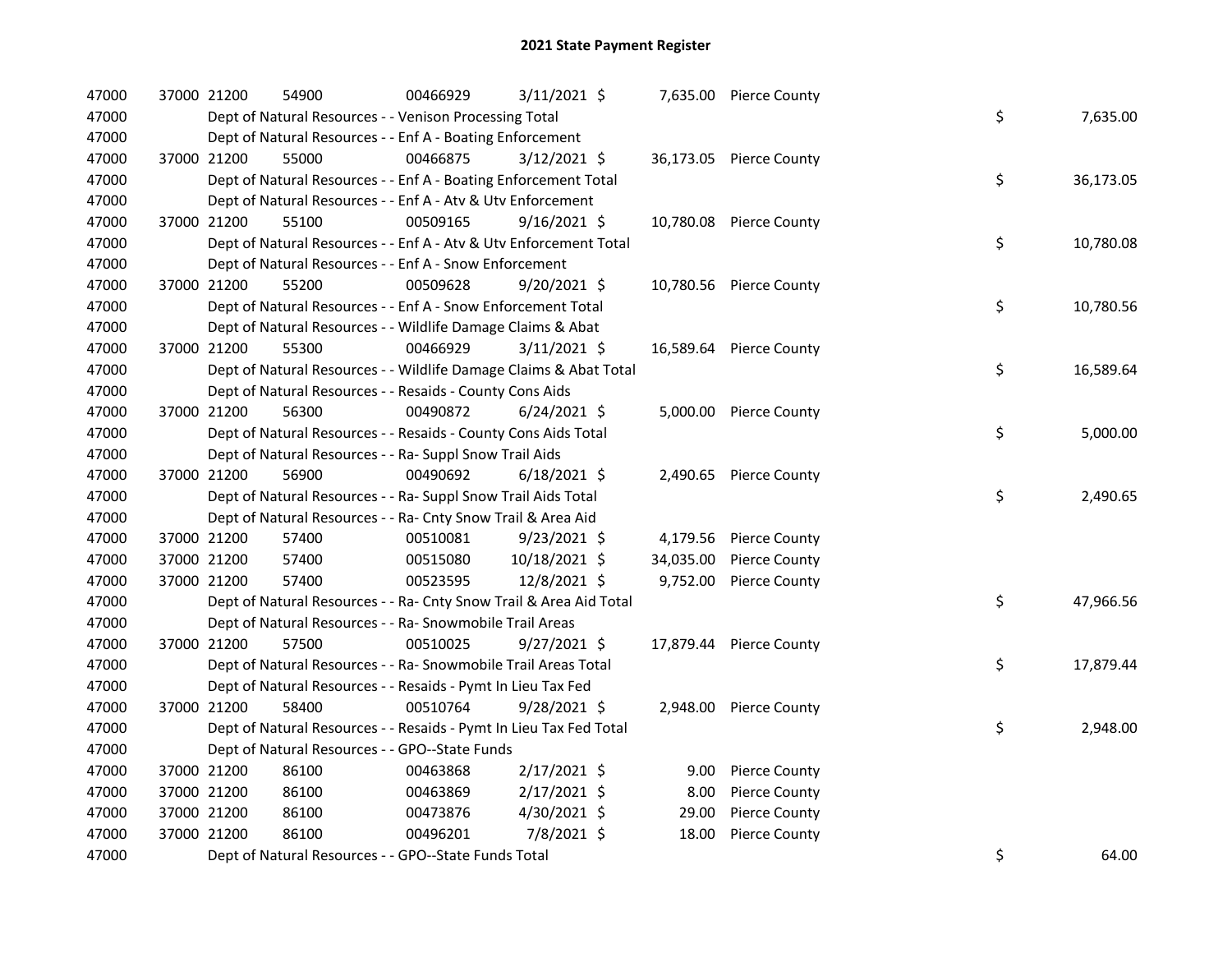| 47000 |             | Dept of Natural Resources - - Fin Asst For Responsible Units       |          |                |            |                          |    |              |
|-------|-------------|--------------------------------------------------------------------|----------|----------------|------------|--------------------------|----|--------------|
| 47000 | 37000 27400 | 67000                                                              | 00483288 | $5/21/2021$ \$ |            | 191,986.61 Pierce County |    |              |
| 47000 |             | Dept of Natural Resources - - Fin Asst For Responsible Units Total |          |                |            |                          | \$ | 191,986.61   |
| 47000 |             | Dept of Natural Resources - - Recycling Consolidation Grants       |          |                |            |                          |    |              |
| 47000 | 37000 27400 | 67300                                                              | 00483288 | $5/21/2021$ \$ |            | 11,210.73 Pierce County  |    |              |
| 47000 |             | Dept of Natural Resources - - Recycling Consolidation Grants Total |          |                |            |                          | \$ | 11,210.73    |
| 47000 |             | Dept of Natural Resources - - GPO - Sd Water Loan Prog, Fed        |          |                |            |                          |    |              |
| 47000 | 37000 57300 | 48200                                                              | 00468690 | $3/31/2021$ \$ | 3,252.75   | <b>Pierce County</b>     |    |              |
| 47000 | 37000 57300 | 48200                                                              | 00491937 | 7/16/2021 \$   | 3,252.75   | Pierce County            |    |              |
| 47000 | 37000 57300 | 48200                                                              | 00515530 | 11/12/2021 \$  | 3,252.75   | <b>Pierce County</b>     |    |              |
| 47000 |             | Dept of Natural Resources - - GPO - Sd Water Loan Prog, Fed Total  |          |                |            |                          | \$ | 9,758.25     |
| 47000 |             | WI Dept of Transportation - - Eldly&Disa Co/Aid Sf                 |          |                |            |                          |    |              |
| 47000 | 39500 21100 | 16800                                                              | 00650094 | $2/8/2021$ \$  |            | 95,852.00 Pierce County  |    |              |
| 47000 |             | WI Dept of Transportation - - Eldly&Disa Co/Aid Sf Total           |          |                |            |                          | \$ | 95,852.00    |
| 47000 |             | WI Dept of Transportation - - Trans Aids To Co.-Sf                 |          |                |            |                          |    |              |
| 47000 | 39500 21100 | 19000                                                              | 00631646 | $1/4/2021$ \$  | 363,194.96 | <b>Pierce County</b>     |    |              |
| 47000 | 39500 21100 | 19000                                                              | 00710741 | 7/6/2021 \$    | 726,389.92 | <b>Pierce County</b>     |    |              |
| 47000 | 39500 21100 | 19000                                                              | 00751300 | 10/4/2021 \$   | 363,194.99 | <b>Pierce County</b>     |    |              |
| 47000 |             | WI Dept of Transportation - - Trans Aids To Co.-Sf Total           |          |                |            |                          | \$ | 1,452,779.87 |
| 47000 |             | WI Dept of Transportation - - Loc Rd Imp Prg St Fd                 |          |                |            |                          |    |              |
| 47000 | 39500 21100 | 27800                                                              | 00650703 | $2/8/2021$ \$  | 140,398.75 | <b>Pierce County</b>     |    |              |
| 47000 | 39500 21100 | 27800                                                              | 00777355 | 12/1/2021 \$   | 4,877.18   | <b>Pierce County</b>     |    |              |
| 47000 |             | WI Dept of Transportation - - Loc Rd Imp Prg St Fd Total           |          |                |            |                          | \$ | 145,275.93   |
| 47000 |             | WI Dept of Transportation - - Hwy Mgmt & Opers Sf                  |          |                |            |                          |    |              |
| 47000 | 39500 21100 | 36500                                                              | 00686984 | 4/30/2021 \$   | 237.47     | <b>Pierce County</b>     |    |              |
| 47000 | 39500 21100 | 36500                                                              | 00771224 | 11/9/2021 \$   | 444.54     | <b>Pierce County</b>     |    |              |
| 47000 |             | WI Dept of Transportation - - Hwy Mgmt & Opers Sf Total            |          |                |            |                          | \$ | 682.01       |
| 47000 |             | WI Dept of Transportation - - Wi Lift Brdg Op/M Sf                 |          |                |            |                          |    |              |
| 47000 | 39500 21100 | 36600                                                              | 00637909 | $1/12/2021$ \$ | 191.02     | <b>Pierce County</b>     |    |              |
| 47000 | 39500 21100 | 36600                                                              | 00654354 | $2/18/2021$ \$ | 191.16     | <b>Pierce County</b>     |    |              |
| 47000 | 39500 21100 | 36600                                                              | 00673580 | $4/5/2021$ \$  | 89.88      | <b>Pierce County</b>     |    |              |
| 47000 | 39500 21100 | 36600                                                              | 00676797 | $4/9/2021$ \$  | 121.12     | <b>Pierce County</b>     |    |              |
| 47000 | 39500 21100 | 36600                                                              | 00700627 | $6/2/2021$ \$  | 2,207.09   | <b>Pierce County</b>     |    |              |
| 47000 | 39500 21100 | 36600                                                              | 00718915 | 7/13/2021 \$   | 15,069.95  | <b>Pierce County</b>     |    |              |
| 47000 | 39500 21100 | 36600                                                              | 00725617 | 7/28/2021 \$   | 17,866.31  | <b>Pierce County</b>     |    |              |
| 47000 | 39500 21100 | 36600                                                              | 00742299 | $9/8/2021$ \$  | 11,079.12  | <b>Pierce County</b>     |    |              |
| 47000 | 39500 21100 | 36600                                                              | 00744692 | $9/10/2021$ \$ | 10,759.25  | <b>Pierce County</b>     |    |              |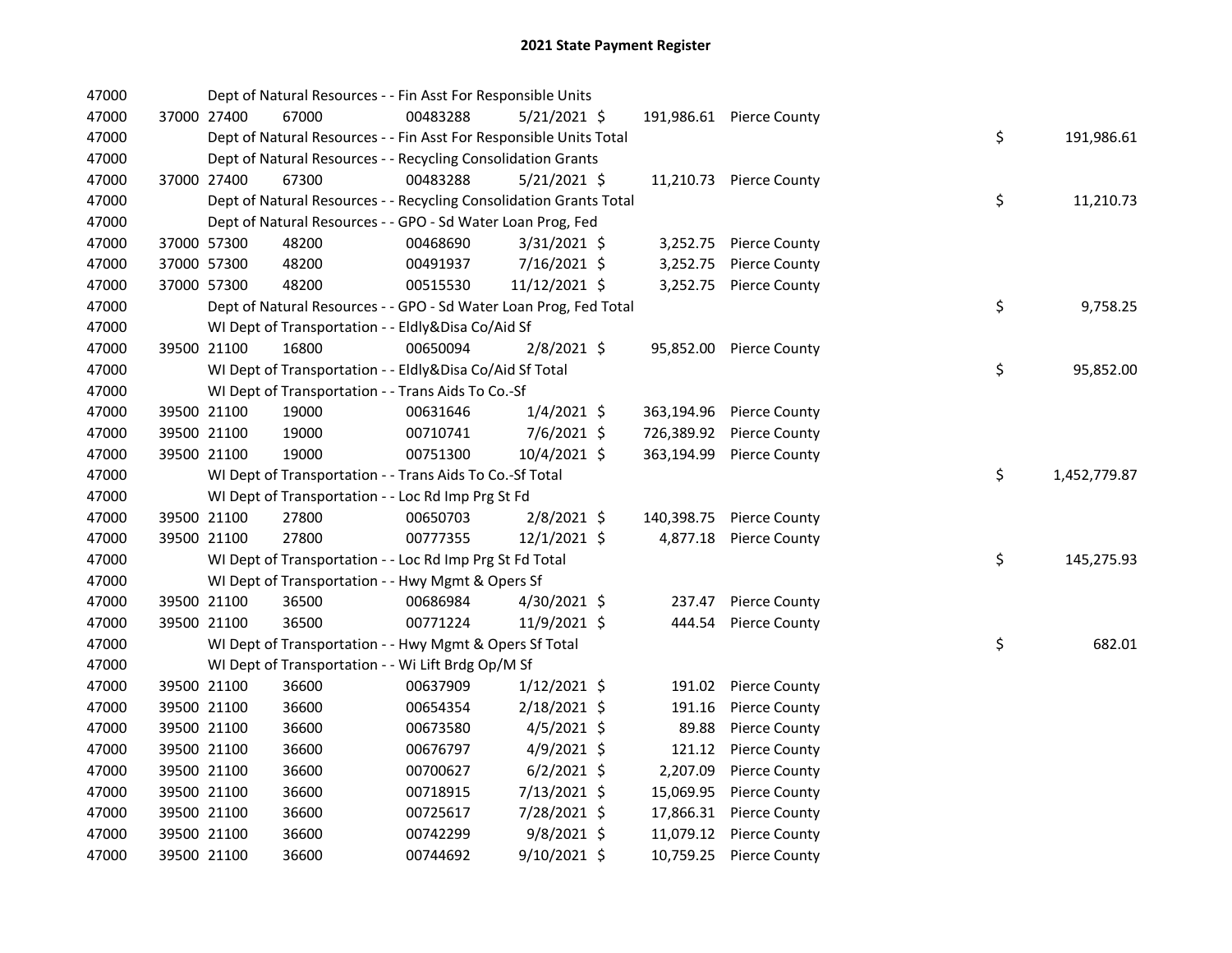| 47000 | 39500 21100 | 36600                                                    | 00770521 | 11/8/2021 \$   |            | 15,870.96 Pierce County  |    |           |
|-------|-------------|----------------------------------------------------------|----------|----------------|------------|--------------------------|----|-----------|
| 47000 | 39500 21100 | 36600                                                    | 00773642 | 11/16/2021 \$  |            | 10,879.08 Pierce County  |    |           |
| 47000 |             | WI Dept of Transportation - - Wi Lift Brdg Op/M Sf Total |          |                |            |                          | \$ | 84,324.94 |
| 47000 |             | WI Dept of Transportation - - Routine Maint Sf           |          |                |            |                          |    |           |
| 47000 | 39500 21100 | 36800                                                    | 00637909 | $1/12/2021$ \$ | 5,652.48   | <b>Pierce County</b>     |    |           |
| 47000 | 39500 21100 | 36800                                                    | 00641545 | 1/20/2021 \$   | 102,512.87 | <b>Pierce County</b>     |    |           |
| 47000 | 39500 21100 | 36800                                                    | 00641546 | 1/20/2021 \$   | 10,597.40  | <b>Pierce County</b>     |    |           |
| 47000 | 39500 21100 | 36800                                                    | 00641547 | 1/20/2021 \$   | 2,989.25   | <b>Pierce County</b>     |    |           |
| 47000 | 39500 21100 | 36800                                                    | 00641548 | 1/20/2021 \$   | 40,804.31  | <b>Pierce County</b>     |    |           |
| 47000 | 39500 21100 | 36800                                                    | 00644830 | $1/27/2021$ \$ | 77,897.62  | <b>Pierce County</b>     |    |           |
| 47000 | 39500 21100 | 36800                                                    | 00654354 | $2/18/2021$ \$ | 4,227.12   | <b>Pierce County</b>     |    |           |
| 47000 | 39500 21100 | 36800                                                    | 00660736 | 3/4/2021 \$    | 2,780.36   | <b>Pierce County</b>     |    |           |
| 47000 | 39500 21100 | 36800                                                    | 00663070 | 3/10/2021 \$   | 171,442.03 | <b>Pierce County</b>     |    |           |
| 47000 | 39500 21100 | 36800                                                    | 00673580 | $4/5/2021$ \$  | 17,892.53  | <b>Pierce County</b>     |    |           |
| 47000 | 39500 21100 | 36800                                                    | 00675520 | $4/7/2021$ \$  | 212,752.38 | <b>Pierce County</b>     |    |           |
| 47000 | 39500 21100 | 36800                                                    | 00676797 | 4/9/2021 \$    | 3,982.38   | <b>Pierce County</b>     |    |           |
| 47000 | 39500 21100 | 36800                                                    | 00681127 | 4/20/2021 \$   | 118.74     | <b>Pierce County</b>     |    |           |
| 47000 | 39500 21100 | 36800                                                    | 00687747 | $5/4/2021$ \$  | 140,010.73 | <b>Pierce County</b>     |    |           |
| 47000 | 39500 21100 | 36800                                                    | 00700627 | $6/2/2021$ \$  | 7,795.11   | <b>Pierce County</b>     |    |           |
| 47000 | 39500 21100 | 36800                                                    | 00712801 | $6/25/2021$ \$ | 99,221.63  | <b>Pierce County</b>     |    |           |
| 47000 | 39500 21100 | 36800                                                    | 00718537 | 7/12/2021 \$   | 9,118.63   | <b>Pierce County</b>     |    |           |
| 47000 | 39500 21100 | 36800                                                    | 00718915 | 7/13/2021 \$   | 4,508.42   | <b>Pierce County</b>     |    |           |
| 47000 | 39500 21100 | 36800                                                    | 00723681 | 7/23/2021 \$   | 74,142.68  | <b>Pierce County</b>     |    |           |
| 47000 | 39500 21100 | 36800                                                    | 00725136 | 7/27/2021 \$   | 12,119.69  | Pierce County            |    |           |
| 47000 | 39500 21100 | 36800                                                    | 00725617 | 7/28/2021 \$   | 6,163.89   | <b>Pierce County</b>     |    |           |
| 47000 | 39500 21100 | 36800                                                    | 00731695 | 8/10/2021 \$   | 5,990.89   | <b>Pierce County</b>     |    |           |
| 47000 | 39500 21100 | 36800                                                    | 00732971 | 8/13/2021 \$   | 61,352.16  | <b>Pierce County</b>     |    |           |
| 47000 | 39500 21100 | 36800                                                    | 00736947 | 8/20/2021 \$   | 189,161.34 | <b>Pierce County</b>     |    |           |
| 47000 | 39500 21100 | 36800                                                    | 00737567 | 8/25/2021 \$   | 63,959.87  | Pierce County            |    |           |
| 47000 | 39500 21100 | 36800                                                    | 00737568 | $8/25/2021$ \$ | 40,890.85  | <b>Pierce County</b>     |    |           |
| 47000 | 39500 21100 | 36800                                                    | 00739092 | 8/30/2021 \$   | 128,479.44 | <b>Pierce County</b>     |    |           |
| 47000 | 39500 21100 | 36800                                                    | 00741329 | $9/3/2021$ \$  | 3,059.46   | <b>Pierce County</b>     |    |           |
| 47000 | 39500 21100 | 36800                                                    | 00744191 | 9/9/2021 \$    | 90,153.08  | <b>Pierce County</b>     |    |           |
| 47000 | 39500 21100 | 36800                                                    | 00770743 | 11/8/2021 \$   | 109,411.16 | <b>Pierce County</b>     |    |           |
| 47000 | 39500 21100 | 36800                                                    | 00776799 | 11/23/2021 \$  | 55,123.66  | <b>Pierce County</b>     |    |           |
| 47000 | 39500 21100 | 36800                                                    | 00784816 | 12/23/2021 \$  |            | (4,931.64) Pierce County |    |           |
| 47000 | 39500 21100 | 36800                                                    | 00785982 | 12/23/2021 \$  |            | 51,682.13 Pierce County  |    |           |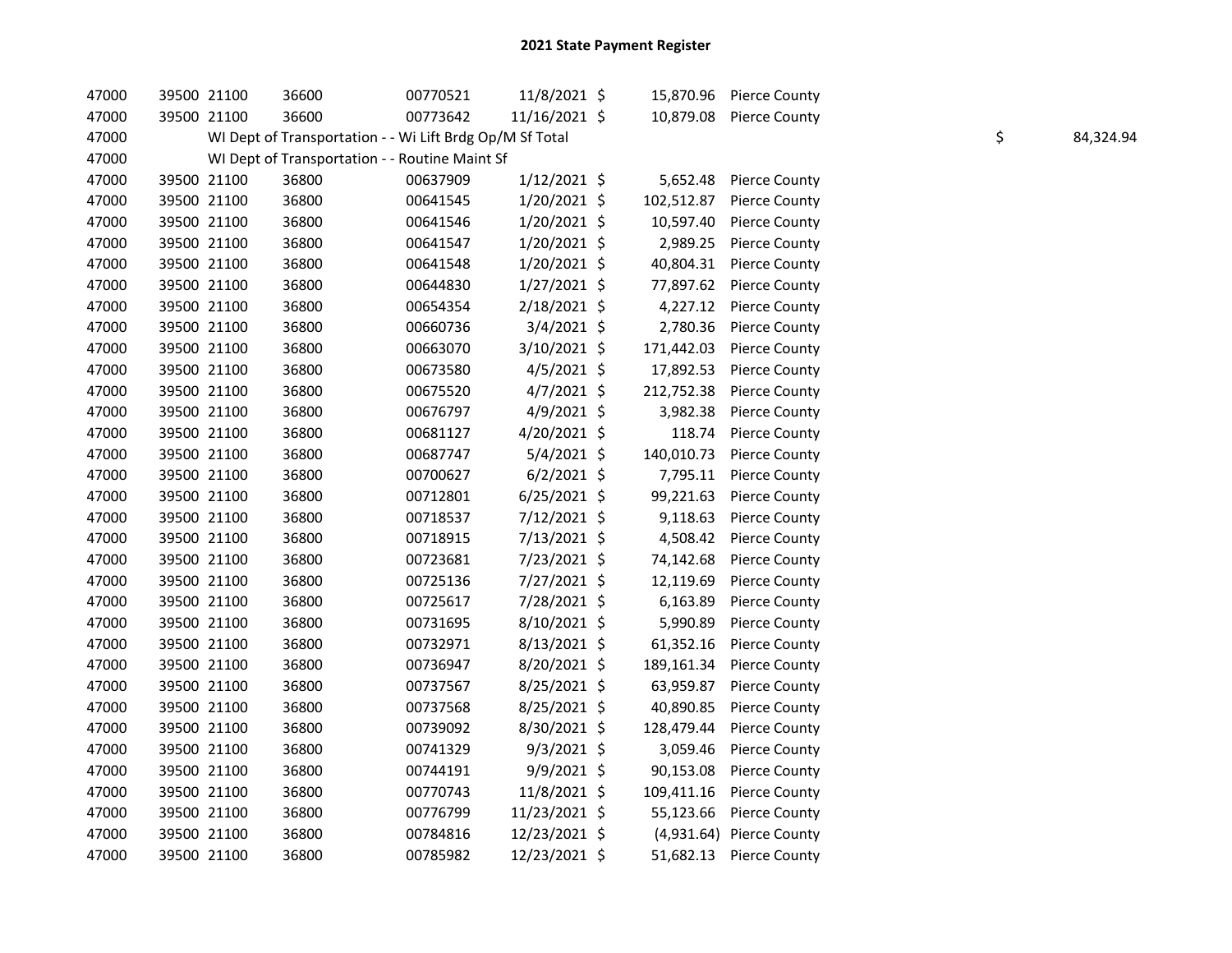| 47000 |             |             | WI Dept of Transportation - - Routine Maint Sf Total               | \$       | 1,801,062.65   |           |                      |    |           |
|-------|-------------|-------------|--------------------------------------------------------------------|----------|----------------|-----------|----------------------|----|-----------|
| 47000 |             |             | WI Dept of Transportation - - Hwy Mgmt & Opers Lf                  |          |                |           |                      |    |           |
| 47000 |             | 39500 21100 | 37500                                                              | 00637909 | $1/12/2021$ \$ | 191.02    | <b>Pierce County</b> |    |           |
| 47000 | 39500 21100 |             | 37500                                                              | 00654354 | 2/18/2021 \$   | 191.16    | <b>Pierce County</b> |    |           |
| 47000 | 39500 21100 |             | 37500                                                              | 00673580 | $4/5/2021$ \$  | 89.88     | <b>Pierce County</b> |    |           |
| 47000 | 39500 21100 |             | 37500                                                              | 00676797 | $4/9/2021$ \$  | 121.12    | <b>Pierce County</b> |    |           |
| 47000 | 39500 21100 |             | 37500                                                              | 00700627 | $6/2/2021$ \$  | 2,207.09  | <b>Pierce County</b> |    |           |
| 47000 | 39500 21100 |             | 37500                                                              | 00718915 | 7/13/2021 \$   | 15,069.95 | <b>Pierce County</b> |    |           |
| 47000 | 39500 21100 |             | 37500                                                              | 00725617 | 7/28/2021 \$   | 17,866.31 | <b>Pierce County</b> |    |           |
| 47000 | 39500 21100 |             | 37500                                                              | 00742299 | 9/8/2021 \$    | 11,079.12 | <b>Pierce County</b> |    |           |
| 47000 | 39500 21100 |             | 37500                                                              | 00744692 | 9/10/2021 \$   | 10,759.25 | <b>Pierce County</b> |    |           |
| 47000 | 39500 21100 |             | 37500                                                              | 00770521 | 11/8/2021 \$   | 15,870.96 | <b>Pierce County</b> |    |           |
| 47000 | 39500 21100 |             | 37500                                                              | 00773642 | 11/16/2021 \$  | 10,879.08 | <b>Pierce County</b> |    |           |
| 47000 |             |             | WI Dept of Transportation - - Hwy Mgmt & Opers Lf Total            |          |                |           |                      | \$ | 84,324.94 |
| 47000 |             |             | Department of Corrections - - Purchased Services For Offende       |          |                |           |                      |    |           |
| 47000 | 41000 10000 |             | 11100                                                              | 00446937 | 8/27/2021 \$   | 1,302.00  | <b>Pierce County</b> |    |           |
| 47000 | 41000 10000 |             | 11100                                                              | 00451328 | 9/17/2021 \$   | 279.00    | <b>Pierce County</b> |    |           |
| 47000 | 41000 10000 |             | 11100                                                              | 00456038 | 10/13/2021 \$  | 651.00    | <b>Pierce County</b> |    |           |
| 47000 | 41000 10000 |             | 11100                                                              | 00462121 | 11/12/2021 \$  | 465.00    | <b>Pierce County</b> |    |           |
| 47000 | 41000 10000 |             | 11100                                                              | 00470091 | 12/27/2021 \$  | 418.50    | <b>Pierce County</b> |    |           |
| 47000 |             |             | Department of Corrections - - Purchased Services For Offende Total |          |                |           |                      | \$ | 3,115.50  |
| 47000 |             |             | Department of Corrections - - Becky Young Community Correcti       |          |                |           |                      |    |           |
| 47000 | 41000 10000 |             | 11200                                                              | 00404503 | $1/15/2021$ \$ | 1,302.00  | <b>Pierce County</b> |    |           |
| 47000 | 41000 10000 |             | 11200                                                              | 00409328 | $2/11/2021$ \$ | 418.50    | <b>Pierce County</b> |    |           |
| 47000 | 41000 10000 |             | 11200                                                              | 00415729 | 3/15/2021 \$   | 883.50    | <b>Pierce County</b> |    |           |
| 47000 | 41000 10000 |             | 11200                                                              | 00421142 | $4/14/2021$ \$ | 325.50    | <b>Pierce County</b> |    |           |
| 47000 | 41000 10000 |             | 11200                                                              | 00424847 | 5/6/2021 \$    | 465.00    | <b>Pierce County</b> |    |           |
| 47000 | 41000 10000 |             | 11200                                                              | 00432046 | $6/11/2021$ \$ | 1,162.50  | <b>Pierce County</b> |    |           |
| 47000 | 41000 10000 |             | 11200                                                              | 00439304 | 7/15/2021 \$   | 1,302.00  | <b>Pierce County</b> |    |           |
| 47000 |             |             | Department of Corrections - - Becky Young Community Correcti Total |          |                |           |                      | \$ | 5,859.00  |
| 47000 |             |             | Department of Corrections - - Corrections Contracts And Agre       |          |                |           |                      |    |           |
| 47000 | 41000 10000 |             | 11400                                                              | 00402205 | $1/6/2021$ \$  | 1,543.80  | <b>Pierce County</b> |    |           |
| 47000 | 41000 10000 |             | 11400                                                              | 00407696 | $2/3/2021$ \$  | 1,595.26  | <b>Pierce County</b> |    |           |
| 47000 | 41000 10000 |             | 11400                                                              | 00411534 | 2/23/2021 \$   | 15,592.38 | <b>Pierce County</b> |    |           |
| 47000 | 41000 10000 |             | 11400                                                              | 00411536 | 2/23/2021 \$   | 4,116.80  | <b>Pierce County</b> |    |           |
| 47000 | 41000 10000 |             | 11400                                                              | 00412238 | 2/26/2021 \$   | 926.28    | <b>Pierce County</b> |    |           |
| 47000 | 41000 10000 |             | 11400                                                              | 00412364 | 2/26/2021 \$   | 4,940.16  | <b>Pierce County</b> |    |           |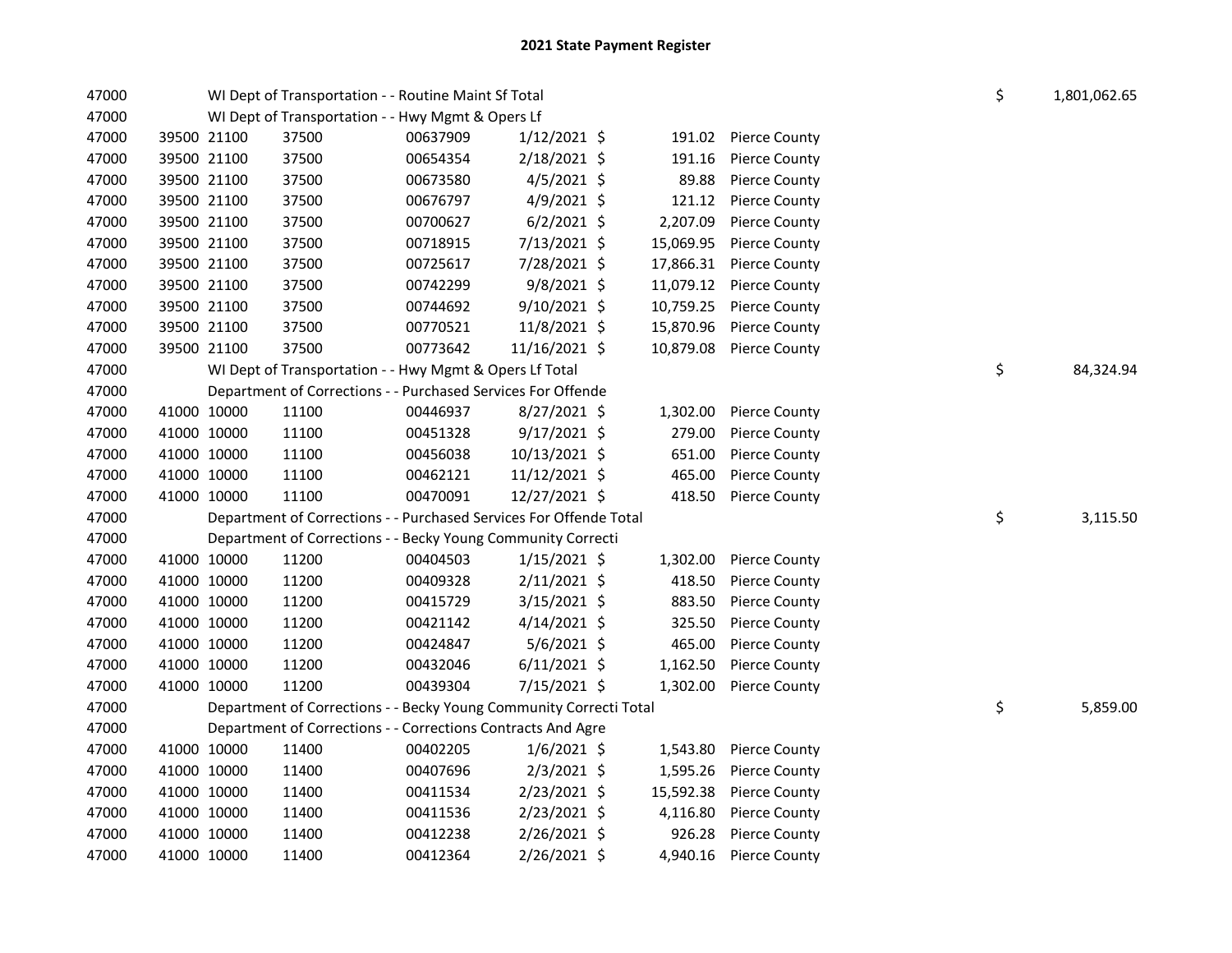| 47000 | 41000 10000 | 11400                                                                  | 00416036 | 3/15/2021 \$   |              | 8,027.76 Pierce County                                                                                        |                    |
|-------|-------------|------------------------------------------------------------------------|----------|----------------|--------------|---------------------------------------------------------------------------------------------------------------|--------------------|
| 47000 | 41000 10000 | 11400                                                                  | 00428137 | $6/18/2021$ \$ | 514.60       | <b>Pierce County</b>                                                                                          |                    |
| 47000 | 41000 10000 | 11400                                                                  | 00429835 | $6/3/2021$ \$  | 977.74       | <b>Pierce County</b>                                                                                          |                    |
| 47000 | 41000 10000 | 11400                                                                  | 00435039 | 6/28/2021 \$   | 205.84       | <b>Pierce County</b>                                                                                          |                    |
| 47000 | 41000 10000 | 11400                                                                  | 00437227 | 7/9/2021 \$    | 1,543.80     | <b>Pierce County</b>                                                                                          |                    |
| 47000 | 41000 10000 | 11400                                                                  | 00446555 | 8/26/2021 \$   | 1,029.20     | <b>Pierce County</b>                                                                                          |                    |
| 47000 | 41000 10000 | 11400                                                                  | 00452027 | $9/22/2021$ \$ | 2,984.68     | <b>Pierce County</b>                                                                                          |                    |
| 47000 | 41000 10000 | 11400                                                                  | 00459512 | 10/29/2021 \$  | 3,087.60     | <b>Pierce County</b>                                                                                          |                    |
| 47000 | 41000 10000 | 11400                                                                  | 00465121 | 12/1/2021 \$   | 1,235.04     | <b>Pierce County</b>                                                                                          |                    |
| 47000 |             | Department of Corrections - - Corrections Contracts And Agre Total     |          |                |              |                                                                                                               | \$<br>48,320.94    |
| 47000 |             |                                                                        |          |                |              | Department of Corrections - - Reimbursing Counties For Probation, Extended Supervision And Parole Holds       |                    |
| 47000 | 41000 10000 | 11600                                                                  | 00459587 | 10/29/2021 \$  |              | 3,160.00 Pierce County                                                                                        |                    |
| 47000 |             |                                                                        |          |                |              | Department of Corrections - - Reimbursing Counties For Probation, Extended Supervision And Parole Holds Total | \$<br>3,160.00     |
| 47000 |             | Department of Health Services - - State/Federal Aids                   |          |                |              |                                                                                                               |                    |
| 47000 | 43500 10000 | 00000                                                                  | 92106    | $1/4/2021$ \$  | 88,320.00    | <b>Pierce County</b>                                                                                          |                    |
| 47000 | 43500 10000 | 00000                                                                  | 92107    | $2/1/2021$ \$  | 122,149.00   | <b>Pierce County</b>                                                                                          |                    |
| 47000 | 43500 10000 | 00000                                                                  | 92108    | $3/1/2021$ \$  | 107,313.00   | <b>Pierce County</b>                                                                                          |                    |
| 47000 | 43500 10000 | 00000                                                                  | 92109    | $4/1/2021$ \$  | 346,737.00   | <b>Pierce County</b>                                                                                          |                    |
| 47000 | 43500 10000 | 00000                                                                  | 92110    | $5/3/2021$ \$  | 109,845.00   | <b>Pierce County</b>                                                                                          |                    |
| 47000 | 43500 10000 | 00000                                                                  | 92111    | $6/1/2021$ \$  | 335,444.00   | <b>Pierce County</b>                                                                                          |                    |
| 47000 | 43500 10000 | 00000                                                                  | 92112    | $6/16/2021$ \$ | 10,614.00    | <b>Pierce County</b>                                                                                          |                    |
| 47000 | 43500 10000 | 00000                                                                  | 92200    | $7/1/2021$ \$  | 134,682.00   | <b>Pierce County</b>                                                                                          |                    |
| 47000 | 43500 10000 | 00000                                                                  | 92201    | $8/2/2021$ \$  | 1,073,335.00 | <b>Pierce County</b>                                                                                          |                    |
| 47000 | 43500 10000 | 00000                                                                  | 92202    | $9/1/2021$ \$  | 242,266.00   | <b>Pierce County</b>                                                                                          |                    |
| 47000 | 43500 10000 | 00000                                                                  | 92204    | 10/1/2021 \$   | 136,854.00   | <b>Pierce County</b>                                                                                          |                    |
| 47000 | 43500 10000 | 00000                                                                  | 92206    | $11/1/2021$ \$ | 100,128.00   | <b>Pierce County</b>                                                                                          |                    |
| 47000 | 43500 10000 | 00000                                                                  | 92207    | 12/1/2021 \$   | 114,632.00   | <b>Pierce County</b>                                                                                          |                    |
| 47000 |             | Department of Health Services - - State/Federal Aids Total             |          |                |              |                                                                                                               | \$<br>2,922,319.00 |
| 47000 |             | Department of Health Services - - Public Health Dispensaries And       |          |                |              |                                                                                                               |                    |
| 47000 | 43500 10000 | 10700                                                                  | 00461377 | 11/10/2021 \$  | 37.60        | <b>Pierce County</b>                                                                                          |                    |
| 47000 | 43500 10000 | 10700                                                                  | 00461378 | 11/10/2021 \$  | 122.20       | <b>Pierce County</b>                                                                                          |                    |
| 47000 | 43500 10000 | 10700                                                                  | 00461382 | 11/26/2021 \$  | 103.40       | <b>Pierce County</b>                                                                                          |                    |
| 47000 | 43500 10000 | 10700                                                                  | 00465207 | 12/16/2021 \$  | 75.20        | <b>Pierce County</b>                                                                                          |                    |
| 47000 |             | Department of Health Services - - Public Health Dispensaries And Total |          |                |              |                                                                                                               | \$<br>338.40       |
| 47000 |             | Department of Health Services - - Radiation Monitoring                 |          |                |              |                                                                                                               |                    |
| 47000 | 43500 10000 | 13800                                                                  | 00458729 | 11/18/2021 \$  | 354.00       | <b>Pierce County</b>                                                                                          |                    |
| 47000 |             | Department of Health Services - - Radiation Monitoring Total           |          |                |              |                                                                                                               | \$<br>354.00       |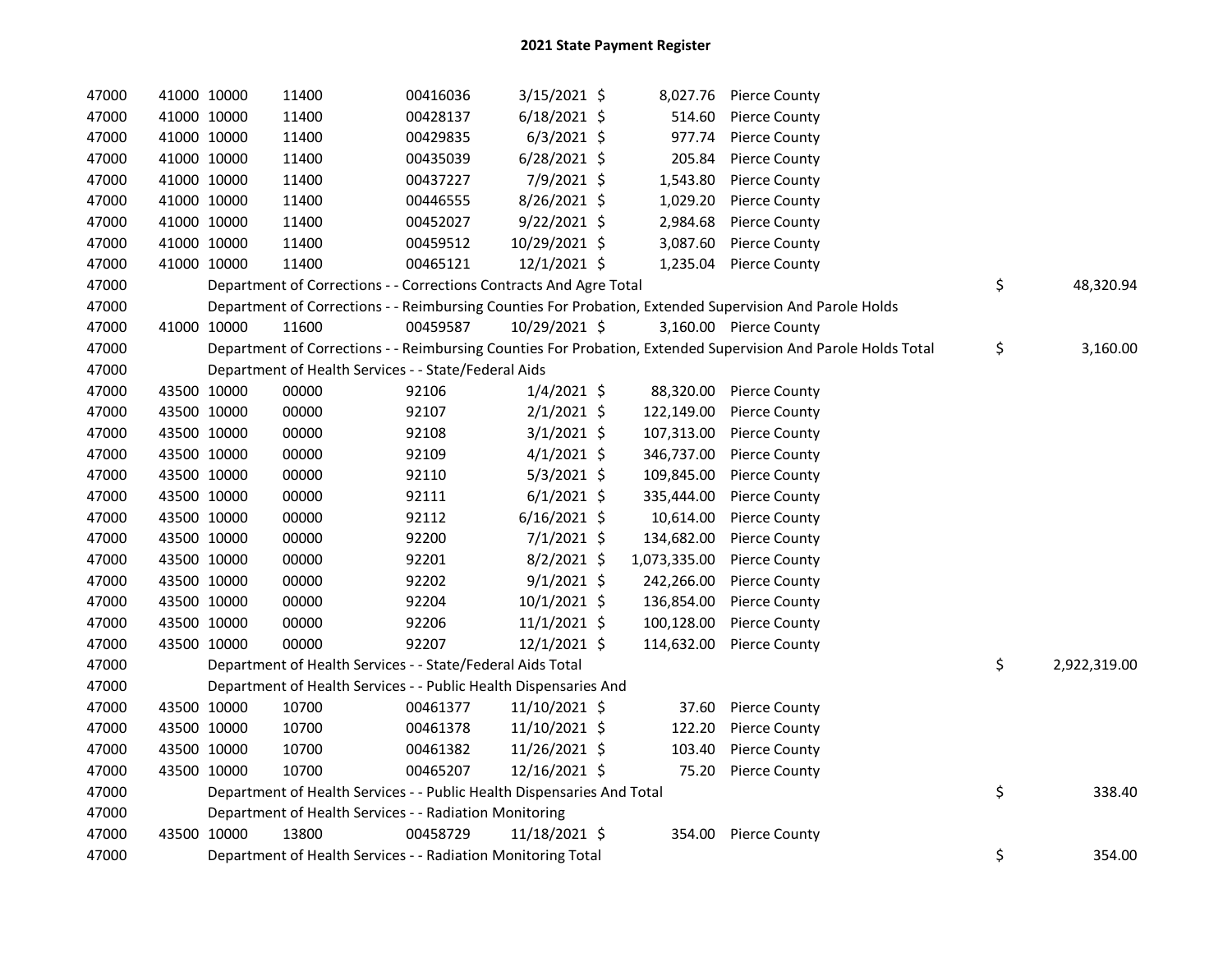| 47000 |             |             | Department of Health Services - - Federal Wic Operations               |          |                |           |                         |    |          |
|-------|-------------|-------------|------------------------------------------------------------------------|----------|----------------|-----------|-------------------------|----|----------|
| 47000 |             | 43500 10000 | 14800                                                                  | 00398271 | $1/4/2021$ \$  | 140.62    | <b>Pierce County</b>    |    |          |
| 47000 |             | 43500 10000 | 14800                                                                  | 00404893 | $2/5/2021$ \$  | 295.93    | <b>Pierce County</b>    |    |          |
| 47000 |             | 43500 10000 | 14800                                                                  | 00409269 | 3/5/2021 \$    | 158.81    | <b>Pierce County</b>    |    |          |
| 47000 | 43500 10000 |             | 14800                                                                  | 00416055 | 3/18/2021 \$   | 156.39    | <b>Pierce County</b>    |    |          |
| 47000 | 43500 10000 |             | 14800                                                                  | 00428011 | $6/4/2021$ \$  | 104.41    | <b>Pierce County</b>    |    |          |
| 47000 | 43500 10000 |             | 14800                                                                  | 00436014 | $7/1/2021$ \$  | 246.77    | <b>Pierce County</b>    |    |          |
| 47000 | 43500 10000 |             | 14800                                                                  | 00441133 | 7/30/2021 \$   | 159.19    | <b>Pierce County</b>    |    |          |
| 47000 |             | 43500 10000 | 14800                                                                  | 00441137 | 7/30/2021 \$   | 116.18    | <b>Pierce County</b>    |    |          |
| 47000 |             | 43500 10000 | 14800                                                                  | 00444793 | $9/3/2021$ \$  | 93.50     | <b>Pierce County</b>    |    |          |
| 47000 |             | 43500 10000 | 14800                                                                  | 00450396 | 10/8/2021 \$   | 122.56    | <b>Pierce County</b>    |    |          |
| 47000 |             | 43500 10000 | 14800                                                                  | 00457616 | 11/4/2021 \$   | 124.86    | <b>Pierce County</b>    |    |          |
| 47000 |             | 43500 10000 | 14800                                                                  | 00462641 | 12/3/2021 \$   | 50.68     | <b>Pierce County</b>    |    |          |
| 47000 | 43500 10000 |             | 14800                                                                  | 00466940 | 12/31/2021 \$  | 94.29     | <b>Pierce County</b>    |    |          |
| 47000 |             |             | Department of Health Services - - Federal Wic Operations Total         |          |                |           |                         | \$ | 1,864.19 |
| 47000 |             |             | Department of Health Services - - General Program Operations           |          |                |           |                         |    |          |
| 47000 | 43500 10000 |             | 40100                                                                  | 00426309 | $5/11/2021$ \$ | 1.50      | <b>Pierce County</b>    |    |          |
| 47000 |             | 43500 10000 | 40100                                                                  | 00445164 | 8/18/2021 \$   | 1.50      | <b>Pierce County</b>    |    |          |
| 47000 |             | 43500 10000 | 40100                                                                  | 00445177 | 8/18/2021 \$   | 1.50      | <b>Pierce County</b>    |    |          |
| 47000 |             |             | Department of Health Services - - General Program Operations Total     |          |                |           |                         | \$ | 4.50     |
| 47000 |             |             | Department of Health Services - - Medical Assistance State Admin       |          |                |           |                         |    |          |
| 47000 |             | 43500 10000 | 44000                                                                  | 00426309 | $5/11/2021$ \$ | 1.50      | <b>Pierce County</b>    |    |          |
| 47000 |             | 43500 10000 | 44000                                                                  | 00445164 | 8/18/2021 \$   | 1.50      | <b>Pierce County</b>    |    |          |
| 47000 |             | 43500 10000 | 44000                                                                  | 00445177 | 8/18/2021 \$   | 1.50      | <b>Pierce County</b>    |    |          |
| 47000 |             |             | Department of Health Services - - Medical Assistance State Admin Total |          |                |           |                         | \$ | 4.50     |
| 47000 |             |             | Dept of Children and Families - - Fees For Administrative Servic       |          |                |           |                         |    |          |
| 47000 |             | 43700 10000 | 23100                                                                  | 00080585 | $2/16/2021$ \$ | 35.00     | Pierce County           |    |          |
| 47000 |             | 43700 10000 | 23100                                                                  | 00083442 | $4/20/2021$ \$ | 15.00     | <b>Pierce County</b>    |    |          |
| 47000 | 43700 10000 |             | 23100                                                                  | 00087325 | 7/23/2021 \$   | 30.00     | <b>Pierce County</b>    |    |          |
| 47000 | 43700 10000 |             | 23100                                                                  | 00090940 | $11/2/2021$ \$ | 50.00     | <b>Pierce County</b>    |    |          |
| 47000 |             |             | Dept of Children and Families - - Fees For Administrative Servic Total |          |                |           |                         | \$ | 130.00   |
| 47000 |             |             | Dept of Children and Families - - General Aids                         |          |                |           |                         |    |          |
| 47000 |             | 43700 10000 | 99000                                                                  | 00078965 | $1/4/2021$ \$  |           | 18,764.08 Pierce County |    |          |
| 47000 | 43700 10000 |             | 99000                                                                  | 00079020 | $1/5/2021$ \$  |           | 12,231.11 Pierce County |    |          |
| 47000 | 43700 10000 |             | 99000                                                                  | 00079778 | 1/28/2021 \$   |           | 8,537.85 Pierce County  |    |          |
| 47000 | 43700 10000 |             | 99000                                                                  | 00079779 | 1/29/2021 \$   | 37,430.48 | <b>Pierce County</b>    |    |          |
| 47000 | 43700 10000 |             | 99000                                                                  | 00079780 | 1/29/2021 \$   | 10,607.76 | <b>Pierce County</b>    |    |          |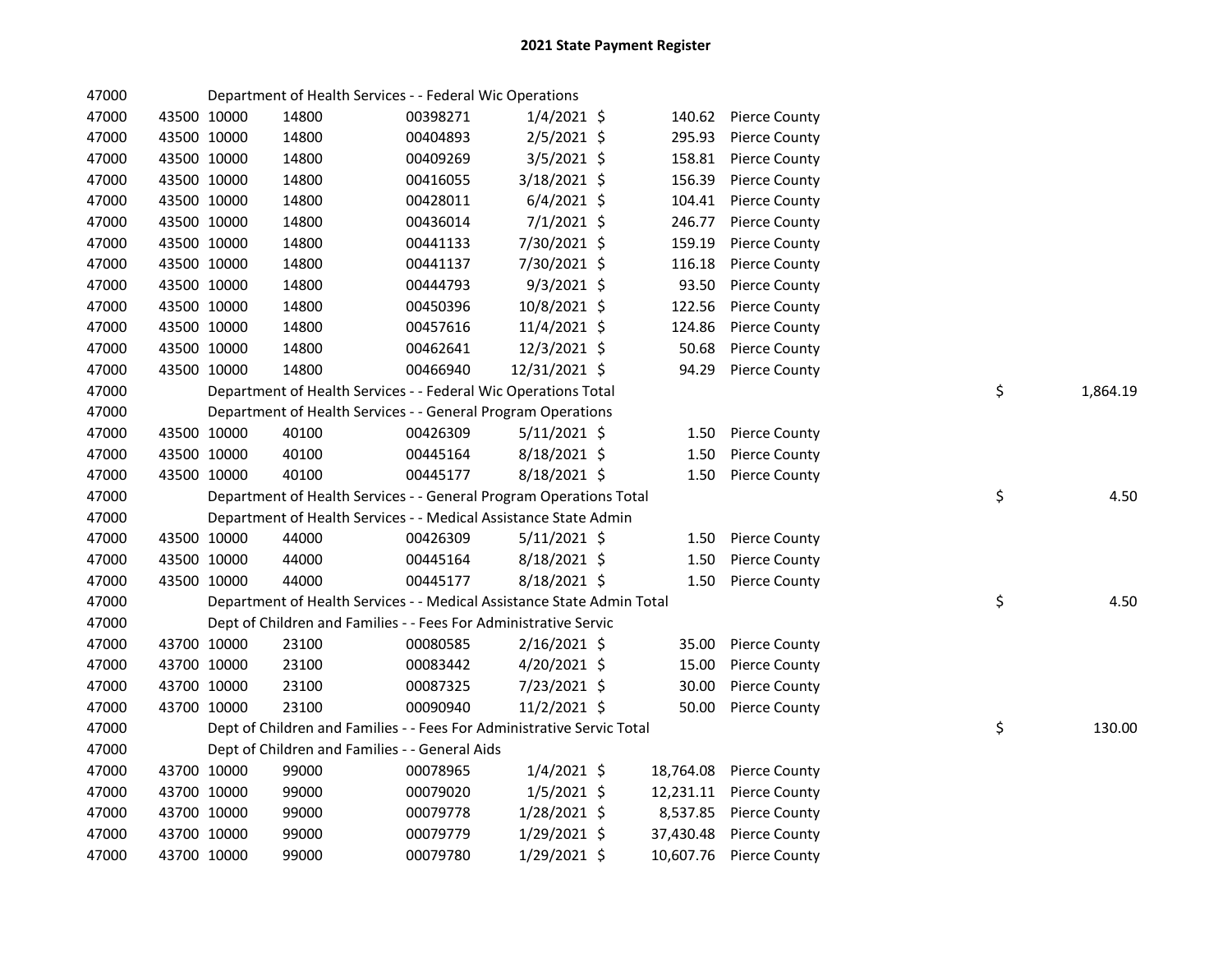| 47000 |             | 43700 10000 | 99000 | 00079864                                             | $1/29/2021$ \$ |            | 35,666.10 Pierce County |  |                    |
|-------|-------------|-------------|-------|------------------------------------------------------|----------------|------------|-------------------------|--|--------------------|
| 47000 |             | 43700 10000 | 99000 | 00079957                                             | $2/1/2021$ \$  | 147.52     | <b>Pierce County</b>    |  |                    |
| 47000 |             | 43700 10000 | 99000 | 00080176                                             | $2/5/2021$ \$  | 27,817.11  | <b>Pierce County</b>    |  |                    |
| 47000 |             | 43700 10000 | 99000 | 00080288                                             | $2/5/2021$ \$  | 104.17     | <b>Pierce County</b>    |  |                    |
| 47000 |             | 43700 10000 | 99000 | 00080289                                             | $2/5/2021$ \$  | 1,470.07   | <b>Pierce County</b>    |  |                    |
| 47000 |             | 43700 10000 | 99000 | 00081250                                             | $3/5/2021$ \$  | 208,370.86 | <b>Pierce County</b>    |  |                    |
| 47000 |             | 43700 10000 | 99000 | 00081330                                             | $3/5/2021$ \$  | 397.25     | <b>Pierce County</b>    |  |                    |
| 47000 |             | 43700 10000 | 99000 | 00081412                                             | 3/8/2021 \$    | 260.00     | <b>Pierce County</b>    |  |                    |
| 47000 |             | 43700 10000 | 99000 | 00082231                                             | 3/29/2021 \$   | 8,105.00   | <b>Pierce County</b>    |  |                    |
| 47000 |             | 43700 10000 | 99000 | 00082543                                             | $4/1/2021$ \$  | 27.00      | <b>Pierce County</b>    |  |                    |
| 47000 | 43700 10000 |             | 99000 | 00082662                                             | $4/5/2021$ \$  | 90,741.36  | <b>Pierce County</b>    |  |                    |
| 47000 |             | 43700 10000 | 99000 | 00083907                                             | 4/30/2021 \$   | 60,694.55  | <b>Pierce County</b>    |  |                    |
| 47000 |             | 43700 10000 | 99000 | 00084033                                             | 4/30/2021 \$   | 24,364.83  | <b>Pierce County</b>    |  |                    |
| 47000 |             | 43700 10000 | 99000 | 00084058                                             | $5/3/2021$ \$  | 13,072.47  | <b>Pierce County</b>    |  |                    |
| 47000 |             | 43700 10000 | 99000 | 00084124                                             | $5/5/2021$ \$  | 1,521.08   | <b>Pierce County</b>    |  |                    |
| 47000 |             | 43700 10000 | 99000 | 00085636                                             | $6/7/2021$ \$  | 65,320.18  | <b>Pierce County</b>    |  |                    |
| 47000 |             | 43700 10000 | 99000 | 00085637                                             | $6/7/2021$ \$  | 17,500.74  | <b>Pierce County</b>    |  |                    |
| 47000 |             | 43700 10000 | 99000 | 00086111                                             | $6/24/2021$ \$ | 5,046.91   | <b>Pierce County</b>    |  |                    |
| 47000 |             | 43700 10000 | 99000 | 00086568                                             | 7/1/2021 \$    | 937.00     | <b>Pierce County</b>    |  |                    |
| 47000 |             | 43700 10000 | 99000 | 00086696                                             | 7/8/2021 \$    | 21,323.55  | <b>Pierce County</b>    |  |                    |
| 47000 |             | 43700 10000 | 99000 | 00087571                                             | 7/30/2021 \$   | 66,517.99  | <b>Pierce County</b>    |  |                    |
| 47000 |             | 43700 10000 | 99000 | 00087707                                             | 7/30/2021 \$   | 18,359.00  | <b>Pierce County</b>    |  |                    |
| 47000 |             | 43700 10000 | 99000 | 00087761                                             | 8/4/2021 \$    | 6,386.97   | <b>Pierce County</b>    |  |                    |
| 47000 |             | 43700 10000 | 99000 | 00087986                                             | $8/6/2021$ \$  | 13,231.15  | <b>Pierce County</b>    |  |                    |
| 47000 |             | 43700 10000 | 99000 | 00088817                                             | $9/1/2021$ \$  | 9,968.31   | <b>Pierce County</b>    |  |                    |
| 47000 |             | 43700 10000 | 99000 | 00088945                                             | $9/7/2021$ \$  | 677,996.41 | <b>Pierce County</b>    |  |                    |
| 47000 |             | 43700 10000 | 99000 | 00089124                                             | 9/9/2021 \$    | 3,402.48   | <b>Pierce County</b>    |  |                    |
| 47000 |             | 43700 10000 | 99000 | 00089125                                             | 9/10/2021 \$   | 19,343.16  | <b>Pierce County</b>    |  |                    |
| 47000 |             | 43700 10000 | 99000 | 00089917                                             | 10/5/2021 \$   | 706.87     | <b>Pierce County</b>    |  |                    |
| 47000 |             | 43700 10000 | 99000 | 00090765                                             | 10/29/2021 \$  | 77,774.15  | <b>Pierce County</b>    |  |                    |
| 47000 |             | 43700 10000 | 99000 | 00091033                                             | 11/3/2021 \$   | 20,496.79  | <b>Pierce County</b>    |  |                    |
| 47000 |             | 43700 10000 | 99000 | 00091034                                             | 11/5/2021 \$   | 28,144.18  | <b>Pierce County</b>    |  |                    |
| 47000 |             | 43700 10000 | 99000 | 00091986                                             | 12/2/2021 \$   | 25,583.06  | <b>Pierce County</b>    |  |                    |
| 47000 | 43700 10000 |             | 99000 | 00092123                                             | 12/3/2021 \$   | 8,413.00   | <b>Pierce County</b>    |  |                    |
| 47000 |             | 43700 10000 | 99000 | 00092227                                             | 12/6/2021 \$   | 29,744.70  | <b>Pierce County</b>    |  |                    |
| 47000 |             |             |       | Dept of Children and Families - - General Aids Total |                |            |                         |  | \$<br>1,676,527.25 |

47000 Dept of Workforce Development - - Auxiliary Services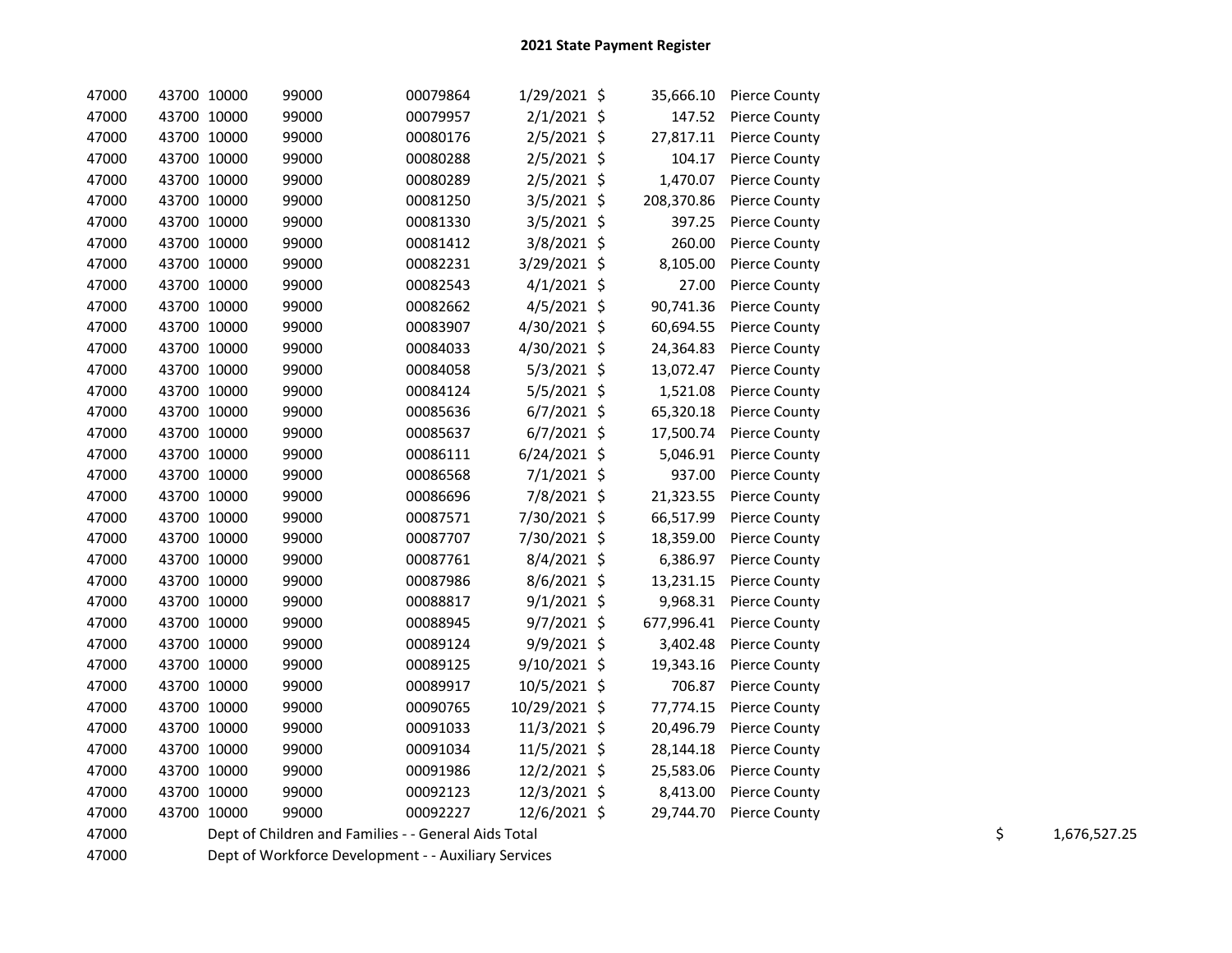| 47000 | 44500 10000 | 13000                                                                 | 00310365 | $1/4/2021$ \$  | 20.00     | <b>Pierce County</b>    |    |            |
|-------|-------------|-----------------------------------------------------------------------|----------|----------------|-----------|-------------------------|----|------------|
| 47000 | 44500 10000 | 13000                                                                 | 00313454 | $2/2/2021$ \$  | 10.00     | <b>Pierce County</b>    |    |            |
| 47000 | 44500 10000 | 13000                                                                 | 00317084 | $3/2/2021$ \$  | 20.00     | <b>Pierce County</b>    |    |            |
| 47000 | 44500 10000 | 13000                                                                 | 00320892 | $4/2/2021$ \$  | 40.00     | <b>Pierce County</b>    |    |            |
| 47000 | 44500 10000 | 13000                                                                 | 00324437 | 5/4/2021 \$    | 15.00     | Pierce County           |    |            |
| 47000 | 44500 10000 | 13000                                                                 | 00327630 | $6/2/2021$ \$  | 15.00     | <b>Pierce County</b>    |    |            |
| 47000 | 44500 10000 | 13000                                                                 | 00331414 | 7/2/2021 \$    | 15.00     | Pierce County           |    |            |
| 47000 | 44500 10000 | 13000                                                                 | 00335313 | 8/3/2021 \$    | 15.00     | <b>Pierce County</b>    |    |            |
| 47000 | 44500 10000 | 13000                                                                 | 00339106 | $9/2/2021$ \$  | 20.00     | <b>Pierce County</b>    |    |            |
| 47000 | 44500 10000 | 13000                                                                 | 00343094 | 10/4/2021 \$   | 20.00     | <b>Pierce County</b>    |    |            |
| 47000 | 44500 10000 | 13000                                                                 | 00347133 | 11/2/2021 \$   | 25.00     | <b>Pierce County</b>    |    |            |
| 47000 | 44500 10000 | 13000                                                                 | 00350779 | 12/2/2021 \$   | 15.00     | <b>Pierce County</b>    |    |            |
| 47000 |             | Dept of Workforce Development - - Auxiliary Services Total            |          |                |           |                         | \$ | 230.00     |
| 47000 |             | Dept of Workforce Development - - Wc Ops Uninsured Emplyr Admin       |          |                |           |                         |    |            |
| 47000 | 44500 22700 | 17700                                                                 | 00315945 | $2/23/2021$ \$ | 10.00     | <b>Pierce County</b>    |    |            |
| 47000 | 44500 22700 | 17700                                                                 | 00315946 | 2/23/2021 \$   | 10.00     | Pierce County           |    |            |
| 47000 | 44500 22700 | 17700                                                                 | 00336270 | $8/11/2021$ \$ | 15.00     | <b>Pierce County</b>    |    |            |
| 47000 |             | Dept of Workforce Development - - Wc Ops Uninsured Emplyr Admin Total |          |                |           |                         | \$ | 35.00      |
| 47000 |             | Department of Justice - - Officer training reimbursement              |          |                |           |                         |    |            |
| 47000 | 45500 10000 | 21400                                                                 | 00105744 | 11/23/2021 \$  |           | 7,360.00 Pierce County  |    |            |
| 47000 |             | Department of Justice - - Officer training reimbursement Total        |          |                |           |                         | \$ | 7,360.00   |
| 47000 |             | Department of Justice - - Crime Laboratories, Dna                     |          |                |           |                         |    |            |
| 47000 | 45500 10000 | 22100                                                                 | 00100365 | 7/14/2021 \$   |           | 1,240.00 Pierce County  |    |            |
| 47000 |             | Department of Justice - - Crime Laboratories, Dna Total               |          |                |           |                         | \$ | 1,240.00   |
| 47000 |             | Department of Justice - - Alt Prosecution Alcohol Drugs               |          |                |           |                         |    |            |
| 47000 | 45500 10000 | 27100                                                                 | 00094794 | $2/19/2021$ \$ | 66,704.00 | <b>Pierce County</b>    |    |            |
| 47000 | 45500 10000 | 27100                                                                 | 00097811 | $5/10/2021$ \$ | 42,091.00 | <b>Pierce County</b>    |    |            |
| 47000 | 45500 10000 | 27100                                                                 | 00101283 | $8/25/2021$ \$ | 36,563.00 | <b>Pierce County</b>    |    |            |
| 47000 | 45500 10000 | 27100                                                                 | 00103745 | 10/26/2021 \$  | 53,593.00 | <b>Pierce County</b>    |    |            |
| 47000 |             | Department of Justice - - Alt Prosecution Alcohol Drugs Total         |          |                |           |                         | \$ | 198,951.00 |
| 47000 |             | Department of Justice - - Crime Victim Witness Assist                 |          |                |           |                         |    |            |
| 47000 | 45500 10000 | 53200                                                                 | 00095461 | $3/5/2021$ \$  |           | 13,296.02 Pierce County |    |            |
| 47000 | 45500 10000 | 53200                                                                 | 00100555 | $7/15/2021$ \$ |           | 15,747.58 Pierce County |    |            |
| 47000 |             | Department of Justice - - Crime Victim Witness Assist Total           |          |                |           |                         | \$ | 29,043.60  |
| 47000 |             | Department of Military Affairs - - Local Emer Planning Grants         |          |                |           |                         |    |            |
| 47000 | 46500 10000 | 33700                                                                 | 00089313 | 2/5/2021 \$    |           | 12,045.05 Pierce County |    |            |
| 47000 |             | Department of Military Affairs - - Local Emer Planning Grants Total   |          |                |           |                         | \$ | 12,045.05  |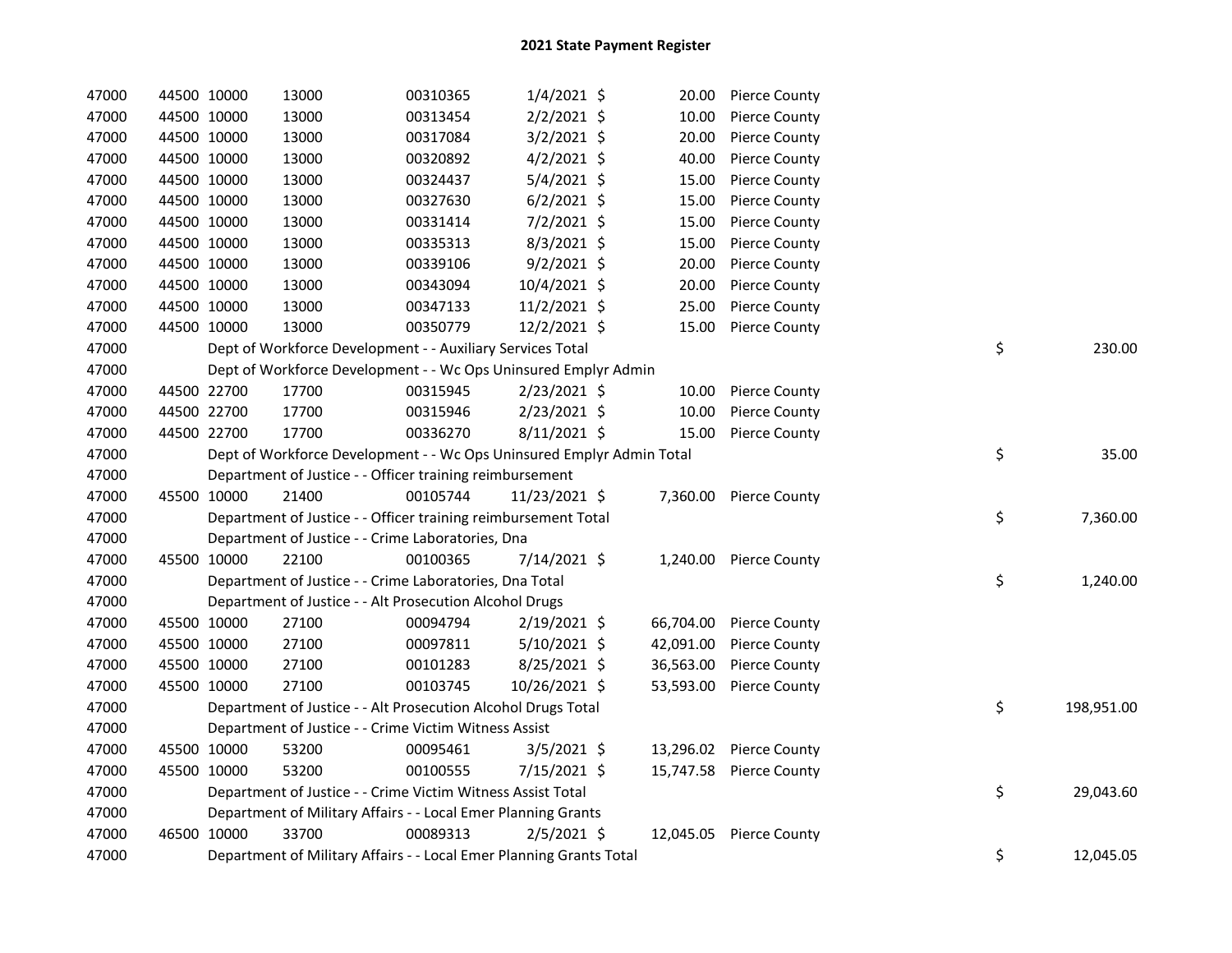| 47000 |             | Department of Military Affairs - - Federal Aid, Local Assistance       |          |                |           |                                                                                                         |                 |
|-------|-------------|------------------------------------------------------------------------|----------|----------------|-----------|---------------------------------------------------------------------------------------------------------|-----------------|
| 47000 | 46500 10000 | 34200                                                                  | 00090175 | 2/22/2021 \$   |           | 38,382.76 Pierce County                                                                                 |                 |
| 47000 | 46500 10000 | 34200                                                                  | 00093627 | 5/10/2021 \$   |           | 19,228.48 Pierce County                                                                                 |                 |
| 47000 |             | Department of Military Affairs - - Federal Aid, Local Assistance Total |          |                |           |                                                                                                         | \$<br>57,611.24 |
| 47000 |             | Department of Veterans Affairs - - County Grants                       |          |                |           |                                                                                                         |                 |
| 47000 | 48500 58200 | 26700                                                                  | 00091451 | $3/12/2021$ \$ |           | 10,000.00 Pierce County                                                                                 |                 |
| 47000 |             | Department of Veterans Affairs - - County Grants Total                 |          |                |           |                                                                                                         | \$<br>10,000.00 |
| 47000 |             | Department of Veterans Affairs - - Veterans Transportation Grant       |          |                |           |                                                                                                         |                 |
| 47000 | 48500 58200 | 28000                                                                  | 00102986 | 12/3/2021 \$   |           | 5,536.61 Pierce County                                                                                  |                 |
| 47000 |             | Department of Veterans Affairs - - Veterans Transportation Grant Total |          |                |           |                                                                                                         | \$<br>5,536.61  |
| 47000 |             | Department of Veterans Affairs - - Clearing-Vets Trust Fund            |          |                |           |                                                                                                         |                 |
| 47000 | 48500 58200 | 99000                                                                  | 00091493 | 3/12/2021 \$   |           | 30.00 Pierce County                                                                                     |                 |
| 47000 |             | Department of Veterans Affairs - - Clearing-Vets Trust Fund Total      |          |                |           |                                                                                                         | \$<br>30.00     |
| 47000 |             | Department of Administration - - Low-Income Assistance Grants          |          |                |           |                                                                                                         |                 |
| 47000 | 50500 23500 | 37100                                                                  | 00142322 | $3/16/2021$ \$ |           | 5,184.68 Pierce County                                                                                  |                 |
| 47000 | 50500 23500 | 37100                                                                  | 00143158 | 3/30/2021 \$   | 4,727.23  | <b>Pierce County</b>                                                                                    |                 |
| 47000 | 50500 23500 | 37100                                                                  | 00143917 | $4/15/2021$ \$ | 4,654.84  | <b>Pierce County</b>                                                                                    |                 |
| 47000 | 50500 23500 | 37100                                                                  | 00145764 | $5/17/2021$ \$ | 772.50    | <b>Pierce County</b>                                                                                    |                 |
| 47000 | 50500 23500 | 37100                                                                  | 00146470 | $6/1/2021$ \$  | 105.81    | <b>Pierce County</b>                                                                                    |                 |
| 47000 | 50500 23500 | 37100                                                                  | 00148966 | 7/15/2021 \$   | 777.77    | <b>Pierce County</b>                                                                                    |                 |
| 47000 | 50500 23500 | 37100                                                                  | 00149891 | 8/5/2021 \$    | 261.81    | <b>Pierce County</b>                                                                                    |                 |
| 47000 | 50500 23500 | 37100                                                                  | 00150597 | $8/17/2021$ \$ | 449.92    | <b>Pierce County</b>                                                                                    |                 |
| 47000 | 50500 23500 | 37100                                                                  | 00151215 | 8/31/2021 \$   | 566.05    | <b>Pierce County</b>                                                                                    |                 |
| 47000 |             | Department of Administration - - Low-Income Assistance Grants Total    |          |                |           |                                                                                                         | \$<br>17,500.61 |
| 47000 |             | Department of Administration - - Land Information Program; Loca        |          |                |           |                                                                                                         |                 |
| 47000 | 50500 26900 | 17300                                                                  | 00138498 | $1/29/2021$ \$ | 1,000.00  | <b>Pierce County</b>                                                                                    |                 |
| 47000 | 50500 26900 | 17300                                                                  | 00139585 | $4/6/2021$ \$  | 34,288.00 | <b>Pierce County</b>                                                                                    |                 |
| 47000 | 50500 26900 | 17300                                                                  | 00146533 | $6/15/2021$ \$ | 25,000.00 | <b>Pierce County</b>                                                                                    |                 |
| 47000 | 50500 26900 | 17300                                                                  | 00147076 | $6/16/2021$ \$ | 25,000.00 | <b>Pierce County</b>                                                                                    |                 |
| 47000 |             | Department of Administration - - Land Information Program; Loca Total  |          |                |           |                                                                                                         | \$<br>85,288.00 |
| 47000 |             |                                                                        |          |                |           | Public Defender Board - - Transcript, Discovery and Records Provided to the Public Defender Board       |                 |
| 47000 | 55000 10000 | 10600                                                                  | 00282111 | $3/22/2021$ \$ |           | 301.40 Pierce County                                                                                    |                 |
| 47000 | 55000 10000 | 10600                                                                  | 00299212 | $7/1/2021$ \$  | 14.10     | <b>Pierce County</b>                                                                                    |                 |
| 47000 | 55000 10000 | 10600                                                                  | 00299534 | $7/1/2021$ \$  | 10.00     | <b>Pierce County</b>                                                                                    |                 |
| 47000 | 55000 10000 | 10600                                                                  | 00300836 | 7/30/2021 \$   | 1,524.20  | <b>Pierce County</b>                                                                                    |                 |
| 47000 | 55000 10000 | 10600                                                                  | 00311440 | 11/19/2021 \$  | 5.20      | Pierce County                                                                                           |                 |
| 47000 |             |                                                                        |          |                |           | Public Defender Board - - Transcript, Discovery and Records Provided to the Public Defender Board Total | \$<br>1,854.90  |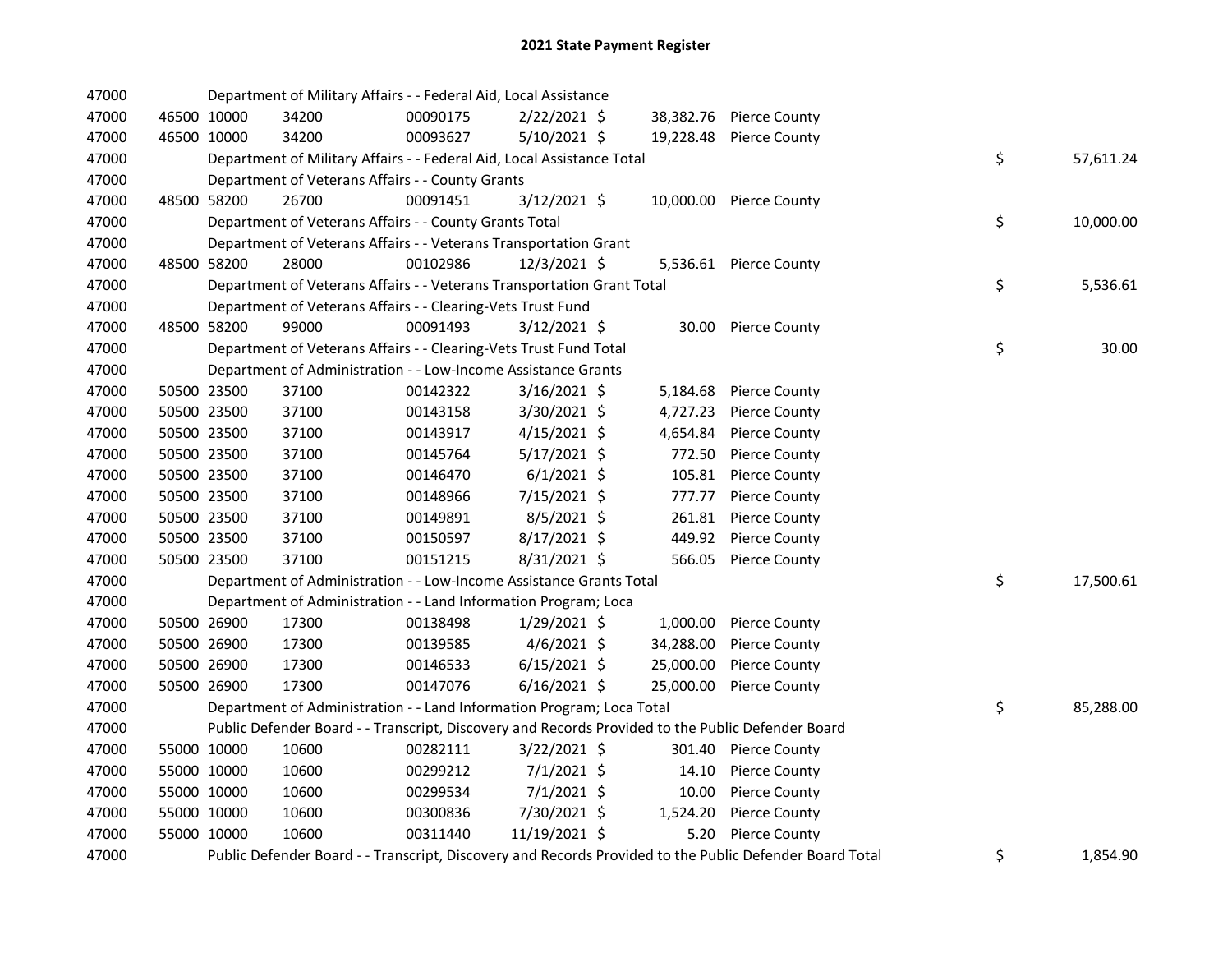| 47000 |             |             | Department of Revenue - - GPR Earned |                                                            |                |           |                      |    |       |
|-------|-------------|-------------|--------------------------------------|------------------------------------------------------------|----------------|-----------|----------------------|----|-------|
| 47000 |             | 56600 10000 | 100GE                                | 00192177                                                   | 2/22/2021 \$   |           | 3.00 Pierce County   |    |       |
| 47000 |             |             |                                      | Department of Revenue - - GPR Earned Total                 |                |           |                      | \$ | 3.00  |
| 47000 |             |             |                                      | Department of Revenue - - Warrants and Satisfactions       |                |           |                      |    |       |
| 47000 |             | 56600 10000 | 10100                                | 00191406                                                   | 2/24/2021 \$   |           | 10.00 Pierce County  |    |       |
| 47000 |             |             |                                      | Department of Revenue - - Warrants and Satisfactions Total |                |           |                      | \$ | 10.00 |
| 47000 |             |             |                                      | Department of Revenue - - Misc Revenue Holding Clearing    |                |           |                      |    |       |
| 47000 |             | 56600 10000 | 99500                                | 00188949                                                   | $1/8/2021$ \$  | 55.00     | <b>Pierce County</b> |    |       |
| 47000 |             | 56600 10000 | 99500                                | 00188950                                                   | $1/8/2021$ \$  | 3,555.36  | <b>Pierce County</b> |    |       |
| 47000 |             | 56600 10000 | 99500                                | 00191016                                                   | $2/5/2021$ \$  | 90.20     | <b>Pierce County</b> |    |       |
| 47000 |             | 56600 10000 | 99500                                | 00191017                                                   | $2/5/2021$ \$  | 2,510.59  | <b>Pierce County</b> |    |       |
| 47000 |             | 56600 10000 | 99500                                | 00192833                                                   | $3/1/2021$ \$  | 1,905.33  | Pierce County        |    |       |
| 47000 |             | 56600 10000 | 99500                                | 00192834                                                   | $3/1/2021$ \$  | 263.00    | Pierce County        |    |       |
| 47000 |             | 56600 10000 | 99500                                | 00193633                                                   | $3/5/2021$ \$  | 117.50    | <b>Pierce County</b> |    |       |
| 47000 |             | 56600 10000 | 99500                                | 00193634                                                   | $3/5/2021$ \$  | 12,561.60 | <b>Pierce County</b> |    |       |
| 47000 |             | 56600 10000 | 99500                                | 00194235                                                   | 3/8/2021 \$    | 351.00    | Pierce County        |    |       |
| 47000 |             | 56600 10000 | 99500                                | 00194236                                                   | $3/8/2021$ \$  | 116.90    | <b>Pierce County</b> |    |       |
| 47000 |             | 56600 10000 | 99500                                | 00195094                                                   | $3/15/2021$ \$ | 1,078.82  | <b>Pierce County</b> |    |       |
| 47000 |             | 56600 10000 | 99500                                | 00195095                                                   | $3/15/2021$ \$ | 127.00    | <b>Pierce County</b> |    |       |
| 47000 |             | 56600 10000 | 99500                                | 00195914                                                   | 3/22/2021 \$   | 492.00    | Pierce County        |    |       |
| 47000 |             | 56600 10000 | 99500                                | 00195915                                                   | 3/22/2021 \$   | 417.00    | <b>Pierce County</b> |    |       |
| 47000 |             | 56600 10000 | 99500                                | 00196587                                                   | 3/29/2021 \$   | 187.91    | <b>Pierce County</b> |    |       |
| 47000 |             | 56600 10000 | 99500                                | 00197332                                                   | $4/5/2021$ \$  | 439.24    | <b>Pierce County</b> |    |       |
| 47000 |             | 56600 10000 | 99500                                | 00197333                                                   | $4/5/2021$ \$  | 185.00    | Pierce County        |    |       |
| 47000 |             | 56600 10000 | 99500                                | 00197916                                                   | $4/7/2021$ \$  | 50.00     | Pierce County        |    |       |
| 47000 |             | 56600 10000 | 99500                                | 00197917                                                   | $4/7/2021$ \$  | 10,929.74 | <b>Pierce County</b> |    |       |
| 47000 |             | 56600 10000 | 99500                                | 00199909                                                   | 4/26/2021 \$   | 156.00    | Pierce County        |    |       |
| 47000 |             | 56600 10000 | 99500                                | 00200498                                                   | 5/3/2021 \$    | 383.00    | <b>Pierce County</b> |    |       |
| 47000 |             | 56600 10000 | 99500                                | 00201274                                                   | $5/7/2021$ \$  | 70.00     | Pierce County        |    |       |
| 47000 |             | 56600 10000 | 99500                                | 00201275                                                   | $5/7/2021$ \$  | 7,763.39  | <b>Pierce County</b> |    |       |
| 47000 |             | 56600 10000 | 99500                                | 00201700                                                   | 5/10/2021 \$   | 72.69     | Pierce County        |    |       |
| 47000 |             | 56600 10000 | 99500                                | 00203071                                                   | 5/24/2021 \$   | 662.00    | <b>Pierce County</b> |    |       |
| 47000 |             | 56600 10000 | 99500                                | 00203762                                                   | $6/1/2021$ \$  | 783.00    | <b>Pierce County</b> |    |       |
| 47000 |             | 56600 10000 | 99500                                | 00204502                                                   | $6/7/2021$ \$  | 132.50    | <b>Pierce County</b> |    |       |
| 47000 |             | 56600 10000 | 99500                                | 00204503                                                   | $6/7/2021$ \$  | 8,255.99  | Pierce County        |    |       |
| 47000 |             | 56600 10000 | 99500                                | 00204815                                                   | $6/7/2021$ \$  | 150.00    | <b>Pierce County</b> |    |       |
| 47000 | 56600 10000 |             | 99500                                | 00204816                                                   | $6/7/2021$ \$  | 122.00    | <b>Pierce County</b> |    |       |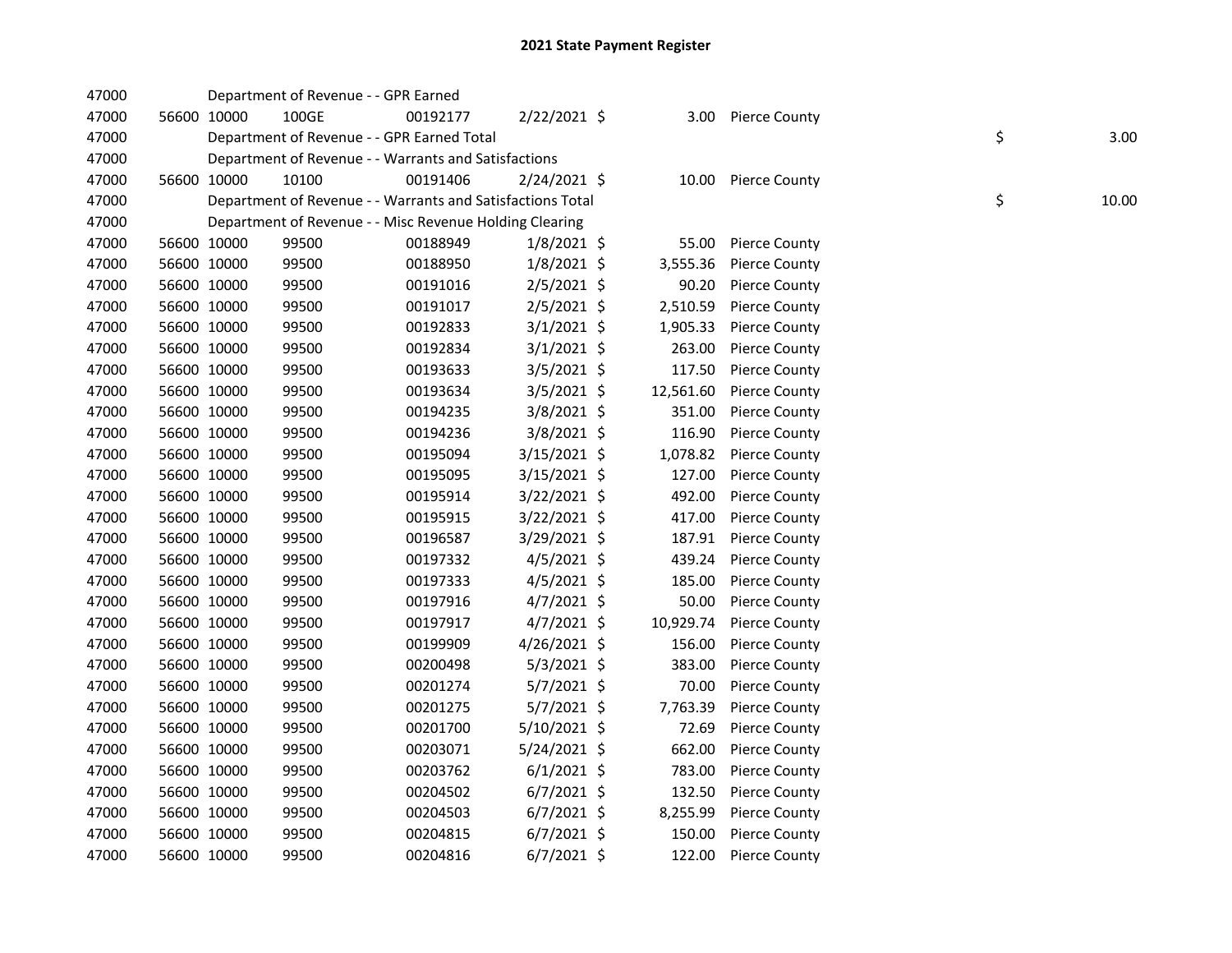| 47000 | 56600 10000 |             | 99500                                                            | 00205416 | $6/14/2021$ \$ |           | 164.00 Pierce County     |    |            |
|-------|-------------|-------------|------------------------------------------------------------------|----------|----------------|-----------|--------------------------|----|------------|
| 47000 |             | 56600 10000 | 99500                                                            | 00209069 | 7/8/2021 \$    | 1,157.26  | <b>Pierce County</b>     |    |            |
| 47000 |             | 56600 10000 | 99500                                                            | 00209070 | 7/8/2021 \$    | 14,342.84 | <b>Pierce County</b>     |    |            |
| 47000 |             | 56600 10000 | 99500                                                            | 00211817 | $8/6/2021$ \$  | 284.87    | <b>Pierce County</b>     |    |            |
| 47000 |             | 56600 10000 | 99500                                                            | 00211818 | $8/6/2021$ \$  | 4,984.63  | <b>Pierce County</b>     |    |            |
| 47000 |             | 56600 10000 | 99500                                                            | 00214428 | 9/8/2021 \$    | 170.93    | <b>Pierce County</b>     |    |            |
| 47000 |             | 56600 10000 | 99500                                                            | 00214429 | $9/8/2021$ \$  | 1,889.65  | <b>Pierce County</b>     |    |            |
| 47000 |             | 56600 10000 | 99500                                                            | 00215702 | 9/27/2021 \$   | 66.00     | <b>Pierce County</b>     |    |            |
| 47000 |             | 56600 10000 | 99500                                                            | 00216677 | 10/7/2021 \$   | 46.80     | <b>Pierce County</b>     |    |            |
| 47000 |             | 56600 10000 | 99500                                                            | 00216678 | 10/7/2021 \$   | 7,131.07  | <b>Pierce County</b>     |    |            |
| 47000 |             | 56600 10000 | 99500                                                            | 00218624 | $11/1/2021$ \$ | 135.37    | <b>Pierce County</b>     |    |            |
| 47000 |             | 56600 10000 | 99500                                                            | 00219270 | 11/5/2021 \$   | 485.48    | <b>Pierce County</b>     |    |            |
| 47000 |             | 56600 10000 | 99500                                                            | 00219271 | 11/5/2021 \$   |           | 6,219.72 Pierce County   |    |            |
| 47000 |             | 56600 10000 | 99500                                                            | 00221420 | 12/7/2021 \$   | 1,390.82  | <b>Pierce County</b>     |    |            |
| 47000 |             | 56600 10000 | 99500                                                            | 00221421 | 12/7/2021 \$   |           | 6,052.97 Pierce County   |    |            |
| 47000 |             |             | Department of Revenue - - Misc Revenue Holding Clearing Total    |          |                |           |                          | \$ | 98,506.17  |
| 47000 |             |             | Circuit Courts - - Circuit Court Costs                           |          |                |           |                          |    |            |
| 47000 | 62500 10000 |             | 10500                                                            | 00002124 | $2/1/2021$ \$  |           | 30,377.00 Pierce County  |    |            |
| 47000 |             |             | Circuit Courts - - Circuit Court Costs Total                     |          |                |           |                          | \$ | 30,377.00  |
| 47000 |             |             | Circuit Courts - - Court Interpreters                            |          |                |           |                          |    |            |
| 47000 |             | 62500 10000 | 12100                                                            | 00002257 | 7/26/2021 \$   |           | 66,893.00 Pierce County  |    |            |
| 47000 |             |             | Circuit Courts - - Court Interpreters Total                      |          |                |           |                          | \$ | 66,893.00  |
| 47000 |             |             | Shared Revenue and Tax Relief - - County And Municipal Aid       |          |                |           |                          |    |            |
| 47000 |             | 83500 10000 | 10500                                                            | 00081939 | 7/26/2021 \$   |           | 137,733.62 Pierce County |    |            |
| 47000 |             | 83500 10000 | 10500                                                            | 00089042 | 11/15/2021 \$  |           | 780,490.48 Pierce County |    |            |
| 47000 |             |             | Shared Revenue and Tax Relief - - County And Municipal Aid Total |          |                |           |                          | \$ | 918,224.10 |
| 47000 |             |             | Shared Revenue and Tax Relief - - Exempt Computer Aid            |          |                |           |                          |    |            |
| 47000 |             | 83500 10000 | 10900                                                            | 00083361 | 7/26/2021 \$   |           | 11,267.61 Pierce County  |    |            |
| 47000 |             |             | Shared Revenue and Tax Relief - - Exempt Computer Aid Total      |          |                |           |                          | \$ | 11,267.61  |
| 47000 |             |             | Shared Revenue and Tax Relief - - Utility Aid                    |          |                |           |                          |    |            |
| 47000 |             | 83500 10000 | 11000                                                            | 00081939 | 7/26/2021 \$   |           | 13,991.26 Pierce County  |    |            |
| 47000 |             | 83500 10000 | 11000                                                            | 00089042 | 11/15/2021 \$  |           | 82,999.36 Pierce County  |    |            |
| 47000 |             |             | Shared Revenue and Tax Relief - - Utility Aid Total              |          |                |           |                          | \$ | 96,990.62  |
| 47000 |             |             | Shared Revenue and Tax Relief - - Personal Property Aid          |          |                |           |                          |    |            |
| 47000 |             | 83500 10000 | 11100                                                            | 00076547 | $5/3/2021$ \$  |           | 54,292.25 Pierce County  |    |            |
| 47000 |             |             | Shared Revenue and Tax Relief - - Personal Property Aid Total    |          |                |           |                          | \$ | 54,292.25  |
| 47000 |             |             | Shared Revenue and Tax Relief - - School Lvy Tx/First Dollar Cr  |          |                |           |                          |    |            |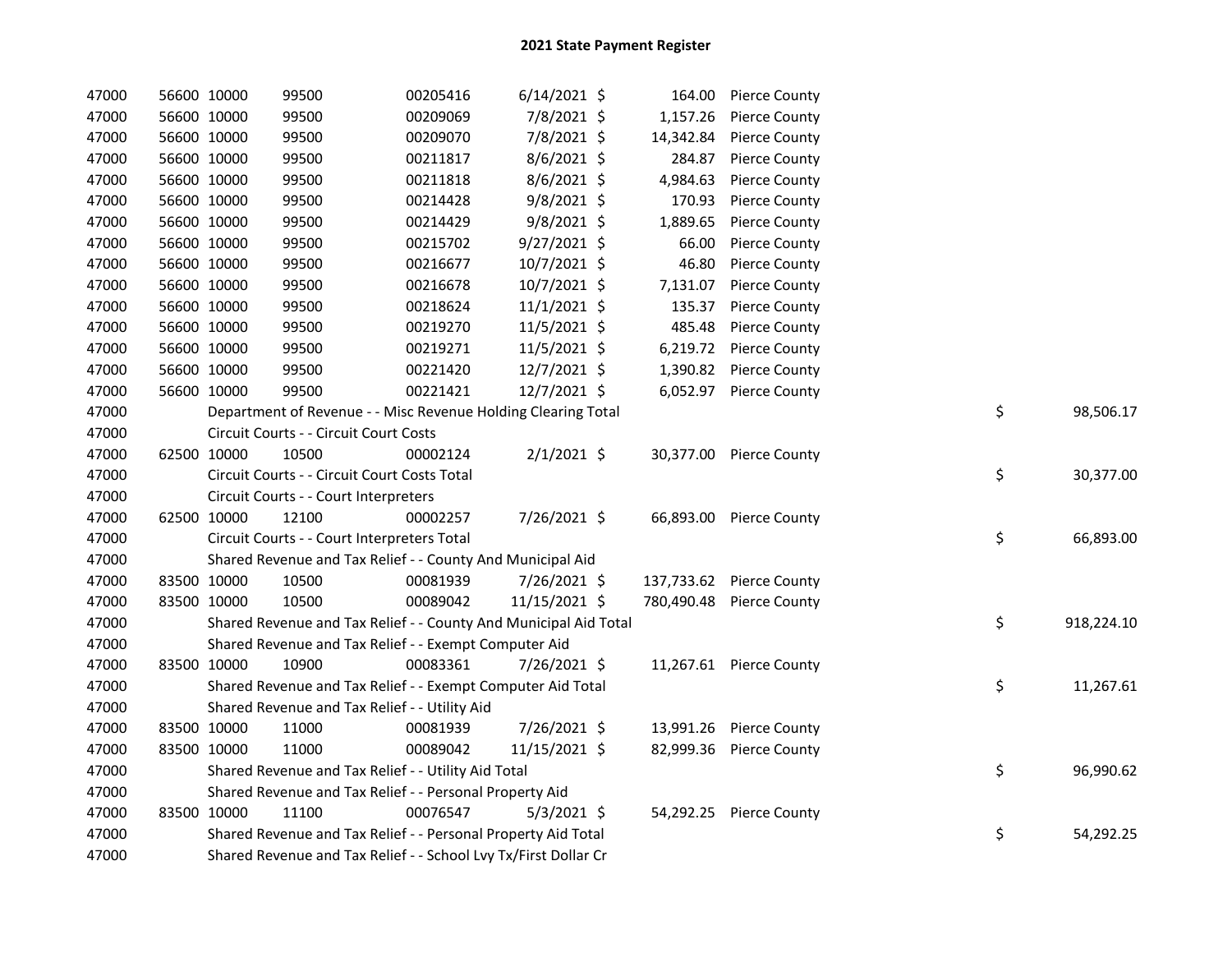| 47000       |             | 83500 10000 | 30200                                                                 | 00082721 | 7/26/2021 \$   | 6,324,420.99 | <b>Pierce County</b> |    |               |
|-------------|-------------|-------------|-----------------------------------------------------------------------|----------|----------------|--------------|----------------------|----|---------------|
| 47000       |             | 83500 10000 | 30200                                                                 | 00086116 | $7/26/2021$ \$ | 1,016,132.61 | Pierce County        |    |               |
| 47000       |             |             | Shared Revenue and Tax Relief - - School Lvy Tx/First Dollar Cr Total |          |                |              |                      | \$ | 7,340,553.60  |
| 47000       |             |             | Shared Revenue and Tax Relief - - County Sales Tax Reptd/Distd        |          |                |              |                      |    |               |
| 47000       |             | 83500 10000 | 43100                                                                 | 00073904 | $1/29/2021$ \$ | 195,625.97   | <b>Pierce County</b> |    |               |
| 47000       | 83500 10000 |             | 43100                                                                 | 00073992 | $2/26/2021$ \$ | 216,619.42   | <b>Pierce County</b> |    |               |
| 47000       |             | 83500 10000 | 43100                                                                 | 00074705 | $3/31/2021$ \$ | 176,085.80   | <b>Pierce County</b> |    |               |
| 47000       |             | 83500 10000 | 43100                                                                 | 00079148 | $4/30/2021$ \$ | 222,826.34   | <b>Pierce County</b> |    |               |
| 47000       |             | 83500 10000 | 43100                                                                 | 00079952 | $5/28/2021$ \$ | 245,035.32   | <b>Pierce County</b> |    |               |
| 47000       |             | 83500 10000 | 43100                                                                 | 00080683 | $6/30/2021$ \$ | 318,982.40   | <b>Pierce County</b> |    |               |
| 47000       |             | 83500 10000 | 43100                                                                 | 00086225 | 7/30/2021 \$   | 257,492.63   | <b>Pierce County</b> |    |               |
| 47000       |             | 83500 10000 | 43100                                                                 | 00086788 | $8/31/2021$ \$ | 268,288.71   | <b>Pierce County</b> |    |               |
| 47000       |             | 83500 10000 | 43100                                                                 | 00087090 | $9/30/2021$ \$ | 308,789.30   | <b>Pierce County</b> |    |               |
| 47000       |             | 83500 10000 | 43100                                                                 | 00087779 | 10/29/2021 \$  | 292,393.33   | <b>Pierce County</b> |    |               |
| 47000       | 83500 10000 |             | 43100                                                                 | 00089789 | 11/30/2021 \$  | 253,852.20   | <b>Pierce County</b> |    |               |
| 47000       |             | 83500 10000 | 43100                                                                 | 00089873 | 12/30/2021 \$  | 286,548.13   | <b>Pierce County</b> |    |               |
| 47000       |             |             | Shared Revenue and Tax Relief - - County Sales Tax Reptd/Distd Total  |          |                |              |                      | \$ | 3,042,539.55  |
| 47000       |             |             | Shared Revenue and Tax Relief - - Lottery & Gaming Credit             |          |                |              |                      |    |               |
| 47000       |             | 83500 52100 | 36300                                                                 | 00074599 | $3/22/2021$ \$ | 1,781,424.53 | <b>Pierce County</b> |    |               |
| 47000       |             |             | Shared Revenue and Tax Relief - - Lottery & Gaming Credit Total       |          |                |              |                      | \$ | 1,781,424.53  |
| 47000 Total |             |             |                                                                       |          |                |              |                      | \$ | 22,810,169.96 |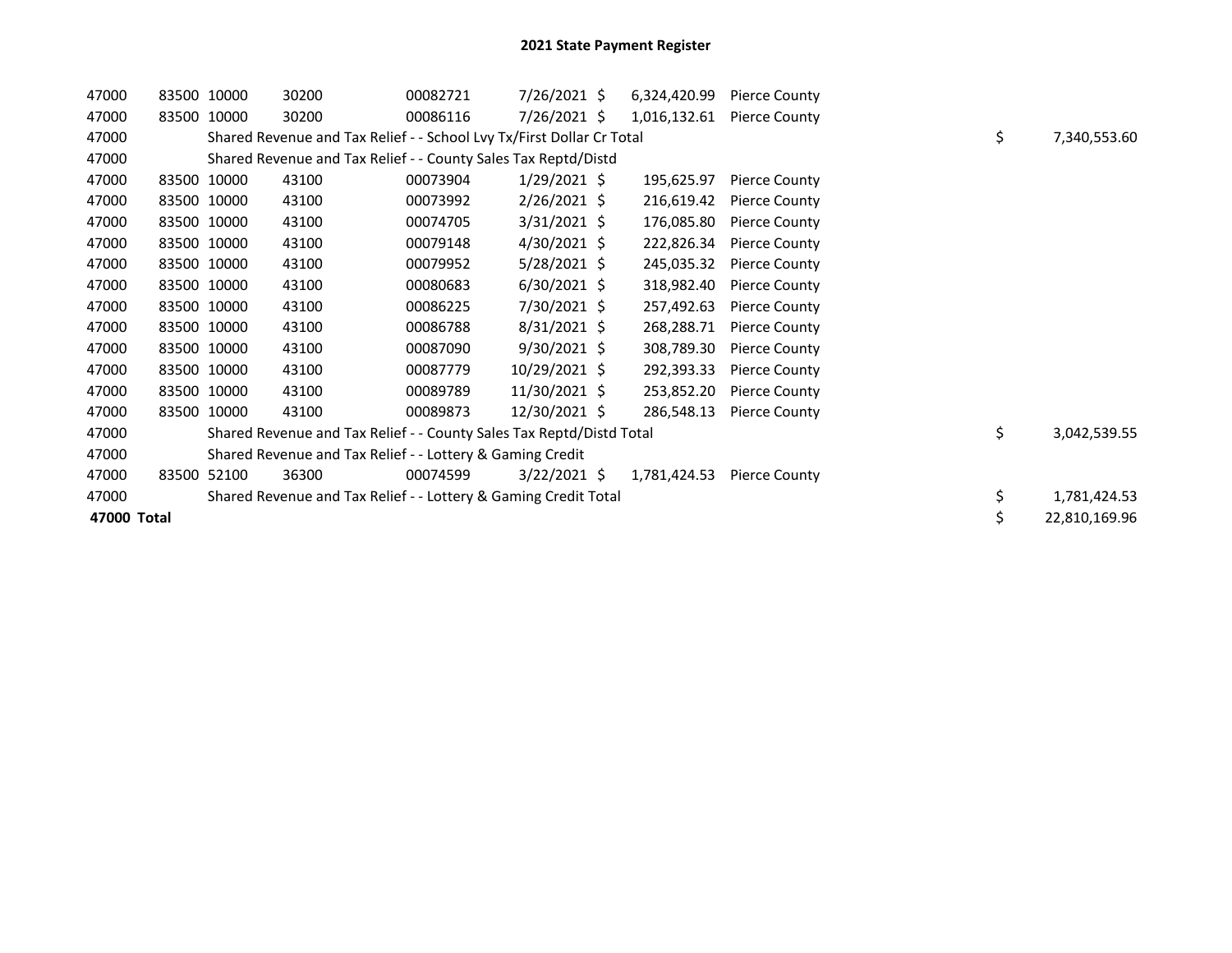| 47002 |             | Dept of Safety & Prof Services - - Fire Dues Distribution           |          |                |  |                            |    |            |
|-------|-------------|---------------------------------------------------------------------|----------|----------------|--|----------------------------|----|------------|
| 47002 | 16500 10000 | 22500                                                               | 00041385 | 7/16/2021 \$   |  | 12,170.46 Town Of Clifton  |    |            |
| 47002 |             | Dept of Safety & Prof Services - - Fire Dues Distribution Total     |          |                |  |                            | \$ | 12,170.46  |
| 47002 |             | Dept of Natural Resources - - Aids In Lieu Of Taxes - Gener         |          |                |  |                            |    |            |
| 47002 | 37000 10000 | 50300                                                               | 00459577 | 1/28/2021 \$   |  | 2,404.89 Town Of Clifton   |    |            |
| 47002 | 37000 10000 | 50300                                                               | 00459578 | 1/28/2021 \$   |  | 20,729.56 Town Of Clifton  |    |            |
| 47002 | 37000 10000 | 50300                                                               | 00475584 | $4/21/2021$ \$ |  | 2,350.62 Town Of Clifton   |    |            |
| 47002 |             | Dept of Natural Resources - - Aids In Lieu Of Taxes - Gener Total   |          |                |  |                            | \$ | 25,485.07  |
| 47002 |             | Dept of Natural Resources - - Resaids - Cnty Forst, Cl & Mfl        |          |                |  |                            |    |            |
| 47002 | 37000 21200 | 57100                                                               | 00488171 | $6/14/2021$ \$ |  | 87.85 Town Of Clifton      |    |            |
| 47002 |             | Dept of Natural Resources - - Resaids - Cnty Forst, Cl & Mfl Total  |          |                |  |                            | \$ | 87.85      |
| 47002 |             | WI Dept of Transportation - - Trns Aids To Mnc.-Sf                  |          |                |  |                            |    |            |
| 47002 | 39500 21100 | 19100                                                               | 00632831 | $1/4/2021$ \$  |  | 23,560.02 Town Of Clifton  |    |            |
| 47002 | 39500 21100 | 19100                                                               | 00668438 | $4/5/2021$ \$  |  | 23,560.02 Town Of Clifton  |    |            |
| 47002 | 39500 21100 | 19100                                                               | 00711926 | $7/6/2021$ \$  |  | 23,560.02 Town Of Clifton  |    |            |
| 47002 | 39500 21100 | 19100                                                               | 00752485 | 10/4/2021 \$   |  | 23,560.02 Town Of Clifton  |    |            |
| 47002 |             | WI Dept of Transportation - - Trns Aids To Mnc.-Sf Total            |          |                |  |                            | \$ | 94,240.08  |
| 47002 |             | Department of Revenue - - Gifts And Grants                          |          |                |  |                            |    |            |
| 47002 | 56600 10000 | 12100                                                               | 00207244 | $6/25/2021$ \$ |  | 110,372.99 Town Of Clifton |    |            |
| 47002 |             | Department of Revenue - - Gifts And Grants Total                    |          |                |  |                            | \$ | 110,372.99 |
| 47002 |             | Shared Revenue and Tax Relief - - County And Municipal Aid          |          |                |  |                            |    |            |
| 47002 | 83500 10000 | 10500                                                               | 00081914 | 7/26/2021 \$   |  | 2,430.73 Town Of Clifton   |    |            |
| 47002 | 83500 10000 | 10500                                                               | 00089017 | 11/15/2021 \$  |  | 13,774.13 Town Of Clifton  |    |            |
| 47002 |             | Shared Revenue and Tax Relief - - County And Municipal Aid Total    |          |                |  |                            | \$ | 16,204.86  |
| 47002 |             | Shared Revenue and Tax Relief - - Exempt Computer Aid               |          |                |  |                            |    |            |
| 47002 | 83500 10000 | 10900                                                               | 00084489 | 7/26/2021 \$   |  | 6.24 Town Of Clifton       |    |            |
| 47002 |             | Shared Revenue and Tax Relief - - Exempt Computer Aid Total         |          |                |  |                            | \$ | 6.24       |
| 47002 |             | Shared Revenue and Tax Relief - - Utility Aid                       |          |                |  |                            |    |            |
| 47002 | 83500 10000 | 11000                                                               | 00081914 | 7/26/2021 \$   |  | 1.40 Town Of Clifton       |    |            |
| 47002 | 83500 10000 | 11000                                                               | 00089017 | 11/15/2021 \$  |  | 8.12 Town Of Clifton       |    |            |
| 47002 |             | Shared Revenue and Tax Relief - - Utility Aid Total                 |          |                |  |                            | \$ | 9.52       |
| 47002 |             | Shared Revenue and Tax Relief - - Personal Property Aid             |          |                |  |                            |    |            |
| 47002 | 83500 10000 | 11100                                                               | 00077660 | $5/3/2021$ \$  |  | 315.74 Town Of Clifton     |    |            |
| 47002 |             | Shared Revenue and Tax Relief - - Personal Property Aid Total       |          |                |  |                            | \$ | 315.74     |
| 47002 |             | Shared Revenue and Tax Relief - - Payments For Municipal Svcs       |          |                |  |                            |    |            |
| 47002 | 83500 10000 | 50100                                                               | 00073726 | $2/1/2021$ \$  |  | 103.68 Town Of Clifton     |    |            |
| 47002 |             | Shared Revenue and Tax Relief - - Payments For Municipal Svcs Total |          |                |  |                            | \$ | 103.68     |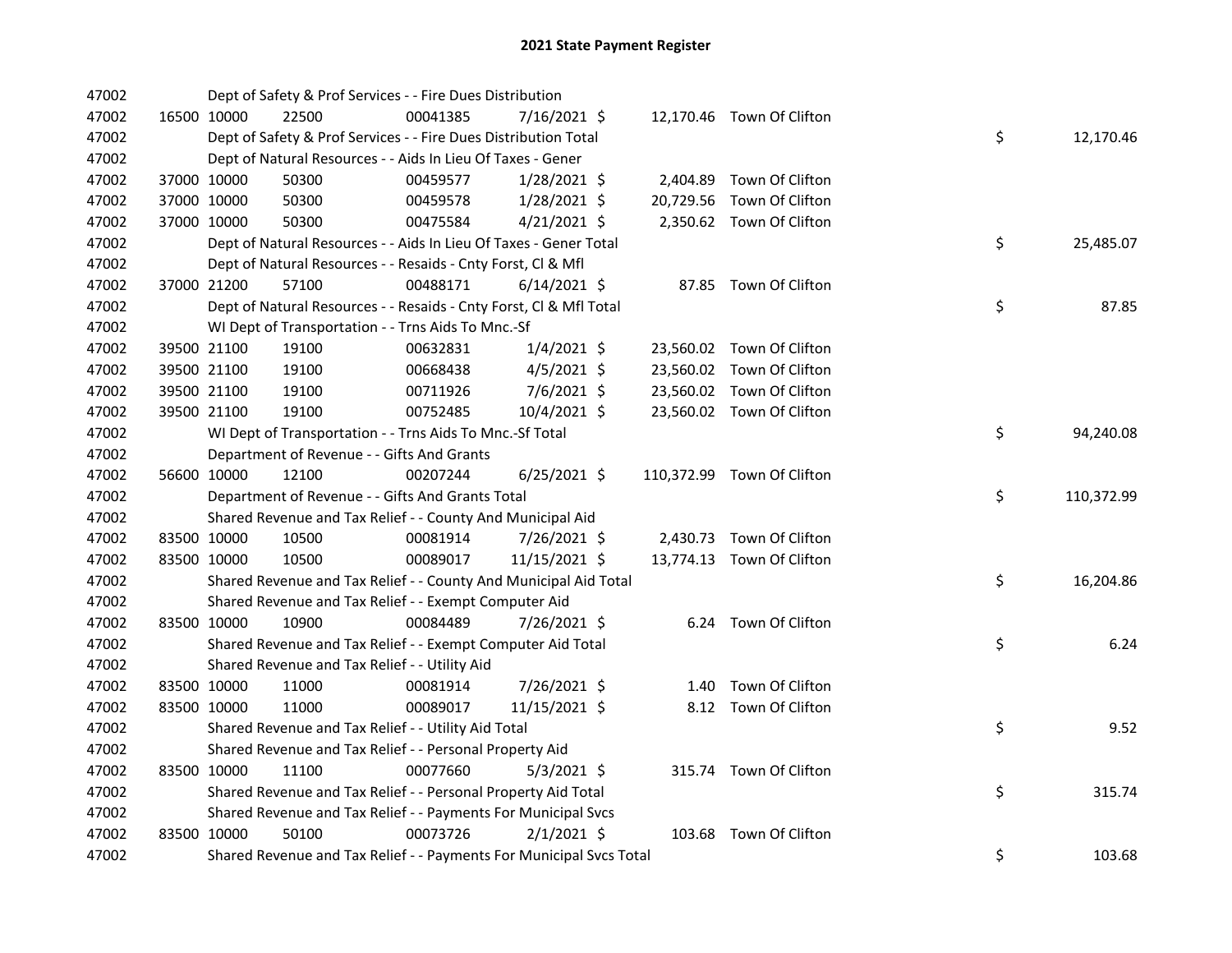47002 Total \$ 258,996.49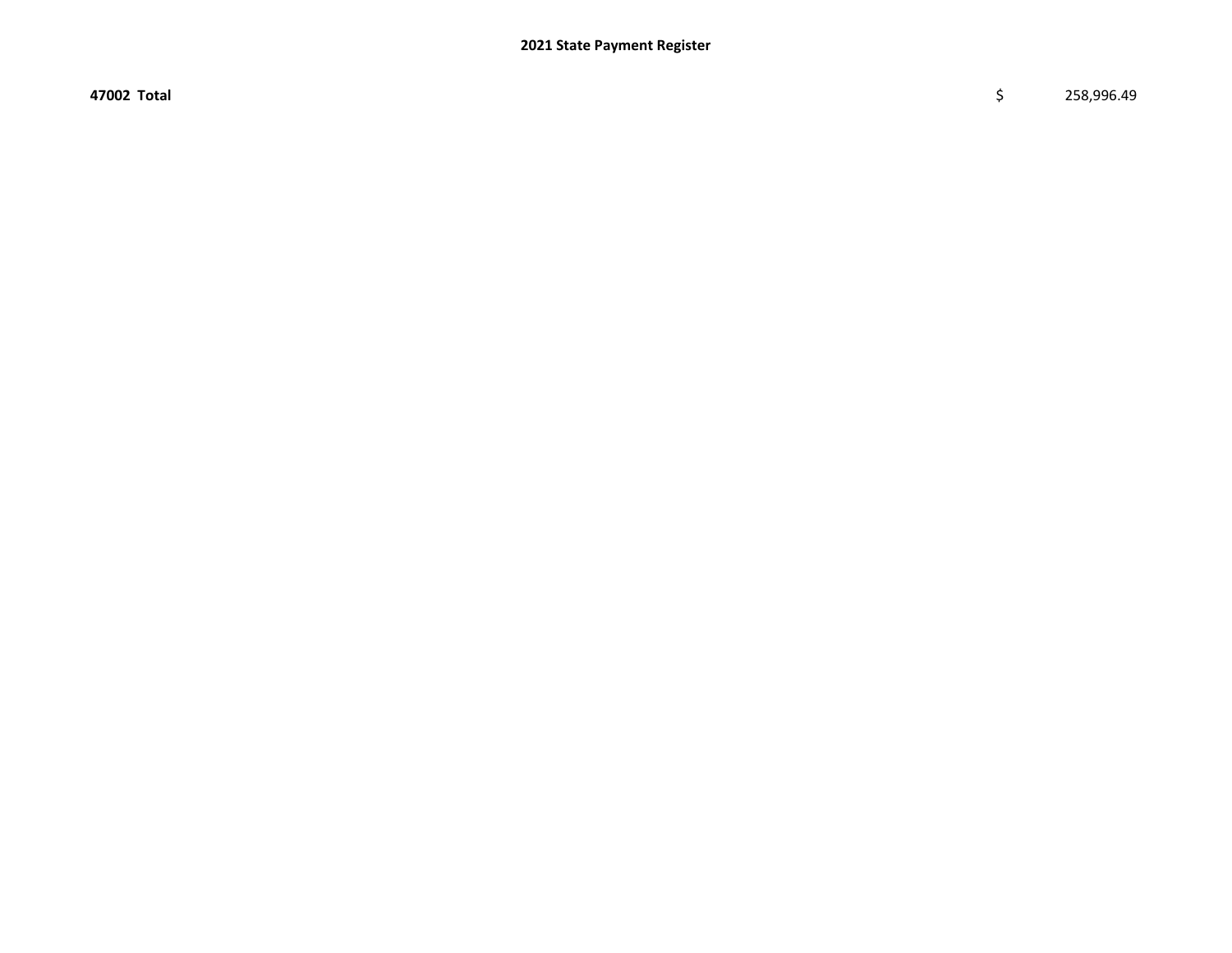| 47004       |             | Dept of Safety & Prof Services - - Fire Dues Distribution           |          |                |  |                                 |    |           |
|-------------|-------------|---------------------------------------------------------------------|----------|----------------|--|---------------------------------|----|-----------|
| 47004       | 16500 10000 | 22500                                                               | 00041386 | 7/16/2021 \$   |  | 1,927.02 Town Of Diamond Bluff  |    |           |
| 47004       |             | Dept of Safety & Prof Services - - Fire Dues Distribution Total     |          |                |  |                                 | \$ | 1,927.02  |
| 47004       |             | Dept of Natural Resources - - Resaids - Cnty Forst, Cl & Mfl        |          |                |  |                                 |    |           |
| 47004       | 37000 21200 | 57100                                                               | 00488172 | $6/14/2021$ \$ |  | 151.20 Town Of Diamond Bluff    |    |           |
| 47004       |             | Dept of Natural Resources - - Resaids - Cnty Forst, CI & Mfl Total  |          |                |  |                                 | \$ | 151.20    |
| 47004       |             | WI Dept of Transportation - - Trns Aids To Mnc.-Sf                  |          |                |  |                                 |    |           |
| 47004       | 39500 21100 | 19100                                                               | 00632832 | $1/4/2021$ \$  |  | 9,289.98 Town Of Diamond Bluff  |    |           |
| 47004       | 39500 21100 | 19100                                                               | 00668439 | $4/5/2021$ \$  |  | 9,289.98 Town Of Diamond Bluff  |    |           |
| 47004       | 39500 21100 | 19100                                                               | 00711927 | 7/6/2021 \$    |  | 9,289.98 Town Of Diamond Bluff  |    |           |
| 47004       | 39500 21100 | 19100                                                               | 00752486 | 10/4/2021 \$   |  | 9,289.98 Town Of Diamond Bluff  |    |           |
| 47004       |             | WI Dept of Transportation - - Trns Aids To Mnc.-Sf Total            |          |                |  |                                 | \$ | 37,159.92 |
| 47004       |             | Department of Military Affairs - - Major Disaster Assist; Pif       |          |                |  |                                 |    |           |
| 47004       | 46500 27200 | 36500                                                               | 00090740 | $3/4/2021$ \$  |  | 3,246.11 Town Of Diamond Bluff  |    |           |
| 47004       |             | Department of Military Affairs - - Major Disaster Assist; Pif Total |          |                |  |                                 | \$ | 3,246.11  |
| 47004       |             | Department of Revenue - - Gifts And Grants                          |          |                |  |                                 |    |           |
| 47004       | 56600 10000 | 12100                                                               | 00207245 | $6/25/2021$ \$ |  | 26,010.14 Town Of Diamond Bluff |    |           |
| 47004       |             | Department of Revenue - - Gifts And Grants Total                    |          |                |  |                                 | \$ | 26,010.14 |
| 47004       |             | Shared Revenue and Tax Relief - - County And Municipal Aid          |          |                |  |                                 |    |           |
| 47004       | 83500 10000 | 10500                                                               | 00081915 | 7/26/2021 \$   |  | 2,662.79 Town Of Diamond Bluff  |    |           |
| 47004       | 83500 10000 | 10500                                                               | 00089018 | 11/15/2021 \$  |  | 15,089.15 Town Of Diamond Bluff |    |           |
| 47004       |             | Shared Revenue and Tax Relief - - County And Municipal Aid Total    |          |                |  |                                 | \$ | 17,751.94 |
| 47004       |             | Shared Revenue and Tax Relief - - Exempt Computer Aid               |          |                |  |                                 |    |           |
| 47004       | 83500 10000 | 10900                                                               | 00084490 | 7/26/2021 \$   |  | 1.03 Town Of Diamond Bluff      |    |           |
| 47004       |             | Shared Revenue and Tax Relief - - Exempt Computer Aid Total         |          |                |  |                                 | \$ | 1.03      |
| 47004       |             | Shared Revenue and Tax Relief - - Utility Aid                       |          |                |  |                                 |    |           |
| 47004       | 83500 10000 | 11000                                                               | 00081915 | 7/26/2021 \$   |  | 16.26 Town Of Diamond Bluff     |    |           |
| 47004       | 83500 10000 | 11000                                                               | 00089018 | 11/15/2021 \$  |  | 88.79 Town Of Diamond Bluff     |    |           |
| 47004       |             | Shared Revenue and Tax Relief - - Utility Aid Total                 |          |                |  |                                 | \$ | 105.05    |
| 47004       |             | Shared Revenue and Tax Relief - - Personal Property Aid             |          |                |  |                                 |    |           |
| 47004       | 83500 10000 | 11100                                                               | 00077661 | $5/3/2021$ \$  |  | 157.12 Town Of Diamond Bluff    |    |           |
| 47004       |             | Shared Revenue and Tax Relief - - Personal Property Aid Total       |          |                |  |                                 | \$ | 157.12    |
| 47004 Total |             |                                                                     |          |                |  |                                 | \$ | 86,509.53 |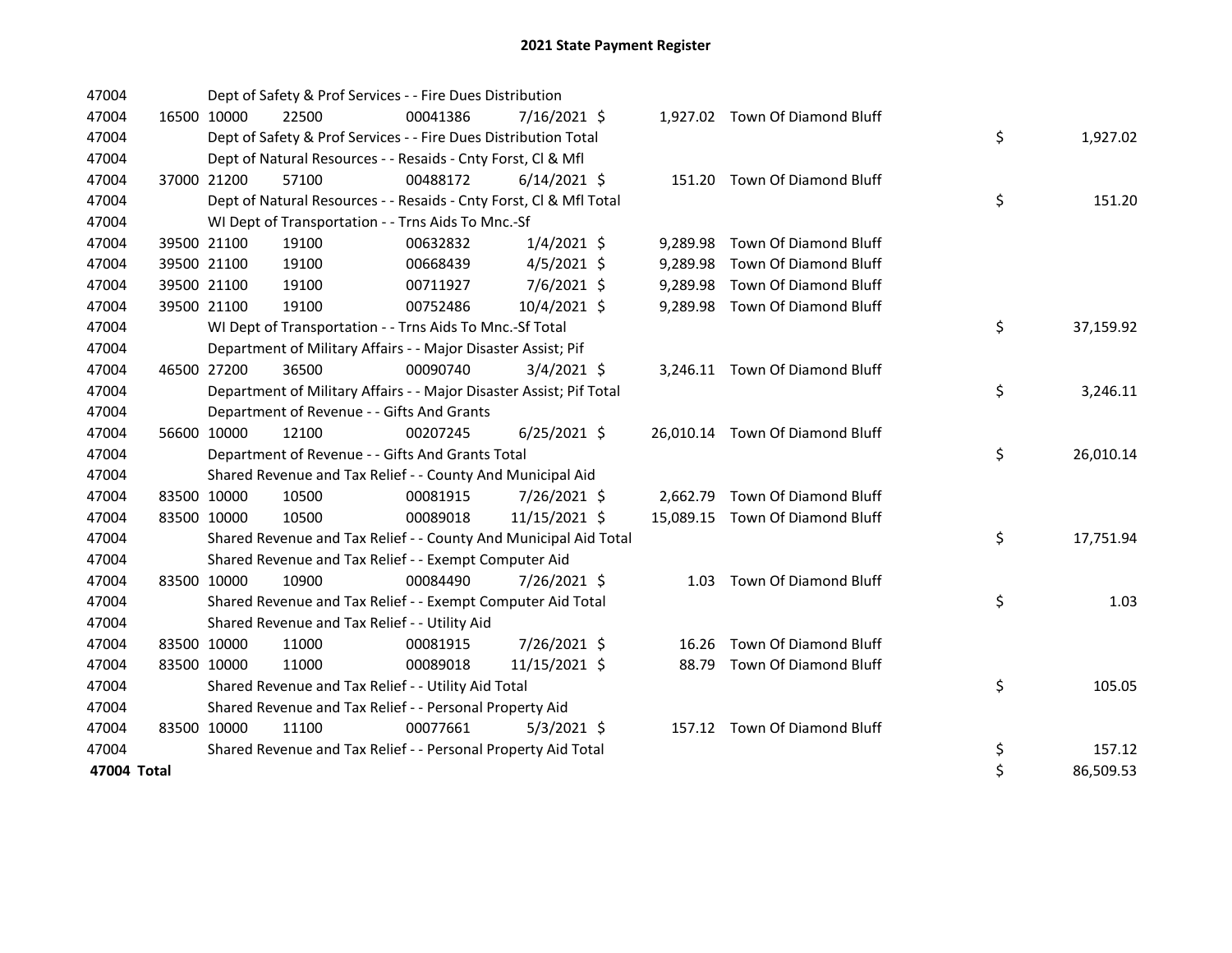| 47006       |             |             | Dept of Safety & Prof Services - - Fire Dues Distribution          |          |                |      |                              |    |            |
|-------------|-------------|-------------|--------------------------------------------------------------------|----------|----------------|------|------------------------------|----|------------|
| 47006       |             | 16500 10000 | 22500                                                              | 00041388 | 7/15/2021 \$   |      | 5,385.74 Town Of Ellsworth   |    |            |
| 47006       |             |             | Dept of Safety & Prof Services - - Fire Dues Distribution Total    |          |                |      |                              | \$ | 5,385.74   |
| 47006       |             |             | Dept of Natural Resources - - Resaids - Cnty Forst, Cl & Mfl       |          |                |      |                              |    |            |
| 47006       |             | 37000 21200 | 57100                                                              | 00488173 | $6/14/2021$ \$ |      | 174.80 Town Of Ellsworth     |    |            |
| 47006       |             |             | Dept of Natural Resources - - Resaids - Cnty Forst, CI & Mfl Total |          |                |      |                              | \$ | 174.80     |
| 47006       |             |             | WI Dept of Transportation - - Trns Aids To Mnc.-Sf                 |          |                |      |                              |    |            |
| 47006       |             | 39500 21100 | 19100                                                              | 00632833 | $1/4/2021$ \$  |      | 30,143.16 Town Of Ellsworth  |    |            |
| 47006       |             | 39500 21100 | 19100                                                              | 00668440 | $4/5/2021$ \$  |      | 30,143.16 Town Of Ellsworth  |    |            |
| 47006       |             | 39500 21100 | 19100                                                              | 00711928 | 7/6/2021 \$    |      | 30,143.16 Town Of Ellsworth  |    |            |
| 47006       |             | 39500 21100 | 19100                                                              | 00752487 | 10/4/2021 \$   |      | 30,143.16 Town Of Ellsworth  |    |            |
| 47006       |             |             | WI Dept of Transportation - - Trns Aids To Mnc.-Sf Total           |          |                |      |                              | \$ | 120,572.64 |
| 47006       |             |             | WI Dept of Transportation - - Loc Trns Facl Implfd                 |          |                |      |                              |    |            |
| 47006       |             | 39500 21100 | 27600                                                              | 00791965 | 12/29/2021 \$  |      | 314,356.50 Town Of Ellsworth |    |            |
| 47006       |             |             | WI Dept of Transportation - - Loc Trns Facl Implfd Total           |          |                |      |                              | \$ | 314,356.50 |
| 47006       |             |             | Department of Revenue - - Gifts And Grants                         |          |                |      |                              |    |            |
| 47006       | 56600 10000 |             | 12100                                                              | 00207246 | $6/25/2021$ \$ |      | 62,277.79 Town Of Ellsworth  |    |            |
| 47006       |             |             | Department of Revenue - - Gifts And Grants Total                   |          |                |      |                              | \$ | 62,277.79  |
| 47006       |             |             | Shared Revenue and Tax Relief - - County And Municipal Aid         |          |                |      |                              |    |            |
| 47006       |             | 83500 10000 | 10500                                                              | 00081916 | 7/26/2021 \$   |      | 6,339.48 Town Of Ellsworth   |    |            |
| 47006       | 83500 10000 |             | 10500                                                              | 00089019 | 11/15/2021 \$  |      | 35,923.72 Town Of Ellsworth  |    |            |
| 47006       |             |             | Shared Revenue and Tax Relief - - County And Municipal Aid Total   |          |                |      |                              | \$ | 42,263.20  |
| 47006       |             |             | Shared Revenue and Tax Relief - - Exempt Computer Aid              |          |                |      |                              |    |            |
| 47006       | 83500 10000 |             | 10900                                                              | 00084491 | 7/26/2021 \$   |      | 481.18 Town Of Ellsworth     |    |            |
| 47006       |             |             | Shared Revenue and Tax Relief - - Exempt Computer Aid Total        |          |                |      |                              | \$ | 481.18     |
| 47006       |             |             | Shared Revenue and Tax Relief - - Utility Aid                      |          |                |      |                              |    |            |
| 47006       | 83500 10000 |             | 11000                                                              | 00081916 | 7/26/2021 \$   | 2.88 | Town Of Ellsworth            |    |            |
| 47006       | 83500 10000 |             | 11000                                                              | 00089019 | 11/15/2021 \$  |      | 16.57 Town Of Ellsworth      |    |            |
| 47006       |             |             | Shared Revenue and Tax Relief - - Utility Aid Total                |          |                |      |                              | \$ | 19.45      |
| 47006       |             |             | Shared Revenue and Tax Relief - - Personal Property Aid            |          |                |      |                              |    |            |
| 47006       | 83500 10000 |             | 11100                                                              | 00077662 | $5/3/2021$ \$  |      | 1,189.05 Town Of Ellsworth   |    |            |
| 47006       |             |             | Shared Revenue and Tax Relief - - Personal Property Aid Total      |          |                |      |                              | \$ | 1,189.05   |
| 47006 Total |             |             |                                                                    |          |                |      |                              | \$ | 546,720.35 |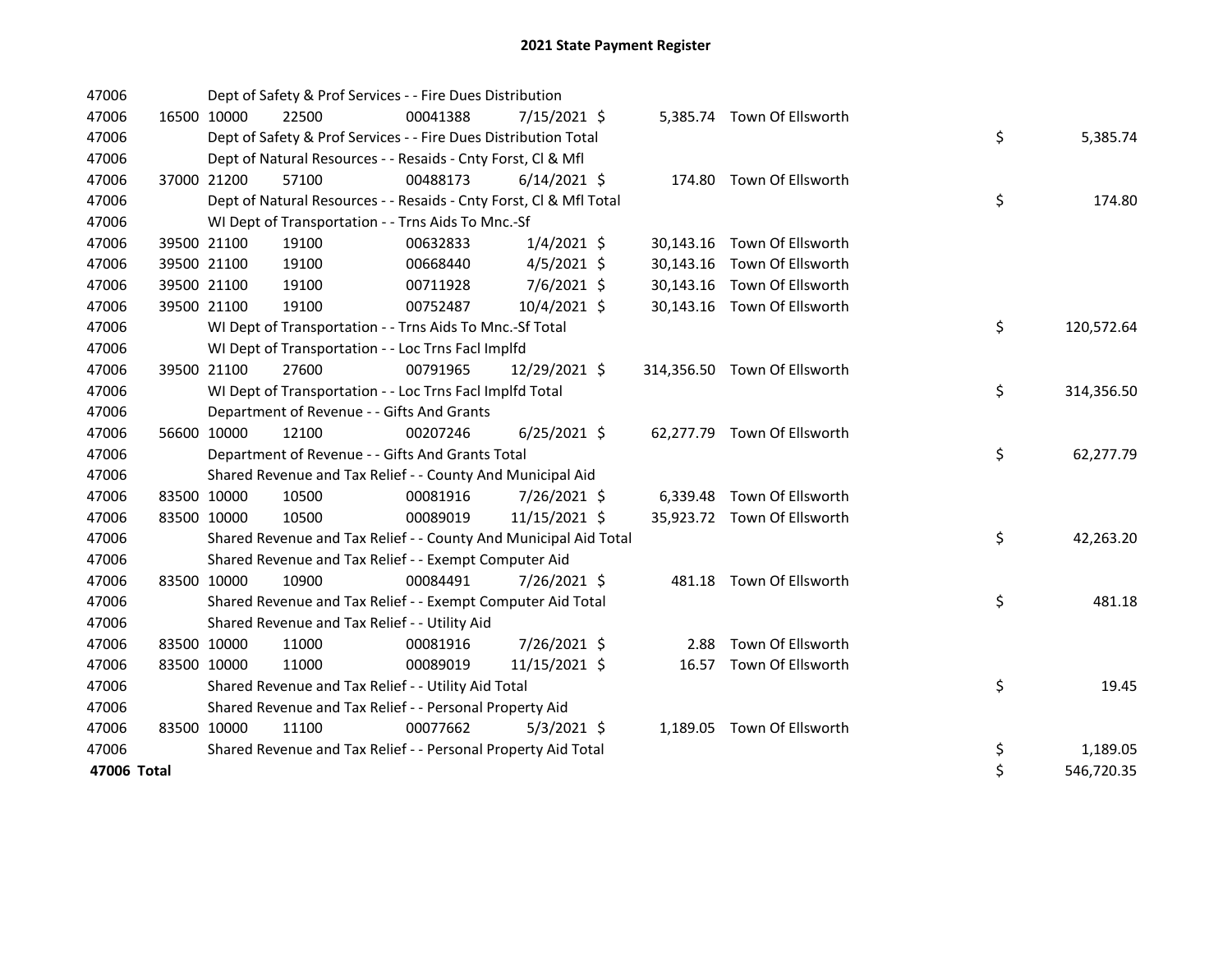| 47008 |             | Dept of Safety & Prof Services - - Fire Dues Distribution           |          |                |  |                           |    |            |
|-------|-------------|---------------------------------------------------------------------|----------|----------------|--|---------------------------|----|------------|
| 47008 | 16500 10000 | 22500                                                               | 00041387 | 7/16/2021 \$   |  | 3,415.39 Town Of El Paso  |    |            |
| 47008 |             | Dept of Safety & Prof Services - - Fire Dues Distribution Total     |          |                |  |                           | \$ | 3,415.39   |
| 47008 |             | Dept of Natural Resources - - Seg Earned                            |          |                |  |                           |    |            |
| 47008 | 37000 21200 | 100SE                                                               | 00474016 | $4/15/2021$ \$ |  | 2,593.47 Town Of El Paso  |    |            |
| 47008 |             | Dept of Natural Resources - - Seg Earned Total                      |          |                |  |                           | \$ | 2,593.47   |
| 47008 |             | Dept of Natural Resources - - Resaids - Cnty Forst, Cl & Mfl        |          |                |  |                           |    |            |
| 47008 | 37000 21200 | 57100                                                               | 00488174 | $6/14/2021$ \$ |  | 482.09 Town Of El Paso    |    |            |
| 47008 |             | Dept of Natural Resources - - Resaids - Cnty Forst, Cl & Mfl Total  |          |                |  |                           | \$ | 482.09     |
| 47008 |             | WI Dept of Transportation - - Disastr Damag Aid Sf                  |          |                |  |                           |    |            |
| 47008 | 39500 21100 | 17400                                                               | 00792366 | 12/30/2021 \$  |  | 21,659.95 Town Of El Paso |    |            |
| 47008 |             | WI Dept of Transportation - - Disastr Damag Aid Sf Total            |          |                |  |                           | \$ | 21,659.95  |
| 47008 |             | WI Dept of Transportation - - Trns Aids To Mnc.-Sf                  |          |                |  |                           |    |            |
| 47008 | 39500 21100 | 19100                                                               | 00632834 | $1/4/2021$ \$  |  | 30,727.89 Town Of El Paso |    |            |
| 47008 | 39500 21100 | 19100                                                               | 00668441 | $4/5/2021$ \$  |  | 30,727.89 Town Of El Paso |    |            |
| 47008 | 39500 21100 | 19100                                                               | 00711929 | 7/6/2021 \$    |  | 30,727.89 Town Of El Paso |    |            |
| 47008 | 39500 21100 | 19100                                                               | 00752488 | 10/4/2021 \$   |  | 30,727.89 Town Of El Paso |    |            |
| 47008 |             | WI Dept of Transportation - - Trns Aids To Mnc.-Sf Total            |          |                |  |                           | \$ | 122,911.56 |
| 47008 |             | Department of Military Affairs - - Major Disaster Assist; Pif       |          |                |  |                           |    |            |
| 47008 | 46500 27200 | 36500                                                               | 00087574 | $1/11/2021$ \$ |  | 38,645.41 Town Of El Paso |    |            |
| 47008 |             | Department of Military Affairs - - Major Disaster Assist; Pif Total |          |                |  |                           | \$ | 38,645.41  |
| 47008 |             | Department of Revenue - - Gifts And Grants                          |          |                |  |                           |    |            |
| 47008 | 56600 10000 | 12100                                                               | 00207247 | $6/25/2021$ \$ |  | 37,314.34 Town Of El Paso |    |            |
| 47008 |             | Department of Revenue - - Gifts And Grants Total                    |          |                |  |                           | \$ | 37,314.34  |
| 47008 |             | Shared Revenue and Tax Relief - - County And Municipal Aid          |          |                |  |                           |    |            |
| 47008 | 83500 10000 | 10500                                                               | 00081917 | 7/26/2021 \$   |  | 4,829.81 Town Of El Paso  |    |            |
| 47008 | 83500 10000 | 10500                                                               | 00089020 | 11/15/2021 \$  |  | 27,368.90 Town Of El Paso |    |            |
| 47008 |             | Shared Revenue and Tax Relief - - County And Municipal Aid Total    |          |                |  |                           | \$ | 32,198.71  |
| 47008 |             | Shared Revenue and Tax Relief - - Exempt Computer Aid               |          |                |  |                           |    |            |
| 47008 | 83500 10000 | 10900                                                               | 00084492 | 7/26/2021 \$   |  | 3.11 Town Of El Paso      |    |            |
| 47008 |             | Shared Revenue and Tax Relief - - Exempt Computer Aid Total         |          |                |  |                           | \$ | 3.11       |
| 47008 |             | Shared Revenue and Tax Relief - - Utility Aid                       |          |                |  |                           |    |            |
| 47008 | 83500 10000 | 11000                                                               | 00081917 | 7/26/2021 \$   |  | 174.38 Town Of El Paso    |    |            |
| 47008 | 83500 10000 | 11000                                                               | 00089020 | 11/15/2021 \$  |  | 1,028.77 Town Of El Paso  |    |            |
| 47008 |             | Shared Revenue and Tax Relief - - Utility Aid Total                 |          |                |  |                           | \$ | 1,203.15   |
| 47008 |             | Shared Revenue and Tax Relief - - Personal Property Aid             |          |                |  |                           |    |            |
| 47008 | 83500 10000 | 11100                                                               | 00077663 | $5/3/2021$ \$  |  | 25.79 Town Of El Paso     |    |            |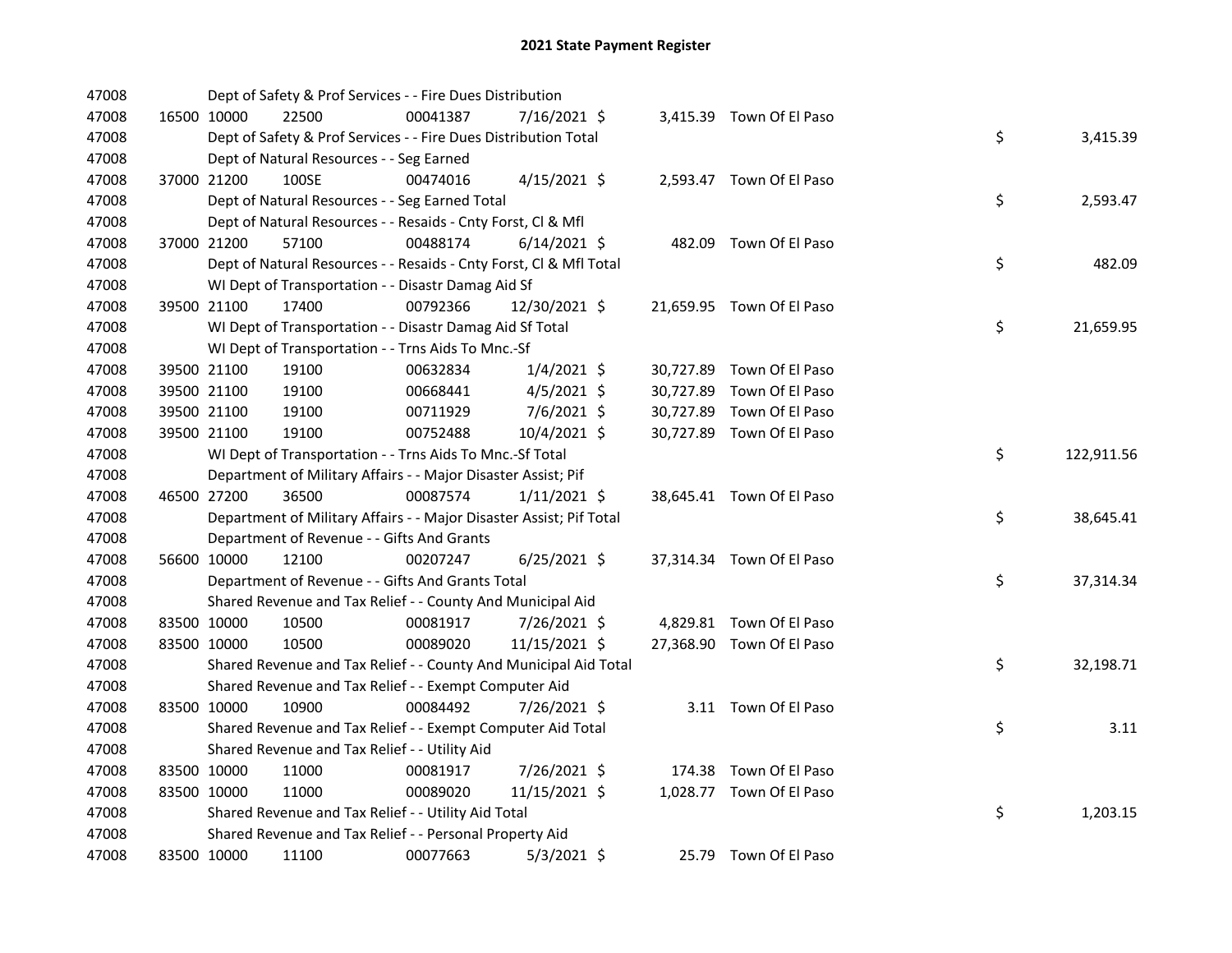## 2021 State Payment Register

| 47008       | Shared Revenue and Tax Relief - - Personal Property Aid Total | 25.79      |
|-------------|---------------------------------------------------------------|------------|
| 47008 Total |                                                               | 260,452.97 |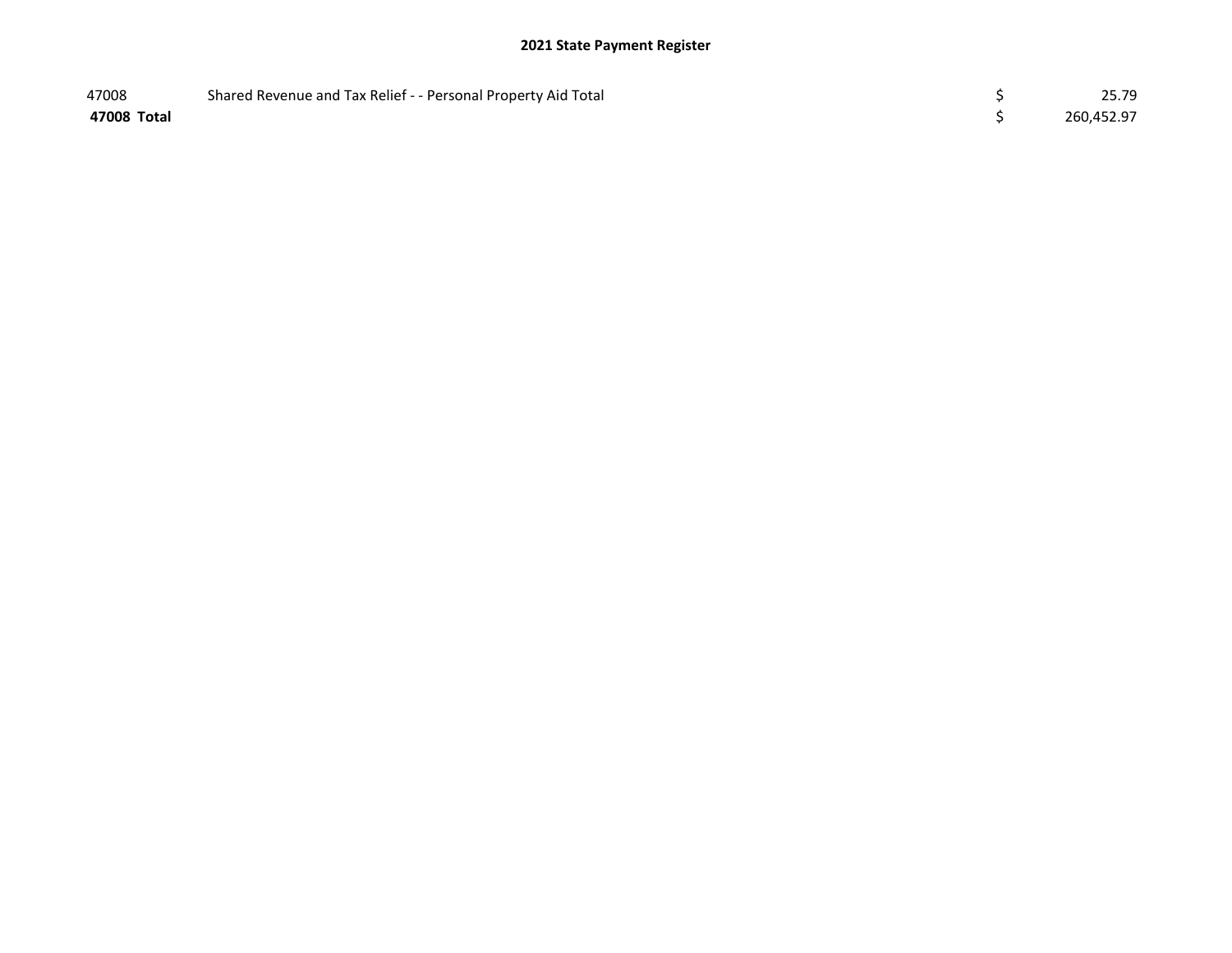| 47010       |             |             | Dept of Safety & Prof Services - - Fire Dues Distribution          |          |                |  |                          |    |            |
|-------------|-------------|-------------|--------------------------------------------------------------------|----------|----------------|--|--------------------------|----|------------|
| 47010       | 16500 10000 |             | 22500                                                              | 00041391 | 7/16/2021 \$   |  | 4,581.66 Town Of Gilman  |    |            |
| 47010       |             |             | Dept of Safety & Prof Services - - Fire Dues Distribution Total    |          |                |  |                          | \$ | 4,581.66   |
| 47010       |             |             | Dept of Natural Resources - - Resaids - Cnty Forst, Cl & Mfl       |          |                |  |                          |    |            |
| 47010       |             | 37000 21200 | 57100                                                              | 00488175 | $6/14/2021$ \$ |  | 257.84 Town Of Gilman    |    |            |
| 47010       |             |             | Dept of Natural Resources - - Resaids - Cnty Forst, CI & Mfl Total |          |                |  |                          | \$ | 257.84     |
| 47010       |             |             | WI Dept of Transportation - - Disastr Damag Aid Sf                 |          |                |  |                          |    |            |
| 47010       |             | 39500 21100 | 17400                                                              | 00765094 | 10/22/2021 \$  |  | 14,249.36 Town Of Gilman |    |            |
| 47010       |             |             | WI Dept of Transportation - - Disastr Damag Aid Sf Total           |          |                |  |                          | \$ | 14,249.36  |
| 47010       |             |             | WI Dept of Transportation - - Trns Aids To Mnc.-Sf                 |          |                |  |                          |    |            |
| 47010       |             | 39500 21100 | 19100                                                              | 00632835 | $1/4/2021$ \$  |  | 32,015.61 Town Of Gilman |    |            |
| 47010       |             | 39500 21100 | 19100                                                              | 00668442 | $4/5/2021$ \$  |  | 32,015.61 Town Of Gilman |    |            |
| 47010       |             | 39500 21100 | 19100                                                              | 00711930 | $7/6/2021$ \$  |  | 32,015.61 Town Of Gilman |    |            |
| 47010       |             | 39500 21100 | 19100                                                              | 00752489 | 10/4/2021 \$   |  | 32,015.61 Town Of Gilman |    |            |
| 47010       |             |             | WI Dept of Transportation - - Trns Aids To Mnc.-Sf Total           |          |                |  |                          | \$ | 128,062.44 |
| 47010       |             |             | Department of Revenue - - Gifts And Grants                         |          |                |  |                          |    |            |
| 47010       | 56600 10000 |             | 12100                                                              | 00207248 | $6/25/2021$ \$ |  | 52,543.61 Town Of Gilman |    |            |
| 47010       |             |             | Department of Revenue - - Gifts And Grants Total                   |          |                |  |                          | \$ | 52,543.61  |
| 47010       |             |             | Shared Revenue and Tax Relief - - County And Municipal Aid         |          |                |  |                          |    |            |
| 47010       |             | 83500 10000 | 10500                                                              | 00081918 | 7/26/2021 \$   |  | 4,163.22 Town Of Gilman  |    |            |
| 47010       |             | 83500 10000 | 10500                                                              | 00089021 | 11/15/2021 \$  |  | 23,591.58 Town Of Gilman |    |            |
| 47010       |             |             | Shared Revenue and Tax Relief - - County And Municipal Aid Total   |          |                |  |                          | \$ | 27,754.80  |
| 47010       |             |             | Shared Revenue and Tax Relief - - Exempt Computer Aid              |          |                |  |                          |    |            |
| 47010       | 83500 10000 |             | 10900                                                              | 00084493 | 7/26/2021 \$   |  | 65.48 Town Of Gilman     |    |            |
| 47010       |             |             | Shared Revenue and Tax Relief - - Exempt Computer Aid Total        |          |                |  |                          | \$ | 65.48      |
| 47010       |             |             | Shared Revenue and Tax Relief - - Utility Aid                      |          |                |  |                          |    |            |
| 47010       | 83500 10000 |             | 11000                                                              | 00081918 | 7/26/2021 \$   |  | 1,693.34 Town Of Gilman  |    |            |
| 47010       | 83500 10000 |             | 11000                                                              | 00089021 | 11/15/2021 \$  |  | 10,499.41 Town Of Gilman |    |            |
| 47010       |             |             | Shared Revenue and Tax Relief - - Utility Aid Total                |          |                |  |                          | \$ | 12,192.75  |
| 47010       |             |             | Shared Revenue and Tax Relief - - Personal Property Aid            |          |                |  |                          |    |            |
| 47010       | 83500 10000 |             | 11100                                                              | 00077664 | $5/3/2021$ \$  |  | 208.48 Town Of Gilman    |    |            |
| 47010       |             |             | Shared Revenue and Tax Relief - - Personal Property Aid Total      |          |                |  |                          | \$ | 208.48     |
| 47010 Total |             |             |                                                                    |          |                |  |                          | \$ | 239,916.42 |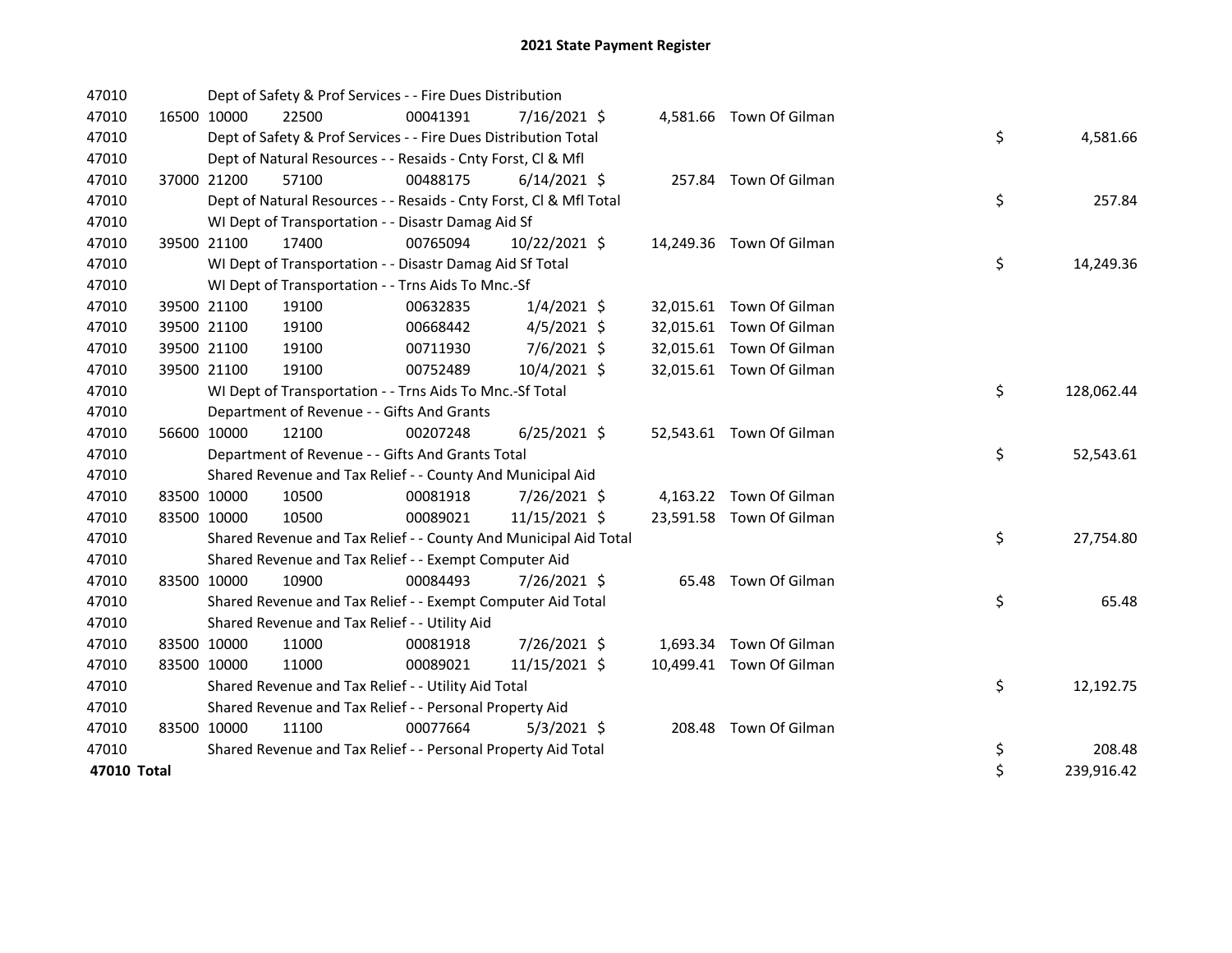| 47012       |             | Dept of Safety & Prof Services - - Fire Dues Distribution          |          |                |           |                            |    |            |
|-------------|-------------|--------------------------------------------------------------------|----------|----------------|-----------|----------------------------|----|------------|
| 47012       | 16500 10000 | 22500                                                              | 00041392 | $7/16/2021$ \$ |           | 3,559.05 Town Of Hartland  |    |            |
| 47012       |             | Dept of Safety & Prof Services - - Fire Dues Distribution Total    |          |                |           |                            | \$ | 3,559.05   |
| 47012       |             | Dept of Natural Resources - - Resaids - Cnty Forst, Cl & Mfl       |          |                |           |                            |    |            |
| 47012       | 37000 21200 | 57100                                                              | 00488176 | $6/14/2021$ \$ |           | 317.67 Town Of Hartland    |    |            |
| 47012       |             | Dept of Natural Resources - - Resaids - Cnty Forst, CI & Mfl Total |          |                |           |                            | \$ | 317.67     |
| 47012       |             | WI Dept of Transportation - - Trns Aids To Mnc.-Sf                 |          |                |           |                            |    |            |
| 47012       | 39500 21100 | 19100                                                              | 00632836 | $1/4/2021$ \$  |           | 33,401.88 Town Of Hartland |    |            |
| 47012       | 39500 21100 | 19100                                                              | 00668443 | $4/5/2021$ \$  | 33,401.88 | Town Of Hartland           |    |            |
| 47012       | 39500 21100 | 19100                                                              | 00711931 | 7/6/2021 \$    | 33,401.88 | Town Of Hartland           |    |            |
| 47012       | 39500 21100 | 19100                                                              | 00752490 | 10/4/2021 \$   | 33,401.88 | Town Of Hartland           |    |            |
| 47012       |             | WI Dept of Transportation - - Trns Aids To Mnc.-Sf Total           |          |                |           |                            | \$ | 133,607.52 |
| 47012       |             | Department of Revenue - - Gifts And Grants                         |          |                |           |                            |    |            |
| 47012       | 56600 10000 | 12100                                                              | 00207249 | $6/25/2021$ \$ |           | 45,373.82 Town Of Hartland |    |            |
| 47012       |             | Department of Revenue - - Gifts And Grants Total                   |          |                |           |                            | \$ | 45,373.82  |
| 47012       |             | Shared Revenue and Tax Relief - - County And Municipal Aid         |          |                |           |                            |    |            |
| 47012       | 83500 10000 | 10500                                                              | 00081919 | 7/26/2021 \$   |           | 3,550.32 Town Of Hartland  |    |            |
| 47012       | 83500 10000 | 10500                                                              | 00089022 | 11/15/2021 \$  |           | 20,118.46 Town Of Hartland |    |            |
| 47012       |             | Shared Revenue and Tax Relief - - County And Municipal Aid Total   |          |                |           |                            | \$ | 23,668.78  |
| 47012       |             | Shared Revenue and Tax Relief - - Exempt Computer Aid              |          |                |           |                            |    |            |
| 47012       | 83500 10000 | 10900                                                              | 00084494 | 7/26/2021 \$   |           | 2.08 Town Of Hartland      |    |            |
| 47012       |             | Shared Revenue and Tax Relief - - Exempt Computer Aid Total        |          |                |           |                            | \$ | 2.08       |
| 47012       |             | Shared Revenue and Tax Relief - - Utility Aid                      |          |                |           |                            |    |            |
| 47012       | 83500 10000 | 11000                                                              | 00081919 | 7/26/2021 \$   | 211.77    | Town Of Hartland           |    |            |
| 47012       | 83500 10000 | 11000                                                              | 00089022 | 11/15/2021 \$  |           | 1,267.46 Town Of Hartland  |    |            |
| 47012       |             | Shared Revenue and Tax Relief - - Utility Aid Total                |          |                |           |                            | \$ | 1,479.23   |
| 47012       |             | Shared Revenue and Tax Relief - - Personal Property Aid            |          |                |           |                            |    |            |
| 47012       | 83500 10000 | 11100                                                              | 00077665 | $5/3/2021$ \$  |           | 37.59 Town Of Hartland     |    |            |
| 47012       |             | Shared Revenue and Tax Relief - - Personal Property Aid Total      |          |                |           |                            | \$ | 37.59      |
| 47012 Total |             |                                                                    |          |                |           |                            | \$ | 208,045.74 |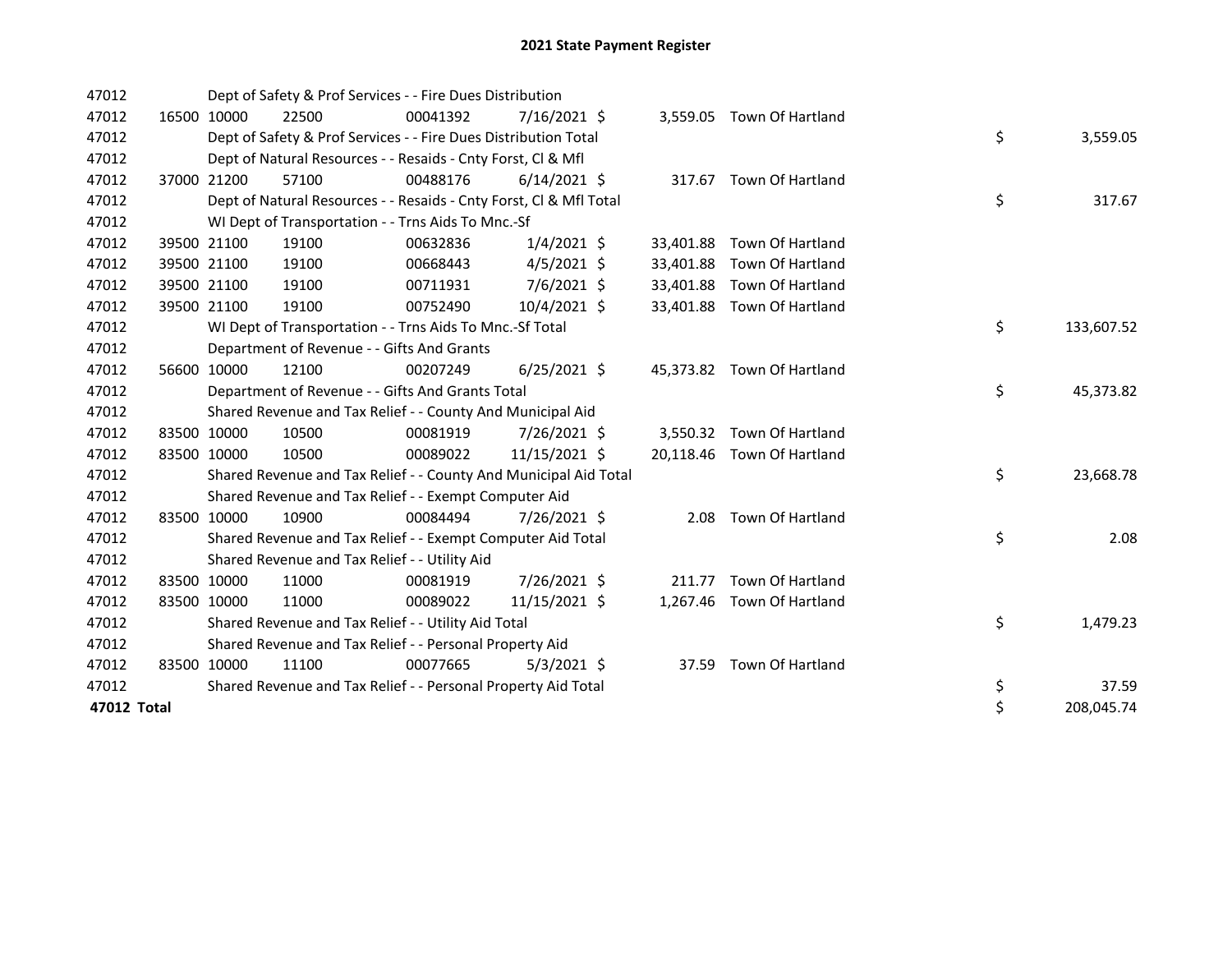| 47014       |             | Dept of Safety & Prof Services - - Fire Dues Distribution          |          |                |  |                            |    |           |
|-------------|-------------|--------------------------------------------------------------------|----------|----------------|--|----------------------------|----|-----------|
| 47014       | 16500 10000 | 22500                                                              | 00041393 | 7/16/2021 \$   |  | 1,103.95 Town Of Isabelle  |    |           |
| 47014       |             | Dept of Safety & Prof Services - - Fire Dues Distribution Total    |          |                |  |                            | \$ | 1,103.95  |
| 47014       |             | Dept of Natural Resources - - Aids In Lieu Of Taxes - Gener        |          |                |  |                            |    |           |
| 47014       | 37000 10000 | 50300                                                              | 00459646 | 1/28/2021 \$   |  | 2,116.01 Town Of Isabelle  |    |           |
| 47014       | 37000 10000 | 50300                                                              | 00459647 | $1/28/2021$ \$ |  | 5,970.71 Town Of Isabelle  |    |           |
| 47014       | 37000 10000 | 50300                                                              | 00476016 | $4/21/2021$ \$ |  | 172.60 Town Of Isabelle    |    |           |
| 47014       |             | Dept of Natural Resources - - Aids In Lieu Of Taxes - Gener Total  |          |                |  |                            | \$ | 8,259.32  |
| 47014       |             | Dept of Natural Resources - - Resaids - Cnty Forst, Cl & Mfl       |          |                |  |                            |    |           |
| 47014       | 37000 21200 | 57100                                                              | 00488177 | $6/14/2021$ \$ |  | 130.25 Town Of Isabelle    |    |           |
| 47014       |             | Dept of Natural Resources - - Resaids - Cnty Forst, Cl & Mfl Total |          |                |  |                            | \$ | 130.25    |
| 47014       |             | Dept of Natural Resources - - Aids In Lieu Of Taxes - Sum S        |          |                |  |                            |    |           |
| 47014       | 37000 21200 | 57900                                                              | 00476015 | $4/21/2021$ \$ |  | 183.66 Town Of Isabelle    |    |           |
| 47014       |             | Dept of Natural Resources - - Aids In Lieu Of Taxes - Sum S Total  |          |                |  |                            | \$ | 183.66    |
| 47014       |             | WI Dept of Transportation - - Trns Aids To Mnc.-Sf                 |          |                |  |                            |    |           |
| 47014       | 39500 21100 | 19100                                                              | 00632837 | $1/4/2021$ \$  |  | 7,181.01 Town Of Isabelle  |    |           |
| 47014       | 39500 21100 | 19100                                                              | 00668444 | $4/5/2021$ \$  |  | 7,181.01 Town Of Isabelle  |    |           |
| 47014       | 39500 21100 | 19100                                                              | 00711932 | 7/6/2021 \$    |  | 7,181.01 Town Of Isabelle  |    |           |
| 47014       | 39500 21100 | 19100                                                              | 00752491 | 10/4/2021 \$   |  | 7,181.01 Town Of Isabelle  |    |           |
| 47014       |             | WI Dept of Transportation - - Trns Aids To Mnc.-Sf Total           |          |                |  |                            | \$ | 28,724.04 |
| 47014       |             | Department of Revenue - - Gifts And Grants                         |          |                |  |                            |    |           |
| 47014       | 56600 10000 | 12100                                                              | 00207250 | $6/25/2021$ \$ |  | 15,438.61 Town Of Isabelle |    |           |
| 47014       |             | Department of Revenue - - Gifts And Grants Total                   |          |                |  |                            | \$ | 15,438.61 |
| 47014       |             | Shared Revenue and Tax Relief - - County And Municipal Aid         |          |                |  |                            |    |           |
| 47014       | 83500 10000 | 10500                                                              | 00081920 | 7/26/2021 \$   |  | 465.32 Town Of Isabelle    |    |           |
| 47014       | 83500 10000 | 10500                                                              | 00089023 | 11/15/2021 \$  |  | 2,636.83 Town Of Isabelle  |    |           |
| 47014       |             | Shared Revenue and Tax Relief - - County And Municipal Aid Total   |          |                |  |                            | \$ | 3,102.15  |
| 47014       |             | Shared Revenue and Tax Relief - - Exempt Computer Aid              |          |                |  |                            |    |           |
| 47014       | 83500 10000 | 10900                                                              | 00084495 | 7/26/2021 \$   |  | 95.61 Town Of Isabelle     |    |           |
| 47014       |             | Shared Revenue and Tax Relief - - Exempt Computer Aid Total        |          |                |  |                            | \$ | 95.61     |
| 47014       |             | Shared Revenue and Tax Relief - - Personal Property Aid            |          |                |  |                            |    |           |
| 47014       | 83500 10000 | 11100                                                              | 00077666 | $5/3/2021$ \$  |  | 729.68 Town Of Isabelle    |    |           |
| 47014       |             | Shared Revenue and Tax Relief - - Personal Property Aid Total      |          |                |  |                            | \$ | 729.68    |
| 47014 Total |             |                                                                    |          |                |  |                            | \$ | 57,767.27 |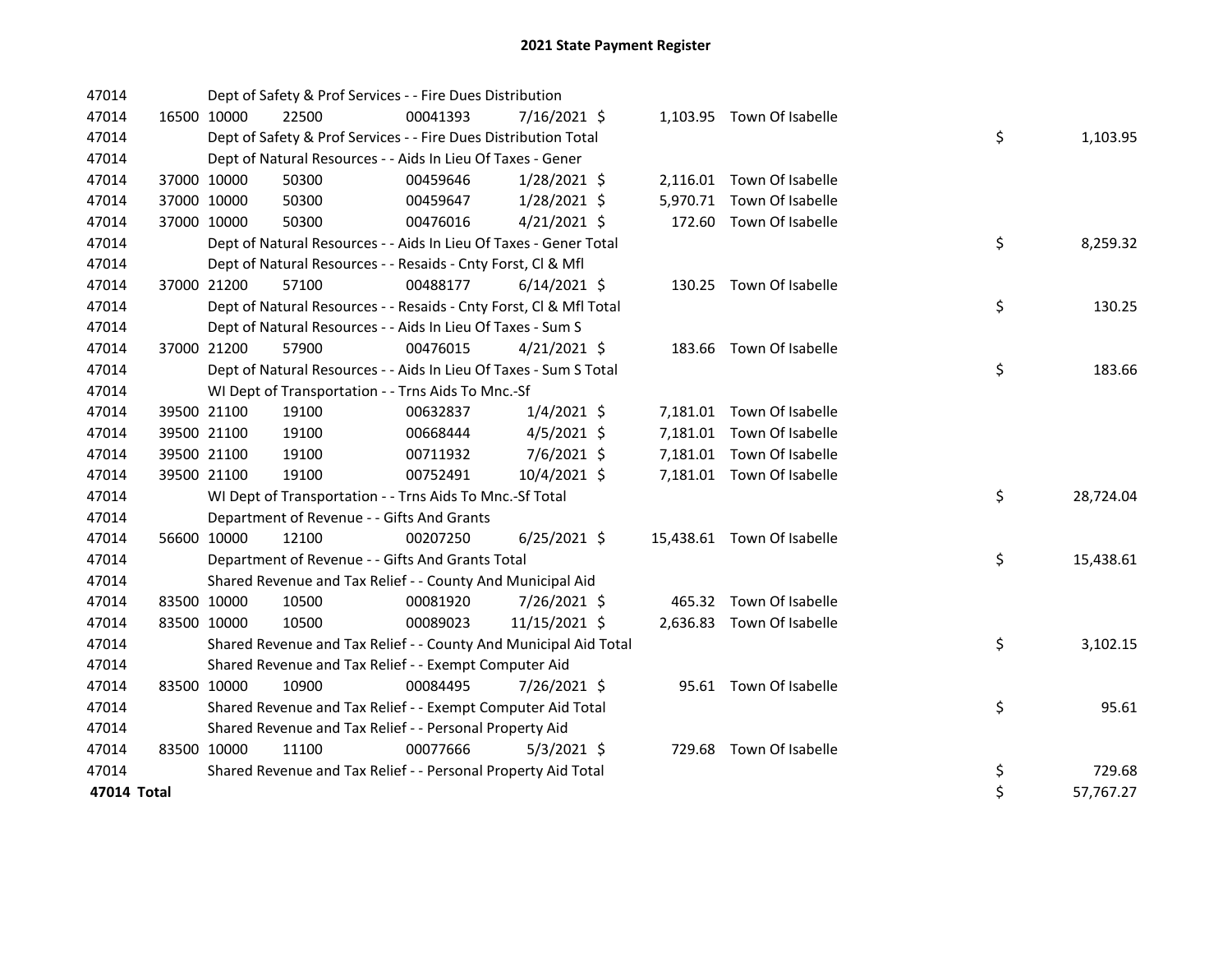| 47016       |             | Dept of Safety & Prof Services - - Fire Dues Distribution          |          |                |           |                               |    |            |
|-------------|-------------|--------------------------------------------------------------------|----------|----------------|-----------|-------------------------------|----|------------|
| 47016       | 16500 10000 | 22500                                                              | 00041394 | 7/16/2021 \$   |           | 2,741.43 Town Of Maiden Rock  |    |            |
| 47016       |             | Dept of Safety & Prof Services - - Fire Dues Distribution Total    |          |                |           |                               | \$ | 2,741.43   |
| 47016       |             | Dept of Natural Resources - - Aids In Lieu Of Taxes - Gener        |          |                |           |                               |    |            |
| 47016       | 37000 10000 | 50300                                                              | 00459680 | $1/28/2021$ \$ |           | 4,233.58 Town Of Maiden Rock  |    |            |
| 47016       | 37000 10000 | 50300                                                              | 00459681 | $1/28/2021$ \$ | 97.30     | Town Of Maiden Rock           |    |            |
| 47016       | 37000 10000 | 50300                                                              | 00476322 | $4/21/2021$ \$ |           | 55.33 Town Of Maiden Rock     |    |            |
| 47016       | 37000 10000 | 50300                                                              | 00476323 | $4/21/2021$ \$ |           | 59.63 Town Of Maiden Rock     |    |            |
| 47016       |             | Dept of Natural Resources - - Aids In Lieu Of Taxes - Gener Total  |          |                |           |                               | \$ | 4,445.84   |
| 47016       |             | Dept of Natural Resources - - Resaids - Cnty Forst, Cl & Mfl       |          |                |           |                               |    |            |
| 47016       | 37000 21200 | 57100                                                              | 00488178 | $6/14/2021$ \$ |           | 681.85 Town Of Maiden Rock    |    |            |
| 47016       |             | Dept of Natural Resources - - Resaids - Cnty Forst, Cl & Mfl Total |          |                |           |                               | \$ | 681.85     |
| 47016       |             | WI Dept of Transportation - - Trns Aids To Mnc.-Sf                 |          |                |           |                               |    |            |
| 47016       | 39500 21100 | 19100                                                              | 00632838 | $1/4/2021$ \$  |           | 39,268.89 Town Of Maiden Rock |    |            |
| 47016       | 39500 21100 | 19100                                                              | 00668445 | $4/5/2021$ \$  |           | 39,268.89 Town Of Maiden Rock |    |            |
| 47016       | 39500 21100 | 19100                                                              | 00711933 | 7/6/2021 \$    | 39,268.89 | Town Of Maiden Rock           |    |            |
| 47016       | 39500 21100 | 19100                                                              | 00752492 | 10/4/2021 \$   |           | 39,268.89 Town Of Maiden Rock |    |            |
| 47016       |             | WI Dept of Transportation - - Trns Aids To Mnc.-Sf Total           |          |                |           |                               | \$ | 157,075.56 |
| 47016       |             | Department of Revenue - - Gifts And Grants                         |          |                |           |                               |    |            |
| 47016       | 56600 10000 | 12100                                                              | 00207251 | $6/25/2021$ \$ |           | 32,237.91 Town Of Maiden Rock |    |            |
| 47016       |             | Department of Revenue - - Gifts And Grants Total                   |          |                |           |                               | \$ | 32,237.91  |
| 47016       |             | Shared Revenue and Tax Relief - - County And Municipal Aid         |          |                |           |                               |    |            |
| 47016       | 83500 10000 | 10500                                                              | 00081921 | 7/26/2021 \$   |           | 4,874.92 Town Of Maiden Rock  |    |            |
| 47016       | 83500 10000 | 10500                                                              | 00089024 | 11/15/2021 \$  |           | 27,624.52 Town Of Maiden Rock |    |            |
| 47016       |             | Shared Revenue and Tax Relief - - County And Municipal Aid Total   |          |                |           |                               | \$ | 32,499.44  |
| 47016       |             | Shared Revenue and Tax Relief - - Exempt Computer Aid              |          |                |           |                               |    |            |
| 47016       | 83500 10000 | 10900                                                              | 00084496 | 7/26/2021 \$   |           | 2.08 Town Of Maiden Rock      |    |            |
| 47016       |             | Shared Revenue and Tax Relief - - Exempt Computer Aid Total        |          |                |           |                               | \$ | 2.08       |
| 47016       |             | Shared Revenue and Tax Relief - - Utility Aid                      |          |                |           |                               |    |            |
| 47016       | 83500 10000 | 11000                                                              | 00081921 | 7/26/2021 \$   |           | 295.19 Town Of Maiden Rock    |    |            |
| 47016       | 83500 10000 | 11000                                                              | 00089024 | 11/15/2021 \$  |           | 2,353.94 Town Of Maiden Rock  |    |            |
| 47016       |             | Shared Revenue and Tax Relief - - Utility Aid Total                |          |                |           |                               | \$ | 2,649.13   |
| 47016 Total |             |                                                                    |          |                |           |                               | \$ | 232,333.24 |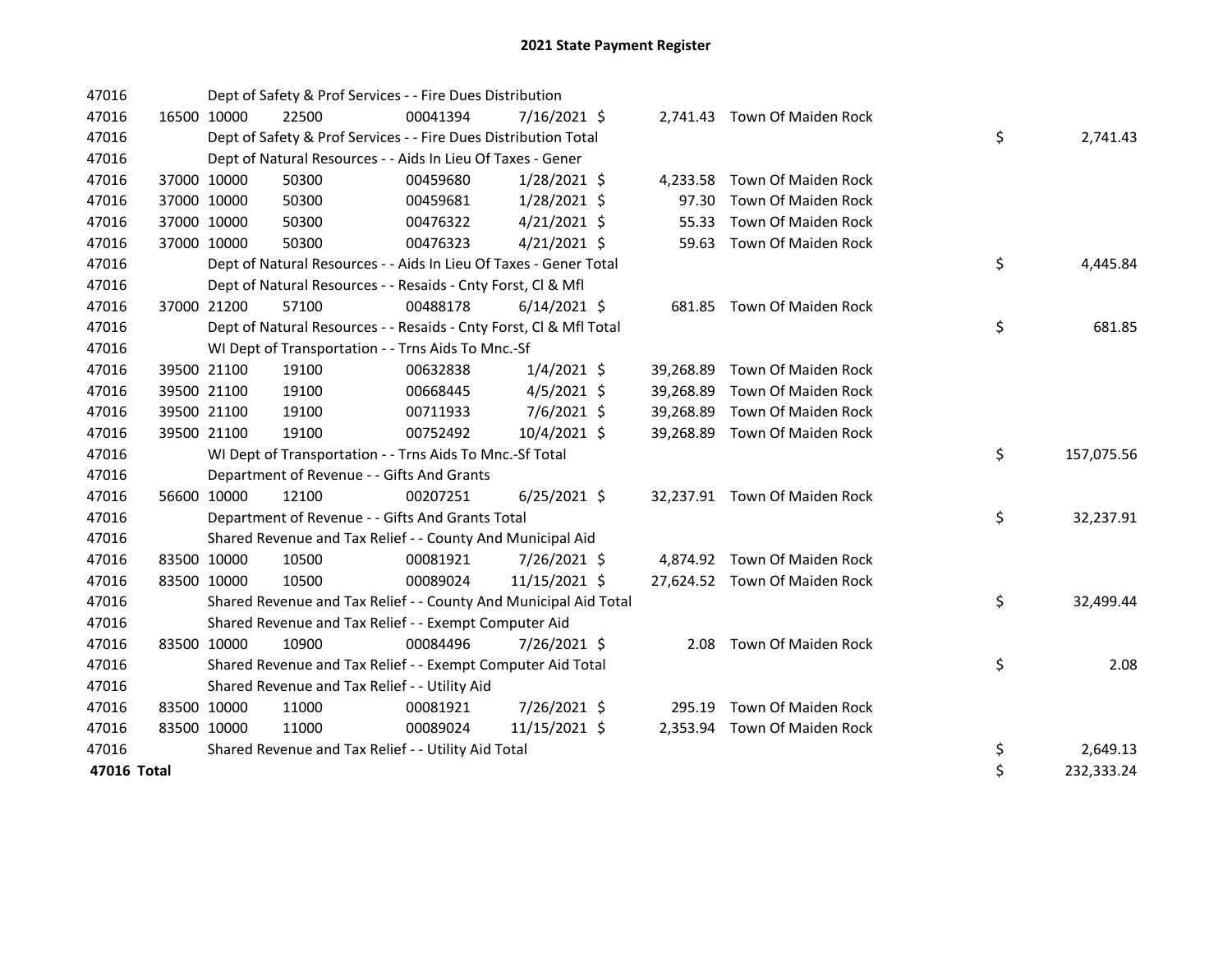| 47018       |             | Dept of Safety & Prof Services - - Fire Dues Distribution          |          |                |  |                           |    |            |
|-------------|-------------|--------------------------------------------------------------------|----------|----------------|--|---------------------------|----|------------|
| 47018       | 16500 10000 | 22500                                                              | 00041396 | $7/16/2021$ \$ |  | 4,667.88 Town Of Martell  |    |            |
| 47018       |             | Dept of Safety & Prof Services - - Fire Dues Distribution Total    |          |                |  |                           | \$ | 4,667.88   |
| 47018       |             | Dept of Natural Resources - - Aids In Lieu Of Taxes - Gener        |          |                |  |                           |    |            |
| 47018       | 37000 10000 | 50300                                                              | 00459682 | $1/28/2021$ \$ |  | 2,383.47 Town Of Martell  |    |            |
| 47018       |             | Dept of Natural Resources - - Aids In Lieu Of Taxes - Gener Total  |          |                |  |                           | \$ | 2,383.47   |
| 47018       |             | Dept of Natural Resources - - Resaids - Cnty Forst, Cl & Mfl       |          |                |  |                           |    |            |
| 47018       | 37000 21200 | 57100                                                              | 00488179 | $6/14/2021$ \$ |  | 320.58 Town Of Martell    |    |            |
| 47018       |             | Dept of Natural Resources - - Resaids - Cnty Forst, Cl & Mfl Total |          |                |  |                           | \$ | 320.58     |
| 47018       |             | WI Dept of Transportation - - Trns Aids To Mnc.-Sf                 |          |                |  |                           |    |            |
| 47018       | 39500 21100 | 19100                                                              | 00632839 | $1/4/2021$ \$  |  | 35,615.97 Town Of Martell |    |            |
| 47018       | 39500 21100 | 19100                                                              | 00668446 | $4/5/2021$ \$  |  | 35,615.97 Town Of Martell |    |            |
| 47018       | 39500 21100 | 19100                                                              | 00711934 | 7/6/2021 \$    |  | 35,615.97 Town Of Martell |    |            |
| 47018       | 39500 21100 | 19100                                                              | 00752493 | 10/4/2021 \$   |  | 35,615.97 Town Of Martell |    |            |
| 47018       |             | WI Dept of Transportation - - Trns Aids To Mnc.-Sf Total           |          |                |  |                           | \$ | 142,463.88 |
| 47018       |             | Commissioners of Public Lands - - Balsht Common School Fund        |          |                |  |                           |    |            |
| 47018       | 50700 37400 | 57700                                                              | 00003850 | 10/5/2021 \$   |  | 42,500.00 Town Of Martell |    |            |
| 47018       |             | Commissioners of Public Lands - - Balsht Common School Fund Total  |          |                |  |                           | \$ | 42,500.00  |
| 47018       |             | Department of Revenue - - Gifts And Grants                         |          |                |  |                           |    |            |
| 47018       | 56600 10000 | 12100                                                              | 00207252 | $6/25/2021$ \$ |  | 64,737.50 Town Of Martell |    |            |
| 47018       |             | Department of Revenue - - Gifts And Grants Total                   |          |                |  |                           | \$ | 64,737.50  |
| 47018       |             | Shared Revenue and Tax Relief - - County And Municipal Aid         |          |                |  |                           |    |            |
| 47018       | 83500 10000 | 10500                                                              | 00081922 | 7/26/2021 \$   |  | 3,040.63 Town Of Martell  |    |            |
| 47018       | 83500 10000 | 10500                                                              | 00089025 | 11/15/2021 \$  |  | 17,230.24 Town Of Martell |    |            |
| 47018       |             | Shared Revenue and Tax Relief - - County And Municipal Aid Total   |          |                |  |                           | \$ | 20,270.87  |
| 47018       |             | Shared Revenue and Tax Relief - - Exempt Computer Aid              |          |                |  |                           |    |            |
| 47018       | 83500 10000 | 10900                                                              | 00084497 | 7/26/2021 \$   |  | 49.89 Town Of Martell     |    |            |
| 47018       |             | Shared Revenue and Tax Relief - - Exempt Computer Aid Total        |          |                |  |                           | \$ | 49.89      |
| 47018       |             | Shared Revenue and Tax Relief - - Personal Property Aid            |          |                |  |                           |    |            |
| 47018       | 83500 10000 | 11100                                                              | 00077667 | $5/3/2021$ \$  |  | 1,010.12 Town Of Martell  |    |            |
| 47018       |             | Shared Revenue and Tax Relief - - Personal Property Aid Total      |          |                |  |                           | \$ | 1,010.12   |
| 47018 Total |             |                                                                    |          |                |  |                           | \$ | 278,404.19 |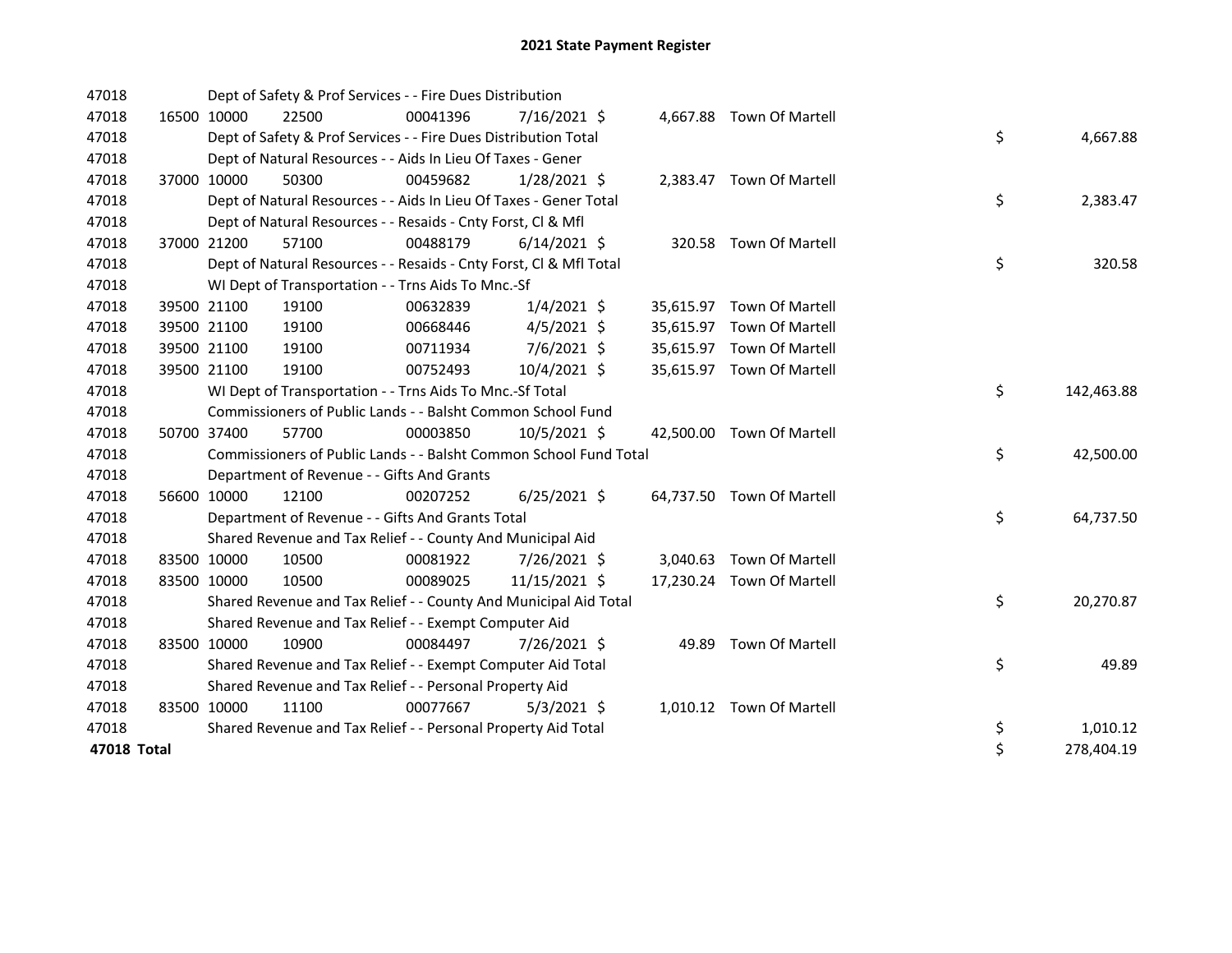| 47020       |             | Dept of Safety & Prof Services - - Fire Dues Distribution           |          |                |  |                              |    |            |
|-------------|-------------|---------------------------------------------------------------------|----------|----------------|--|------------------------------|----|------------|
| 47020       | 16500 10000 | 22500                                                               | 00041397 | 7/16/2021 \$   |  | 12,767.93 Town Of Oak Grove  |    |            |
| 47020       |             | Dept of Safety & Prof Services - - Fire Dues Distribution Total     |          |                |  |                              | \$ | 12,767.93  |
| 47020       |             | Dept of Natural Resources - - Resaids - Cnty Forst, Cl & Mfl        |          |                |  |                              |    |            |
| 47020       | 37000 21200 | 57100                                                               | 00488180 | $6/14/2021$ \$ |  | 232.17 Town Of Oak Grove     |    |            |
| 47020       |             | Dept of Natural Resources - - Resaids - Cnty Forst, CI & Mfl Total  |          |                |  |                              | \$ | 232.17     |
| 47020       |             | WI Dept of Transportation - - Trns Aids To Mnc.-Sf                  |          |                |  |                              |    |            |
| 47020       | 39500 21100 | 19100                                                               | 00632840 | $1/4/2021$ \$  |  | 39,314.88 Town Of Oak Grove  |    |            |
| 47020       | 39500 21100 | 19100                                                               | 00668447 | $4/5/2021$ \$  |  | 39,314.88 Town Of Oak Grove  |    |            |
| 47020       | 39500 21100 | 19100                                                               | 00711935 | 7/6/2021 \$    |  | 39,314.88 Town Of Oak Grove  |    |            |
| 47020       | 39500 21100 | 19100                                                               | 00752494 | 10/4/2021 \$   |  | 39,314.88 Town Of Oak Grove  |    |            |
| 47020       |             | WI Dept of Transportation - - Trns Aids To Mnc.-Sf Total            |          |                |  |                              | \$ | 157,259.52 |
| 47020       |             | Department of Military Affairs - - Major Disaster Assist; Pif       |          |                |  |                              |    |            |
| 47020       | 46500 27200 | 36500                                                               | 00088929 | $1/29/2021$ \$ |  | 7,183.36 Town Of Oak Grove   |    |            |
| 47020       |             | Department of Military Affairs - - Major Disaster Assist; Pif Total |          |                |  |                              | \$ | 7,183.36   |
| 47020       |             | Department of Revenue - - Gifts And Grants                          |          |                |  |                              |    |            |
| 47020       | 56600 10000 | 12100                                                               | 00207253 | $6/25/2021$ \$ |  | 117,909.13 Town Of Oak Grove |    |            |
| 47020       |             | Department of Revenue - - Gifts And Grants Total                    |          |                |  |                              | \$ | 117,909.13 |
| 47020       |             | Shared Revenue and Tax Relief - - County And Municipal Aid          |          |                |  |                              |    |            |
| 47020       | 83500 10000 | 10500                                                               | 00081923 | 7/26/2021 \$   |  | 2,558.69 Town Of Oak Grove   |    |            |
| 47020       | 83500 10000 | 10500                                                               | 00089026 | 11/15/2021 \$  |  | 14,499.27 Town Of Oak Grove  |    |            |
| 47020       |             | Shared Revenue and Tax Relief - - County And Municipal Aid Total    |          |                |  |                              | \$ | 17,057.96  |
| 47020       |             | Shared Revenue and Tax Relief - - Exempt Computer Aid               |          |                |  |                              |    |            |
| 47020       | 83500 10000 | 10900                                                               | 00084498 | 7/26/2021 \$   |  | 8.32 Town Of Oak Grove       |    |            |
| 47020       |             | Shared Revenue and Tax Relief - - Exempt Computer Aid Total         |          |                |  |                              | \$ | 8.32       |
| 47020       |             | Shared Revenue and Tax Relief - - Utility Aid                       |          |                |  |                              |    |            |
| 47020       | 83500 10000 | 11000                                                               | 00081923 | 7/26/2021 \$   |  | 46.56 Town Of Oak Grove      |    |            |
| 47020       | 83500 10000 | 11000                                                               | 00089026 | 11/15/2021 \$  |  | 278.70 Town Of Oak Grove     |    |            |
| 47020       |             | Shared Revenue and Tax Relief - - Utility Aid Total                 |          |                |  |                              | \$ | 325.26     |
| 47020       |             | Shared Revenue and Tax Relief - - Personal Property Aid             |          |                |  |                              |    |            |
| 47020       | 83500 10000 | 11100                                                               | 00077668 | $5/3/2021$ \$  |  | 31.74 Town Of Oak Grove      |    |            |
| 47020       |             | Shared Revenue and Tax Relief - - Personal Property Aid Total       |          |                |  |                              | \$ | 31.74      |
| 47020 Total |             |                                                                     |          |                |  |                              | \$ | 312,775.39 |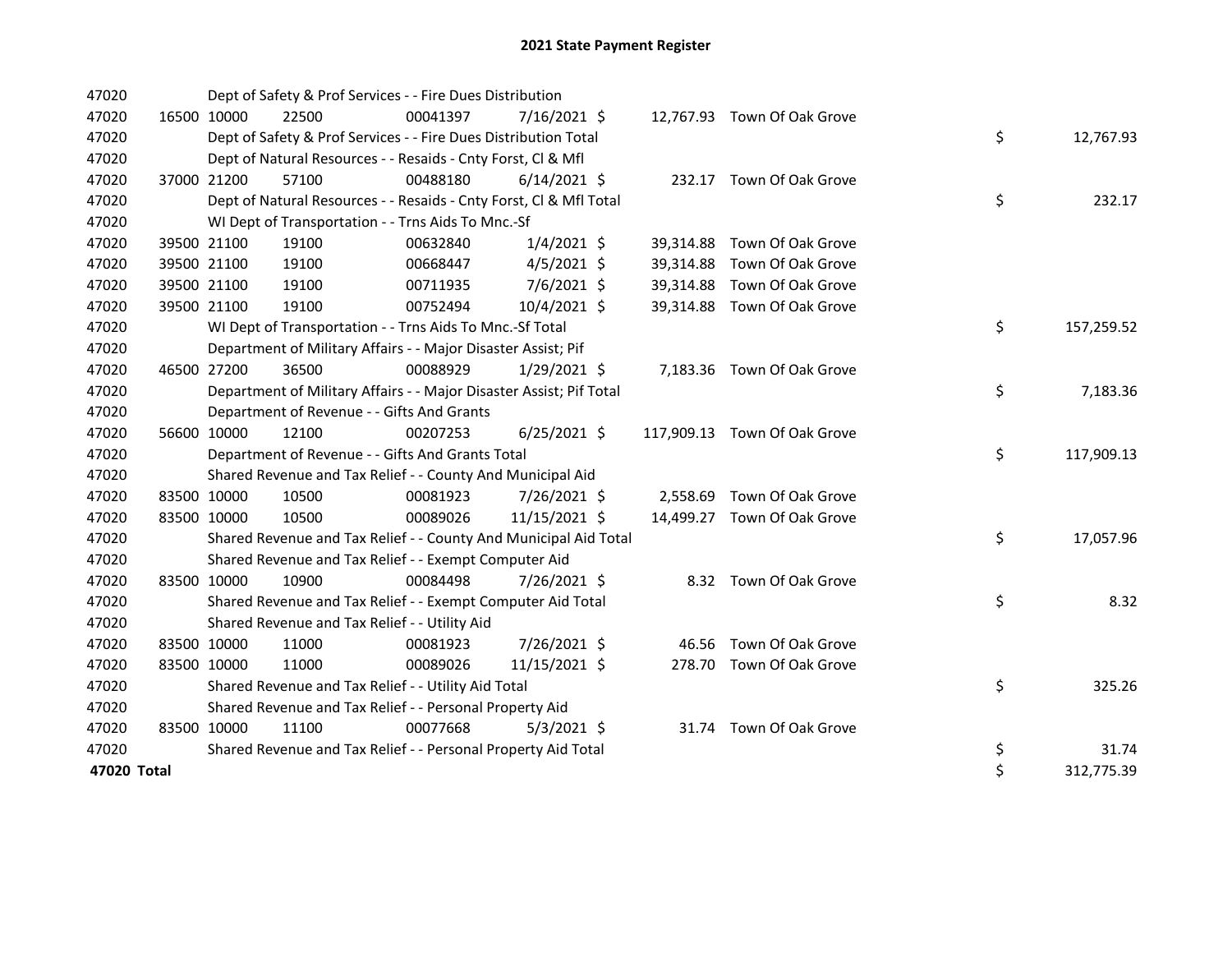| 47022 |             | Dept of Safety & Prof Services - - Fire Dues Distribution          |          |                |  |                                |    |            |
|-------|-------------|--------------------------------------------------------------------|----------|----------------|--|--------------------------------|----|------------|
| 47022 |             | 16500 10000<br>22500                                               | 00041401 | 7/16/2021 \$   |  | 11,232.20 Town Of River Falls  |    |            |
| 47022 |             | Dept of Safety & Prof Services - - Fire Dues Distribution Total    |          |                |  |                                | \$ | 11,232.20  |
| 47022 |             | Dept of Natural Resources - - Aids In Lieu Of Taxes - Gener        |          |                |  |                                |    |            |
| 47022 |             | 37000 10000<br>50300                                               | 00459689 | $1/28/2021$ \$ |  | 20,989.85 Town Of River Falls  |    |            |
| 47022 | 37000 10000 | 50300                                                              | 00459690 | $1/28/2021$ \$ |  | 1,389.60 Town Of River Falls   |    |            |
| 47022 |             | Dept of Natural Resources - - Aids In Lieu Of Taxes - Gener Total  |          |                |  |                                | \$ | 22,379.45  |
| 47022 |             | Dept of Natural Resources - - Seg Earned                           |          |                |  |                                |    |            |
| 47022 |             | 37000 21200<br>100SE                                               | 00474017 | $4/15/2021$ \$ |  | 2,960.48 Town Of River Falls   |    |            |
| 47022 |             | 37000 21200<br>100SE                                               | 00514581 | 10/12/2021 \$  |  | 170.45 Town Of River Falls     |    |            |
| 47022 |             | Dept of Natural Resources - - Seg Earned Total                     |          |                |  |                                | \$ | 3,130.93   |
| 47022 |             | Dept of Natural Resources - - Resaids - Cnty Forst, Cl & Mfl       |          |                |  |                                |    |            |
| 47022 |             | 37000 21200<br>57100                                               | 00488181 | $6/14/2021$ \$ |  | 444.74 Town Of River Falls     |    |            |
| 47022 |             | Dept of Natural Resources - - Resaids - Cnty Forst, Cl & Mfl Total |          |                |  |                                | \$ | 444.74     |
| 47022 |             | Dept of Natural Resources - - Fin Asst For Responsible Units       |          |                |  |                                |    |            |
| 47022 |             | 37000 27400<br>67000                                               | 00483450 | $5/21/2021$ \$ |  | 6,373.70 Town Of River Falls   |    |            |
| 47022 |             | Dept of Natural Resources - - Fin Asst For Responsible Units Total |          |                |  |                                | \$ | 6,373.70   |
| 47022 |             | WI Dept of Transportation - - Trns Aids To Mnc.-Sf                 |          |                |  |                                |    |            |
| 47022 |             | 39500 21100<br>19100                                               | 00632841 | $1/4/2021$ \$  |  | 39,433.14 Town Of River Falls  |    |            |
| 47022 |             | 39500 21100<br>19100                                               | 00668448 | $4/5/2021$ \$  |  | 39,433.14 Town Of River Falls  |    |            |
| 47022 |             | 39500 21100<br>19100                                               | 00711936 | $7/6/2021$ \$  |  | 39,433.14 Town Of River Falls  |    |            |
| 47022 |             | 39500 21100<br>19100                                               | 00752495 | 10/4/2021 \$   |  | 39,433.14 Town Of River Falls  |    |            |
| 47022 |             | WI Dept of Transportation - - Trns Aids To Mnc.-Sf Total           |          |                |  |                                | \$ | 157,732.56 |
| 47022 |             | WI Dept of Transportation - - Hwy Mgmt & Opers Sf                  |          |                |  |                                |    |            |
| 47022 |             | 39500 21100<br>36500                                               | 00670883 | $4/23/2021$ \$ |  | 500.00 Town Of River Falls     |    |            |
| 47022 |             | 39500 21100<br>36500                                               | 00718451 | $8/6/2021$ \$  |  | 500.00 Town Of River Falls     |    |            |
| 47022 |             | WI Dept of Transportation - - Hwy Mgmt & Opers Sf Total            |          |                |  |                                | \$ | 1,000.00   |
| 47022 |             | Department of Revenue - - Gifts And Grants                         |          |                |  |                                |    |            |
| 47022 |             | 56600 10000<br>12100                                               | 00207254 | $6/25/2021$ \$ |  | 124,189.24 Town Of River Falls |    |            |
| 47022 |             | Department of Revenue - - Gifts And Grants Total                   |          |                |  |                                | \$ | 124,189.24 |
| 47022 |             | Shared Revenue and Tax Relief - - County And Municipal Aid         |          |                |  |                                |    |            |
| 47022 |             | 83500 10000<br>10500                                               | 00081924 | 7/26/2021 \$   |  | 4,191.89 Town Of River Falls   |    |            |
| 47022 | 83500 10000 | 10500                                                              | 00089027 | 11/15/2021 \$  |  | 23,754.03 Town Of River Falls  |    |            |
| 47022 |             | Shared Revenue and Tax Relief - - County And Municipal Aid Total   |          |                |  |                                | \$ | 27,945.92  |
| 47022 |             | Shared Revenue and Tax Relief - - Exempt Computer Aid              |          |                |  |                                |    |            |
| 47022 | 83500 10000 | 10900                                                              | 00084499 | 7/26/2021 \$   |  | 51.97 Town Of River Falls      |    |            |
| 47022 |             | Shared Revenue and Tax Relief - - Exempt Computer Aid Total        |          |                |  |                                | \$ | 51.97      |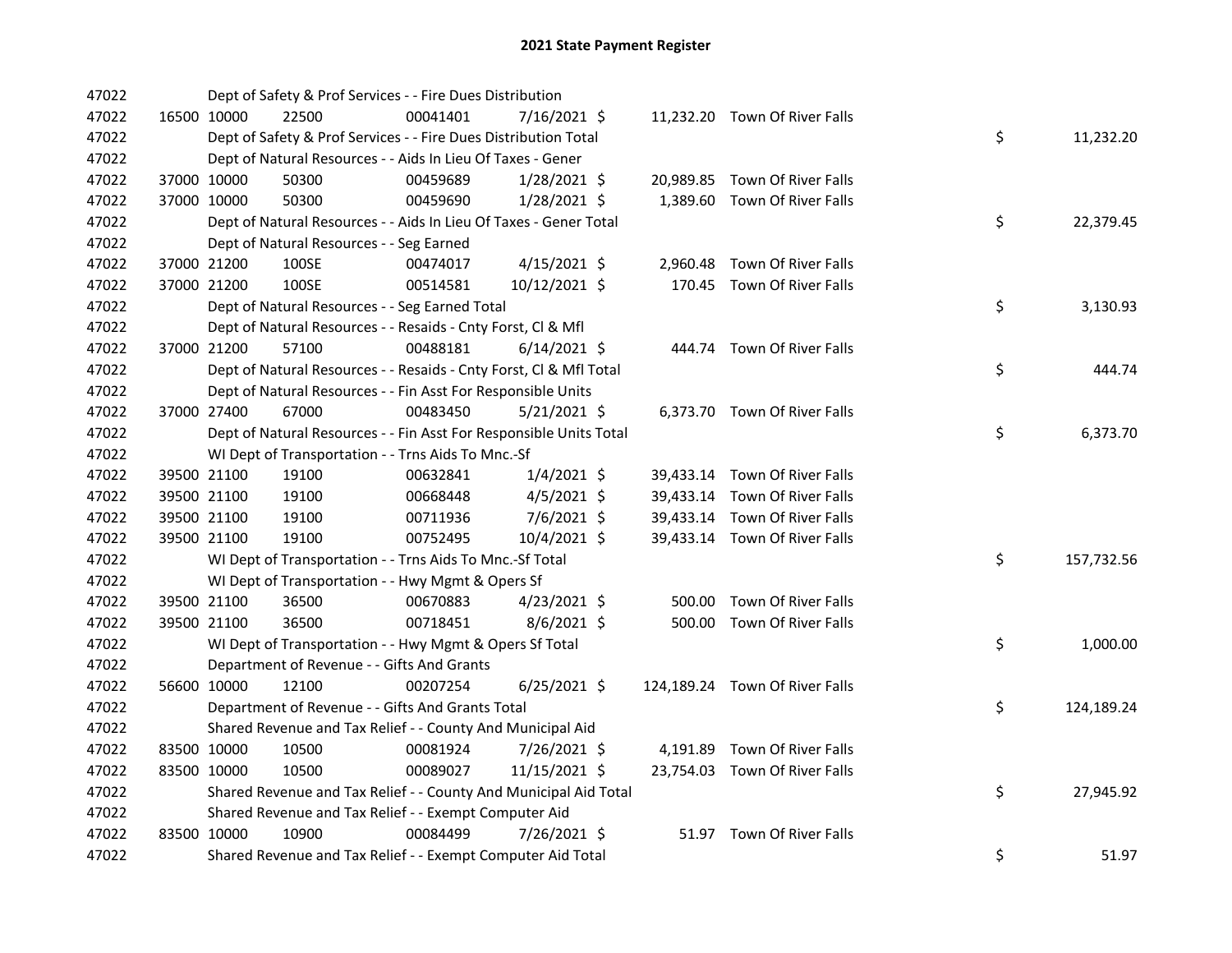| 47022       |             |             |       | Shared Revenue and Tax Relief - - Utility Aid                       |               |          |                     |            |
|-------------|-------------|-------------|-------|---------------------------------------------------------------------|---------------|----------|---------------------|------------|
| 47022       | 83500 10000 |             | 11000 | 00081924                                                            | 7/26/2021 \$  | 180.34   | Town Of River Falls |            |
| 47022       |             | 83500 10000 | 11000 | 00089027                                                            | 11/15/2021 \$ | 1.079.30 | Town Of River Falls |            |
| 47022       |             |             |       | Shared Revenue and Tax Relief - - Utility Aid Total                 |               | 1,259.64 |                     |            |
| 47022       |             |             |       | Shared Revenue and Tax Relief - - Personal Property Aid             |               |          |                     |            |
| 47022       |             | 83500 10000 | 11100 | 00077669                                                            | 5/3/2021 \$   | 1.068.73 | Town Of River Falls |            |
| 47022       |             |             |       | Shared Revenue and Tax Relief - - Personal Property Aid Total       |               |          |                     | 1,068.73   |
| 47022       |             |             |       | Shared Revenue and Tax Relief - - Payments For Municipal Svcs       |               |          |                     |            |
| 47022       |             | 83500 10000 | 50100 | 00073727                                                            | $2/1/2021$ \$ | 40.38    | Town Of River Falls |            |
| 47022       |             |             |       | Shared Revenue and Tax Relief - - Payments For Municipal Svcs Total |               |          |                     | 40.38      |
| 47022 Total |             |             |       |                                                                     |               |          |                     | 356.849.46 |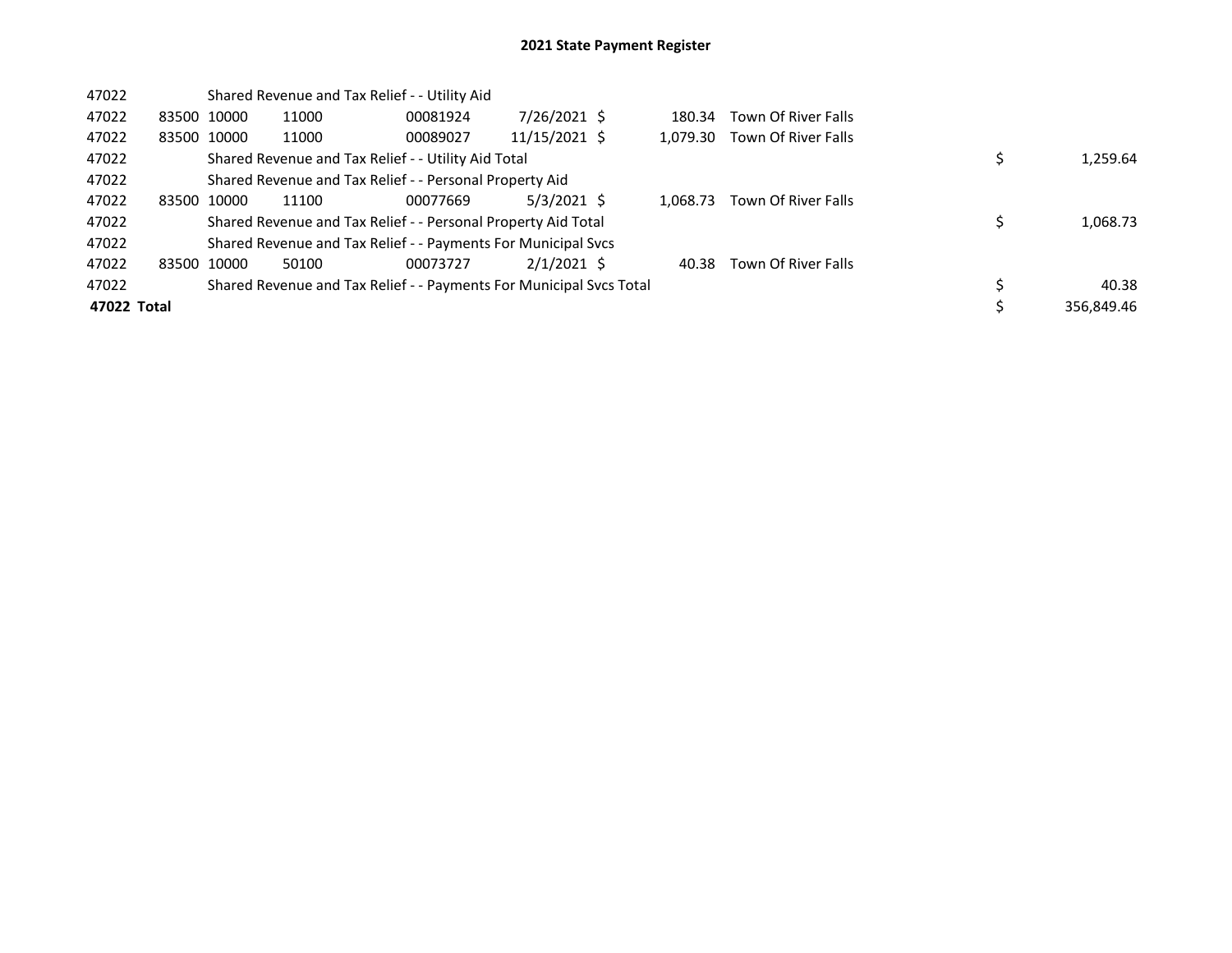| 47024       |             | Dept of Safety & Prof Services - - Fire Dues Distribution          |          |                |  |                            |    |            |
|-------------|-------------|--------------------------------------------------------------------|----------|----------------|--|----------------------------|----|------------|
| 47024       | 16500 10000 | 22500                                                              | 00041402 | 7/16/2021 \$   |  | 1,635.87 Town Of Rock Elm  |    |            |
| 47024       |             | Dept of Safety & Prof Services - - Fire Dues Distribution Total    |          |                |  |                            | \$ | 1,635.87   |
| 47024       |             | Dept of Natural Resources - - Resaids - Cnty Forst, Cl & Mfl       |          |                |  |                            |    |            |
| 47024       | 37000 21200 | 57100                                                              | 00488182 | $6/14/2021$ \$ |  | 595.58 Town Of Rock Elm    |    |            |
| 47024       |             | Dept of Natural Resources - - Resaids - Cnty Forst, Cl & Mfl Total |          |                |  |                            | \$ | 595.58     |
| 47024       |             | WI Dept of Transportation - - Trns Aids To Mnc.-Sf                 |          |                |  |                            |    |            |
| 47024       | 39500 21100 | 19100                                                              | 00632842 | $1/4/2021$ \$  |  | 27,712.26 Town Of Rock Elm |    |            |
| 47024       | 39500 21100 | 19100                                                              | 00668449 | $4/5/2021$ \$  |  | 27,712.26 Town Of Rock Elm |    |            |
| 47024       | 39500 21100 | 19100                                                              | 00711937 | 7/6/2021 \$    |  | 27,712.26 Town Of Rock Elm |    |            |
| 47024       | 39500 21100 | 19100                                                              | 00752496 | 10/4/2021 \$   |  | 27,712.26 Town Of Rock Elm |    |            |
| 47024       |             | WI Dept of Transportation - - Trns Aids To Mnc.-Sf Total           |          |                |  |                            | \$ | 110,849.04 |
| 47024       |             | Elections Commission - - General Program Ops, GPR                  |          |                |  |                            |    |            |
| 47024       | 51000 10000 | 10100                                                              | 00005147 | $1/8/2021$ \$  |  | 142.75 Town Of Rock Elm    |    |            |
| 47024       |             | Elections Commission - - General Program Ops, GPR Total            |          |                |  |                            | \$ | 142.75     |
| 47024       |             | Department of Revenue - - Gifts And Grants                         |          |                |  |                            |    |            |
| 47024       | 56600 10000 | 12100                                                              | 00207255 | $6/25/2021$ \$ |  | 26,324.14 Town Of Rock Elm |    |            |
| 47024       |             | Department of Revenue - - Gifts And Grants Total                   |          |                |  |                            | \$ | 26,324.14  |
| 47024       |             | Shared Revenue and Tax Relief - - County And Municipal Aid         |          |                |  |                            |    |            |
| 47024       | 83500 10000 | 10500                                                              | 00081925 | 7/26/2021 \$   |  | 3,959.79 Town Of Rock Elm  |    |            |
| 47024       | 83500 10000 | 10500                                                              | 00089028 | 11/15/2021 \$  |  | 22,438.82 Town Of Rock Elm |    |            |
| 47024       |             | Shared Revenue and Tax Relief - - County And Municipal Aid Total   |          |                |  |                            | \$ | 26,398.61  |
| 47024       |             | Shared Revenue and Tax Relief - - Exempt Computer Aid              |          |                |  |                            |    |            |
| 47024       | 83500 10000 | 10900                                                              | 00084500 | 7/26/2021 \$   |  | 41.57 Town Of Rock Elm     |    |            |
| 47024       |             | Shared Revenue and Tax Relief - - Exempt Computer Aid Total        |          |                |  |                            | \$ | 41.57      |
| 47024       |             | Shared Revenue and Tax Relief - - Utility Aid                      |          |                |  |                            |    |            |
| 47024       | 83500 10000 | 11000                                                              | 00081925 | 7/26/2021 \$   |  | 710.91 Town Of Rock Elm    |    |            |
| 47024       | 83500 10000 | 11000                                                              | 00089028 | 11/15/2021 \$  |  | 4,254.60 Town Of Rock Elm  |    |            |
| 47024       |             | Shared Revenue and Tax Relief - - Utility Aid Total                |          |                |  |                            | \$ | 4,965.51   |
| 47024       |             | Shared Revenue and Tax Relief - - Personal Property Aid            |          |                |  |                            |    |            |
| 47024       | 83500 10000 | 11100                                                              | 00077670 | $5/3/2021$ \$  |  | 179.47 Town Of Rock Elm    |    |            |
| 47024       |             | Shared Revenue and Tax Relief - - Personal Property Aid Total      |          |                |  |                            | \$ | 179.47     |
| 47024 Total |             |                                                                    |          |                |  |                            | \$ | 171,132.54 |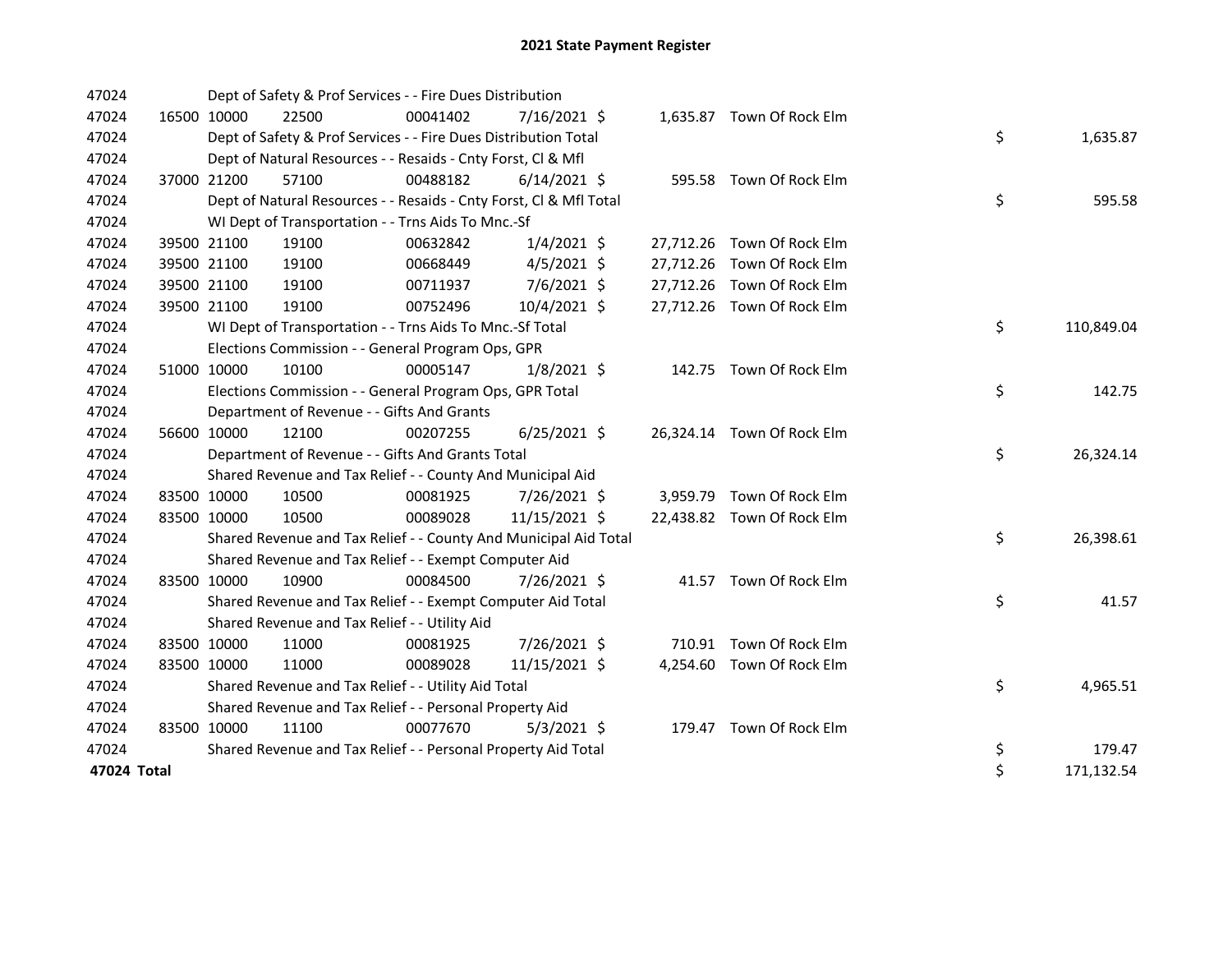| 47026       |             | Dept of Safety & Prof Services - - Fire Dues Distribution             |          |                |  |                         |    |            |
|-------------|-------------|-----------------------------------------------------------------------|----------|----------------|--|-------------------------|----|------------|
| 47026       | 16500 10000 | 22500                                                                 | 00041403 | 7/16/2021 \$   |  | 1,969.88 Town Of Salem  |    |            |
| 47026       |             | Dept of Safety & Prof Services - - Fire Dues Distribution Total       |          |                |  |                         | \$ | 1,969.88   |
| 47026       |             | Dept of Natural Resources - - Aids In Lieu Of Taxes - Gener           |          |                |  |                         |    |            |
| 47026       | 37000 10000 | 50300                                                                 | 00476446 | $4/21/2021$ \$ |  | 31.29 Town Of Salem     |    |            |
| 47026       |             | Dept of Natural Resources - - Aids In Lieu Of Taxes - Gener Total     |          |                |  |                         | \$ | 31.29      |
| 47026       |             | Dept of Natural Resources - - Resaids - Cnty Forst, Cl & Mfl          |          |                |  |                         |    |            |
| 47026       | 37000 21200 | 57100                                                                 | 00488183 | $6/14/2021$ \$ |  | 538.63 Town Of Salem    |    |            |
| 47026       |             | Dept of Natural Resources - - Resaids - Cnty Forst, Cl & Mfl Total    |          |                |  |                         | \$ | 538.63     |
| 47026       |             | WI Dept of Transportation - - Trns Aids To Mnc.-Sf                    |          |                |  |                         |    |            |
| 47026       | 39500 21100 | 19100                                                                 | 00632843 | $1/4/2021$ \$  |  | 35,215.20 Town Of Salem |    |            |
| 47026       | 39500 21100 | 19100                                                                 | 00668450 | $4/5/2021$ \$  |  | 35,215.20 Town Of Salem |    |            |
| 47026       | 39500 21100 | 19100                                                                 | 00711938 | $7/6/2021$ \$  |  | 35,215.20 Town Of Salem |    |            |
| 47026       | 39500 21100 | 19100                                                                 | 00752497 | 10/4/2021 \$   |  | 35,215.20 Town Of Salem |    |            |
| 47026       |             | WI Dept of Transportation - - Trns Aids To Mnc.-Sf Total              |          |                |  |                         | \$ | 140,860.80 |
| 47026       |             | Elections Commission - - General Program Ops, GPR                     |          |                |  |                         |    |            |
| 47026       | 51000 10000 | 10100                                                                 | 00005151 | $1/8/2021$ \$  |  | 146.60 Town Of Salem    |    |            |
| 47026       |             | Elections Commission - - General Program Ops, GPR Total               |          |                |  |                         | \$ | 146.60     |
| 47026       |             | Department of Revenue - - Gifts And Grants                            |          |                |  |                         |    |            |
| 47026       | 56600 10000 | 12100                                                                 | 00207256 | $6/25/2021$ \$ |  | 27,841.84 Town Of Salem |    |            |
| 47026       |             | Department of Revenue - - Gifts And Grants Total                      |          |                |  |                         | \$ | 27,841.84  |
| 47026       |             | Shared Revenue and Tax Relief - - Expenditure Restraint Program       |          |                |  |                         |    |            |
| 47026       | 83500 10000 | 10100                                                                 | 00081926 | 7/26/2021 \$   |  | 2,860.90 Town Of Salem  |    |            |
| 47026       |             | Shared Revenue and Tax Relief - - Expenditure Restraint Program Total |          |                |  |                         | \$ | 2,860.90   |
| 47026       |             | Shared Revenue and Tax Relief - - County And Municipal Aid            |          |                |  |                         |    |            |
| 47026       | 83500 10000 | 10500                                                                 | 00081926 | 7/26/2021 \$   |  | 3,546.52 Town Of Salem  |    |            |
| 47026       | 83500 10000 | 10500                                                                 | 00089029 | 11/15/2021 \$  |  | 20,096.94 Town Of Salem |    |            |
| 47026       |             | Shared Revenue and Tax Relief - - County And Municipal Aid Total      |          |                |  |                         | \$ | 23,643.46  |
| 47026       |             | Shared Revenue and Tax Relief - - Exempt Computer Aid                 |          |                |  |                         |    |            |
| 47026       | 83500 10000 | 10900                                                                 | 00084501 | 7/26/2021 \$   |  | 39.49 Town Of Salem     |    |            |
| 47026       |             | Shared Revenue and Tax Relief - - Exempt Computer Aid Total           |          |                |  |                         | \$ | 39.49      |
| 47026       |             | Shared Revenue and Tax Relief - - Personal Property Aid               |          |                |  |                         |    |            |
| 47026       | 83500 10000 | 11100                                                                 | 00077671 | $5/3/2021$ \$  |  | 14.72 Town Of Salem     |    |            |
| 47026       |             | Shared Revenue and Tax Relief - - Personal Property Aid Total         |          |                |  |                         | \$ | 14.72      |
| 47026 Total |             |                                                                       |          |                |  |                         | \$ | 197,947.61 |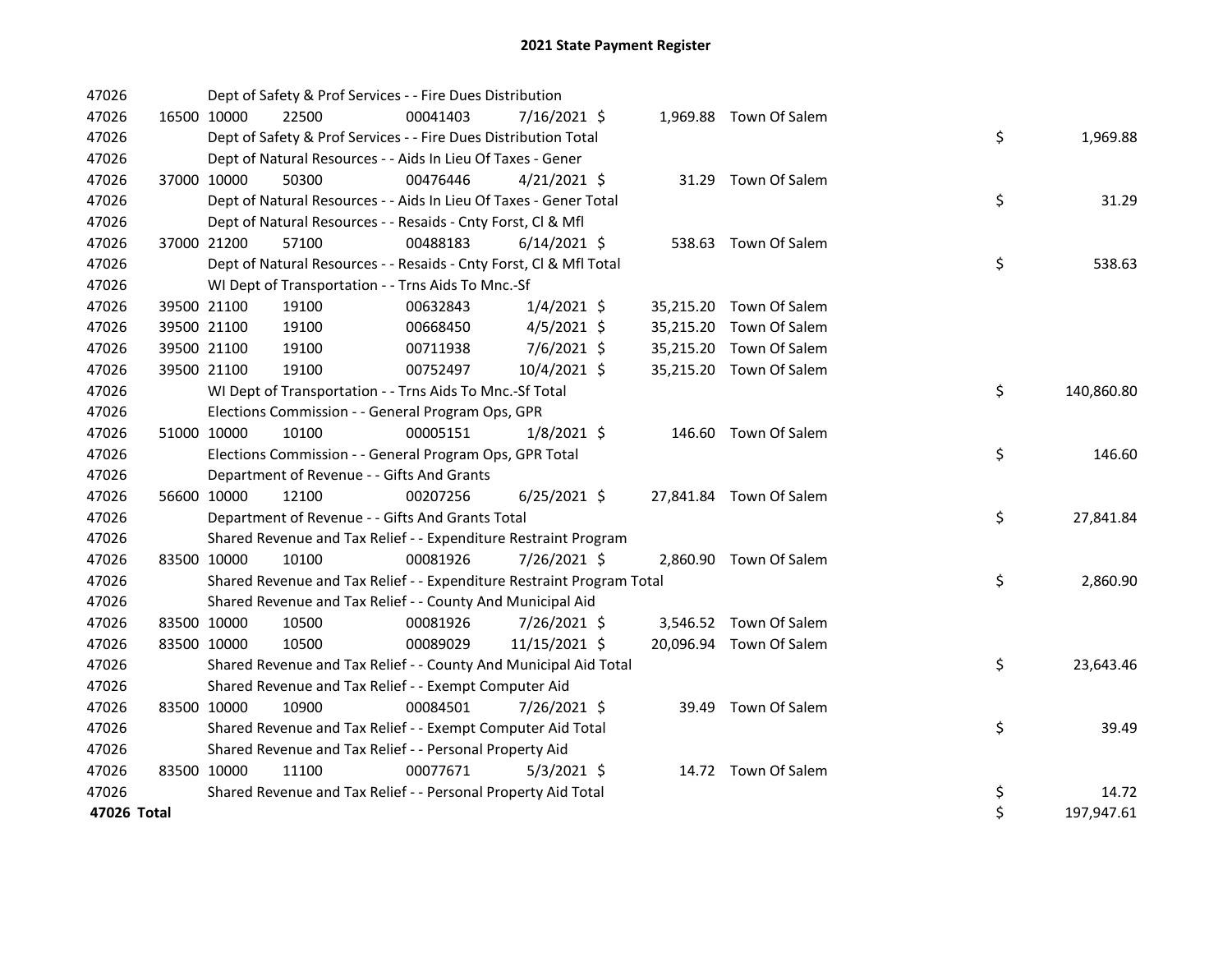| 47028       | Dept of Safety & Prof Services - - Fire Dues Distribution |                                                                    |          |                |  |           |                               |    |  |            |
|-------------|-----------------------------------------------------------|--------------------------------------------------------------------|----------|----------------|--|-----------|-------------------------------|----|--|------------|
| 47028       | 16500 10000                                               | 22500                                                              | 00041404 | $7/16/2021$ \$ |  |           | 2,064.79 Town Of Spring Lake  |    |  |            |
| 47028       |                                                           | Dept of Safety & Prof Services - - Fire Dues Distribution Total    |          |                |  |           |                               | \$ |  | 2,064.79   |
| 47028       |                                                           | Dept of Natural Resources - - Resaids - Cnty Forst, Cl & Mfl       |          |                |  |           |                               |    |  |            |
| 47028       | 37000 21200                                               | 57100                                                              | 00488184 | $6/14/2021$ \$ |  |           | 520.06 Town Of Spring Lake    |    |  |            |
| 47028       |                                                           | Dept of Natural Resources - - Resaids - Cnty Forst, Cl & Mfl Total |          |                |  |           |                               | \$ |  | 520.06     |
| 47028       |                                                           | WI Dept of Transportation - - Trns Aids To Mnc.-Sf                 |          |                |  |           |                               |    |  |            |
| 47028       | 39500 21100                                               | 19100                                                              | 00632844 | $1/4/2021$ \$  |  |           | 27,633.42 Town Of Spring Lake |    |  |            |
| 47028       | 39500 21100                                               | 19100                                                              | 00668451 | $4/5/2021$ \$  |  |           | 27,633.42 Town Of Spring Lake |    |  |            |
| 47028       | 39500 21100                                               | 19100                                                              | 00711939 | 7/6/2021 \$    |  |           | 27,633.42 Town Of Spring Lake |    |  |            |
| 47028       | 39500 21100                                               | 19100                                                              | 00752498 | 10/4/2021 \$   |  |           | 27,633.42 Town Of Spring Lake |    |  |            |
| 47028       |                                                           | WI Dept of Transportation - - Trns Aids To Mnc.-Sf Total           |          |                |  |           |                               | \$ |  | 110,533.68 |
| 47028       |                                                           | Department of Revenue - - Gifts And Grants                         |          |                |  |           |                               |    |  |            |
| 47028       | 56600 10000                                               | 12100                                                              | 00207257 | $6/25/2021$ \$ |  |           | 31,191.23 Town Of Spring Lake |    |  |            |
| 47028       |                                                           | Department of Revenue - - Gifts And Grants Total                   |          |                |  |           |                               | \$ |  | 31,191.23  |
| 47028       |                                                           | Shared Revenue and Tax Relief - - County And Municipal Aid         |          |                |  |           |                               |    |  |            |
| 47028       | 83500 10000                                               | 10500                                                              | 00081927 | 7/26/2021 \$   |  |           | 5,891.96 Town Of Spring Lake  |    |  |            |
| 47028       | 83500 10000                                               | 10500                                                              | 00089030 | 11/15/2021 \$  |  | 33,387.74 | Town Of Spring Lake           |    |  |            |
| 47028       |                                                           | Shared Revenue and Tax Relief - - County And Municipal Aid Total   |          |                |  |           |                               | \$ |  | 39,279.70  |
| 47028       |                                                           | Shared Revenue and Tax Relief - - Exempt Computer Aid              |          |                |  |           |                               |    |  |            |
| 47028       | 83500 10000                                               | 10900                                                              | 00084502 | 7/26/2021 \$   |  | 1.03      | Town Of Spring Lake           |    |  |            |
| 47028       |                                                           | Shared Revenue and Tax Relief - - Exempt Computer Aid Total        |          |                |  |           |                               | \$ |  | 1.03       |
| 47028       |                                                           | Shared Revenue and Tax Relief - - Utility Aid                      |          |                |  |           |                               |    |  |            |
| 47028       | 83500 10000                                               | 11000                                                              | 00081927 | 7/26/2021 \$   |  | 57.92     | Town Of Spring Lake           |    |  |            |
| 47028       | 83500 10000                                               | 11000                                                              | 00089030 | 11/15/2021 \$  |  | 388.56    | Town Of Spring Lake           |    |  |            |
| 47028       |                                                           | Shared Revenue and Tax Relief - - Utility Aid Total                |          |                |  |           |                               | \$ |  | 446.48     |
| 47028       |                                                           | Shared Revenue and Tax Relief - - Personal Property Aid            |          |                |  |           |                               |    |  |            |
| 47028       | 83500 10000                                               | 11100                                                              | 00077672 | $5/3/2021$ \$  |  |           | 249.93 Town Of Spring Lake    |    |  |            |
| 47028       |                                                           | Shared Revenue and Tax Relief - - Personal Property Aid Total      |          |                |  |           |                               | \$ |  | 249.93     |
| 47028 Total |                                                           |                                                                    |          |                |  |           |                               | \$ |  | 184,286.90 |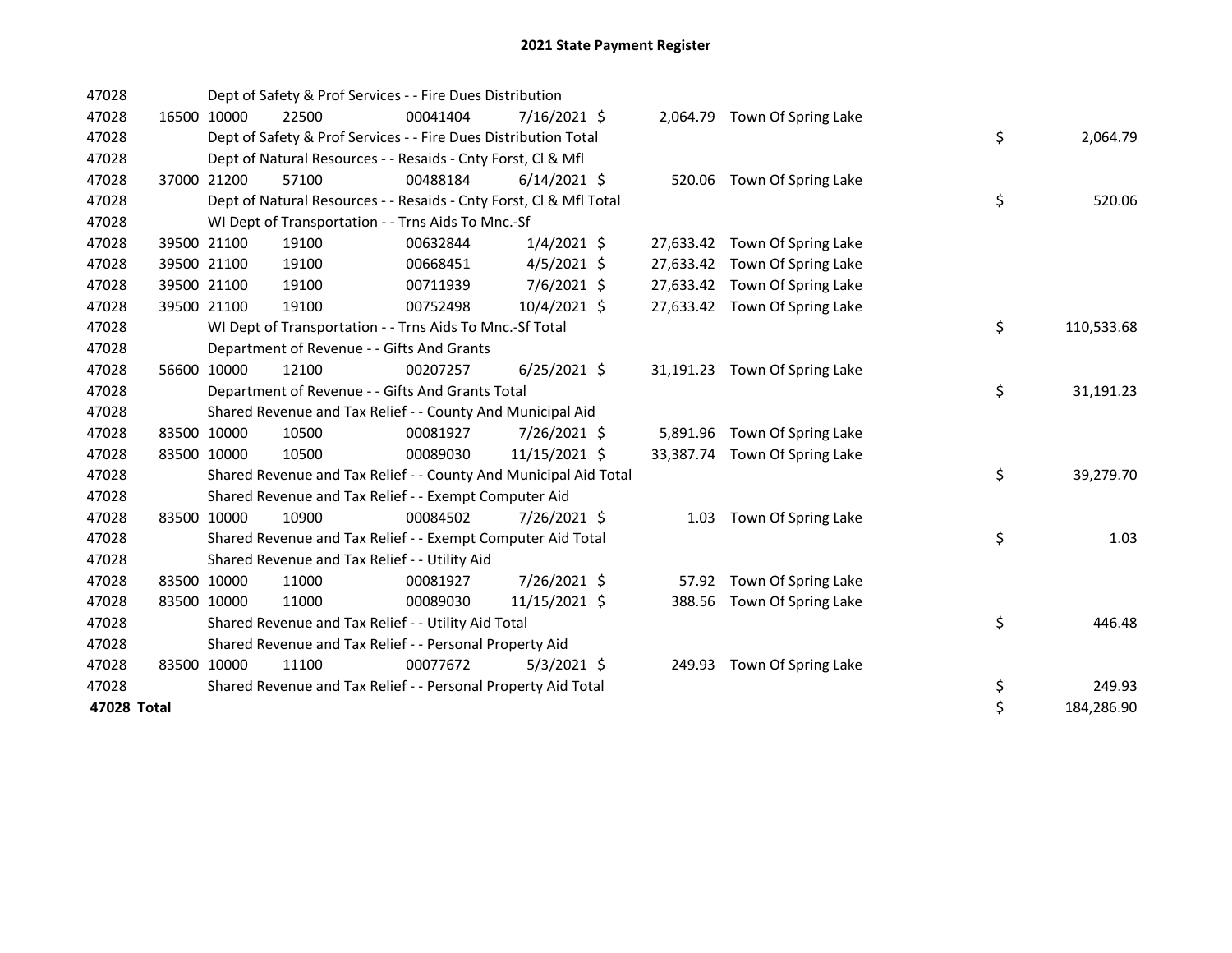| 47030 |             | Dept of Safety & Prof Services - - Fire Dues Distribution          |          |                |  |                            |    |            |
|-------|-------------|--------------------------------------------------------------------|----------|----------------|--|----------------------------|----|------------|
| 47030 | 16500 10000 | 22500                                                              | 00041406 | 7/16/2021 \$   |  | 9,021.08 Town Of Trenton   |    |            |
| 47030 |             | Dept of Safety & Prof Services - - Fire Dues Distribution Total    |          |                |  |                            | \$ | 9,021.08   |
| 47030 |             | Dept of Natural Resources - - Aids In Lieu Of Taxes - Gener        |          |                |  |                            |    |            |
| 47030 | 37000 10000 | 50300                                                              | 00459694 | 1/28/2021 \$   |  | 1,185.16 Town Of Trenton   |    |            |
| 47030 | 37000 10000 | 50300                                                              | 00459695 | $1/28/2021$ \$ |  | 796.81 Town Of Trenton     |    |            |
| 47030 | 37000 10000 | 50300                                                              | 00476502 | $4/21/2021$ \$ |  | 54.75 Town Of Trenton      |    |            |
| 47030 |             | Dept of Natural Resources - - Aids In Lieu Of Taxes - Gener Total  |          |                |  |                            | \$ | 2,036.72   |
| 47030 |             | Dept of Natural Resources - - Resaids - Cnty Forst, Cl & Mfl       |          |                |  |                            |    |            |
| 47030 | 37000 21200 | 57100                                                              | 00488185 | $6/14/2021$ \$ |  | 176.69 Town Of Trenton     |    |            |
| 47030 |             | Dept of Natural Resources - - Resaids - Cnty Forst, Cl & Mfl Total |          |                |  |                            | \$ | 176.69     |
| 47030 |             | Dept of Natural Resources - - Aids In Lieu Of Taxes - Sum S        |          |                |  |                            |    |            |
| 47030 | 37000 21200 | 57900                                                              | 00476503 | $4/21/2021$ \$ |  | 224.35 Town Of Trenton     |    |            |
| 47030 |             | Dept of Natural Resources - - Aids In Lieu Of Taxes - Sum S Total  |          |                |  |                            | \$ | 224.35     |
| 47030 |             | WI Dept of Transportation - - Trns Aids To Mnc.-Sf                 |          |                |  |                            |    |            |
| 47030 | 39500 21100 | 19100                                                              | 00632845 | $1/4/2021$ \$  |  | 34,591.05 Town Of Trenton  |    |            |
| 47030 | 39500 21100 | 19100                                                              | 00668452 | $4/5/2021$ \$  |  | 34,591.05 Town Of Trenton  |    |            |
| 47030 | 39500 21100 | 19100                                                              | 00711940 | 7/6/2021 \$    |  | 34,591.05 Town Of Trenton  |    |            |
| 47030 | 39500 21100 | 19100                                                              | 00752499 | 10/4/2021 \$   |  | 34,591.05 Town Of Trenton  |    |            |
| 47030 |             | WI Dept of Transportation - - Trns Aids To Mnc.-Sf Total           |          |                |  |                            | \$ | 138,364.20 |
| 47030 |             | Commissioners of Public Lands - - Balsht Common School Fund        |          |                |  |                            |    |            |
| 47030 | 50700 37400 | 57700                                                              | 00003791 | 8/24/2021 \$   |  | 150,000.00 Town Of Trenton |    |            |
| 47030 |             | Commissioners of Public Lands - - Balsht Common School Fund Total  |          |                |  |                            | \$ | 150,000.00 |
| 47030 |             | Department of Revenue - - Gifts And Grants                         |          |                |  |                            |    |            |
| 47030 | 56600 10000 | 12100                                                              | 00207258 | $6/25/2021$ \$ |  | 100,377.14 Town Of Trenton |    |            |
| 47030 |             | Department of Revenue - - Gifts And Grants Total                   |          |                |  |                            | \$ | 100,377.14 |
| 47030 |             | Shared Revenue and Tax Relief - - County And Municipal Aid         |          |                |  |                            |    |            |
| 47030 | 83500 10000 | 10500                                                              | 00081928 | 7/26/2021 \$   |  | 3,808.35 Town Of Trenton   |    |            |
| 47030 | 83500 10000 | 10500                                                              | 00089031 | 11/15/2021 \$  |  | 21,580.65 Town Of Trenton  |    |            |
| 47030 |             | Shared Revenue and Tax Relief - - County And Municipal Aid Total   |          |                |  |                            | \$ | 25,389.00  |
| 47030 |             | Shared Revenue and Tax Relief - - Exempt Computer Aid              |          |                |  |                            |    |            |
| 47030 | 83500 10000 | 10900                                                              | 00084503 | 7/26/2021 \$   |  | 482.21 Town Of Trenton     |    |            |
| 47030 |             | Shared Revenue and Tax Relief - - Exempt Computer Aid Total        |          |                |  |                            | \$ | 482.21     |
| 47030 |             | Shared Revenue and Tax Relief - - Utility Aid                      |          |                |  |                            |    |            |
| 47030 | 83500 10000 | 11000                                                              | 00081928 | 7/26/2021 \$   |  | 620.65 Town Of Trenton     |    |            |
| 47030 | 83500 10000 | 11000                                                              | 00089031 | 11/15/2021 \$  |  | 3,612.61 Town Of Trenton   |    |            |
| 47030 |             | Shared Revenue and Tax Relief - - Utility Aid Total                |          |                |  |                            | \$ | 4,233.26   |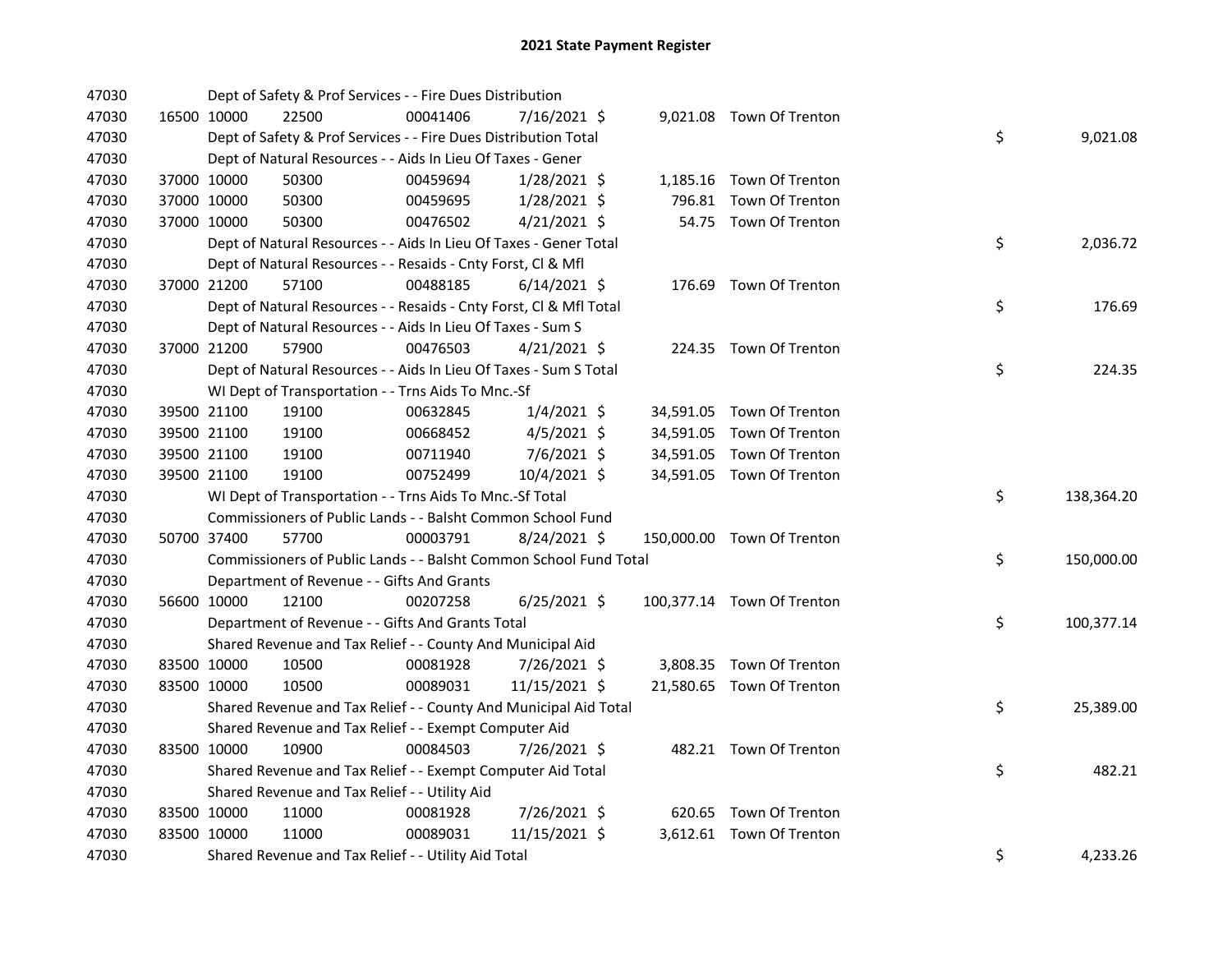## 2021 State Payment Register

| 47030       |             | Shared Revenue and Tax Relief - - Personal Property Aid |                                                               |          |             |  |                        |  |            |  |
|-------------|-------------|---------------------------------------------------------|---------------------------------------------------------------|----------|-------------|--|------------------------|--|------------|--|
| 47030       | 83500 10000 |                                                         | 11100                                                         | 00077673 | 5/3/2021 \$ |  | 109.81 Town Of Trenton |  |            |  |
| 47030       |             |                                                         | Shared Revenue and Tax Relief - - Personal Property Aid Total |          | 109.81      |  |                        |  |            |  |
| 47030 Total |             |                                                         |                                                               |          |             |  |                        |  | 430.414.46 |  |
|             |             |                                                         |                                                               |          |             |  |                        |  |            |  |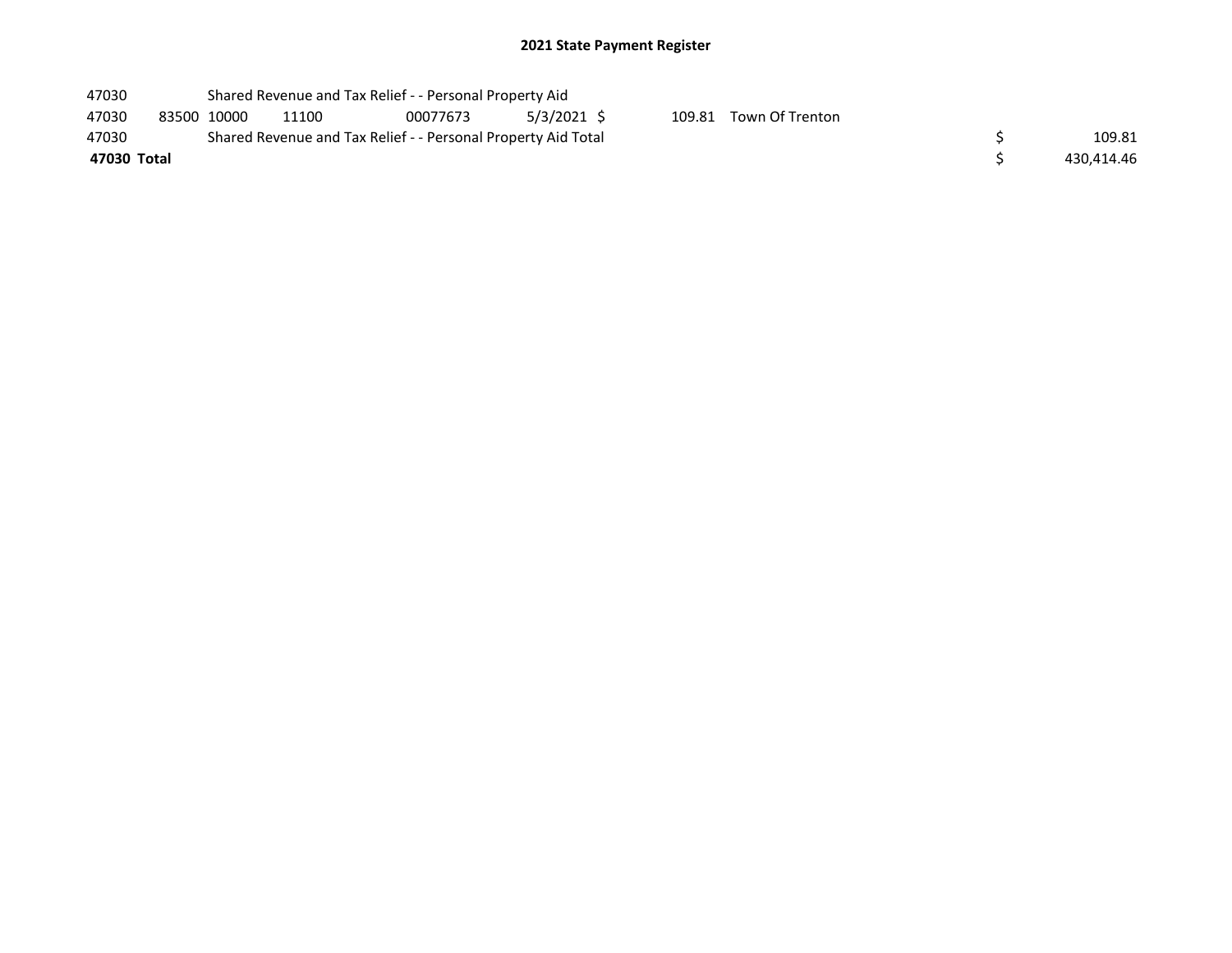| 47032       | Dept of Safety & Prof Services - - Fire Dues Distribution |                                                                    |          |                |  |          |                             |  |    |            |
|-------------|-----------------------------------------------------------|--------------------------------------------------------------------|----------|----------------|--|----------|-----------------------------|--|----|------------|
| 47032       | 16500 10000                                               | 22500                                                              | 00041407 | $7/16/2021$ \$ |  |          | 6,548.73 Town Of Trimbelle  |  |    |            |
| 47032       |                                                           | Dept of Safety & Prof Services - - Fire Dues Distribution Total    |          |                |  |          |                             |  | \$ | 6,548.73   |
| 47032       |                                                           | Dept of Natural Resources - - Resaids - Cnty Forst, Cl & Mfl       |          |                |  |          |                             |  |    |            |
| 47032       | 37000 21200                                               | 57100                                                              | 00488186 | $6/14/2021$ \$ |  |          | 138.48 Town Of Trimbelle    |  |    |            |
| 47032       |                                                           | Dept of Natural Resources - - Resaids - Cnty Forst, CI & Mfl Total |          |                |  |          |                             |  | \$ | 138.48     |
| 47032       |                                                           | WI Dept of Transportation - - Trns Aids To Mnc.-Sf                 |          |                |  |          |                             |  |    |            |
| 47032       | 39500 21100                                               | 19100                                                              | 00632846 | $1/4/2021$ \$  |  |          | 31,641.12 Town Of Trimbelle |  |    |            |
| 47032       | 39500 21100                                               | 19100                                                              | 00668453 | $4/5/2021$ \$  |  |          | 31,641.12 Town Of Trimbelle |  |    |            |
| 47032       | 39500 21100                                               | 19100                                                              | 00711941 | 7/6/2021 \$    |  |          | 31,641.12 Town Of Trimbelle |  |    |            |
| 47032       | 39500 21100                                               | 19100                                                              | 00752500 | 10/4/2021 \$   |  |          | 31,641.12 Town Of Trimbelle |  |    |            |
| 47032       |                                                           | WI Dept of Transportation - - Trns Aids To Mnc.-Sf Total           |          |                |  |          |                             |  | \$ | 126,564.48 |
| 47032       |                                                           | Department of Revenue - - Gifts And Grants                         |          |                |  |          |                             |  |    |            |
| 47032       | 56600 10000                                               | 12100                                                              | 00207259 | $6/25/2021$ \$ |  |          | 92,055.99 Town Of Trimbelle |  |    |            |
| 47032       |                                                           | Department of Revenue - - Gifts And Grants Total                   |          |                |  |          |                             |  | \$ | 92,055.99  |
| 47032       |                                                           | Shared Revenue and Tax Relief - - County And Municipal Aid         |          |                |  |          |                             |  |    |            |
| 47032       | 83500 10000                                               | 10500                                                              | 00081929 | 7/26/2021 \$   |  |          | 5,503.34 Town Of Trimbelle  |  |    |            |
| 47032       | 83500 10000                                               | 10500                                                              | 00089032 | 11/15/2021 \$  |  |          | 31,185.60 Town Of Trimbelle |  |    |            |
| 47032       |                                                           | Shared Revenue and Tax Relief - - County And Municipal Aid Total   |          |                |  |          |                             |  | \$ | 36,688.94  |
| 47032       |                                                           | Shared Revenue and Tax Relief - - Exempt Computer Aid              |          |                |  |          |                             |  |    |            |
| 47032       | 83500 10000                                               | 10900                                                              | 00084504 | 7/26/2021 \$   |  |          | 46.76 Town Of Trimbelle     |  |    |            |
| 47032       |                                                           | Shared Revenue and Tax Relief - - Exempt Computer Aid Total        |          |                |  |          |                             |  | \$ | 46.76      |
| 47032       |                                                           | Shared Revenue and Tax Relief - - Utility Aid                      |          |                |  |          |                             |  |    |            |
| 47032       | 83500 10000                                               | 11000                                                              | 00081929 | 7/26/2021 \$   |  | 418.08   | Town Of Trimbelle           |  |    |            |
| 47032       | 83500 10000                                               | 11000                                                              | 00089032 | 11/15/2021 \$  |  | 2,525.20 | Town Of Trimbelle           |  |    |            |
| 47032       |                                                           | Shared Revenue and Tax Relief - - Utility Aid Total                |          |                |  |          |                             |  | \$ | 2,943.28   |
| 47032       |                                                           | Shared Revenue and Tax Relief - - Personal Property Aid            |          |                |  |          |                             |  |    |            |
| 47032       | 83500 10000                                               | 11100                                                              | 00077674 | $5/3/2021$ \$  |  |          | 2,763.67 Town Of Trimbelle  |  |    |            |
| 47032       |                                                           | Shared Revenue and Tax Relief - - Personal Property Aid Total      |          |                |  |          |                             |  | \$ | 2,763.67   |
| 47032 Total |                                                           |                                                                    |          |                |  |          |                             |  | \$ | 267,750.33 |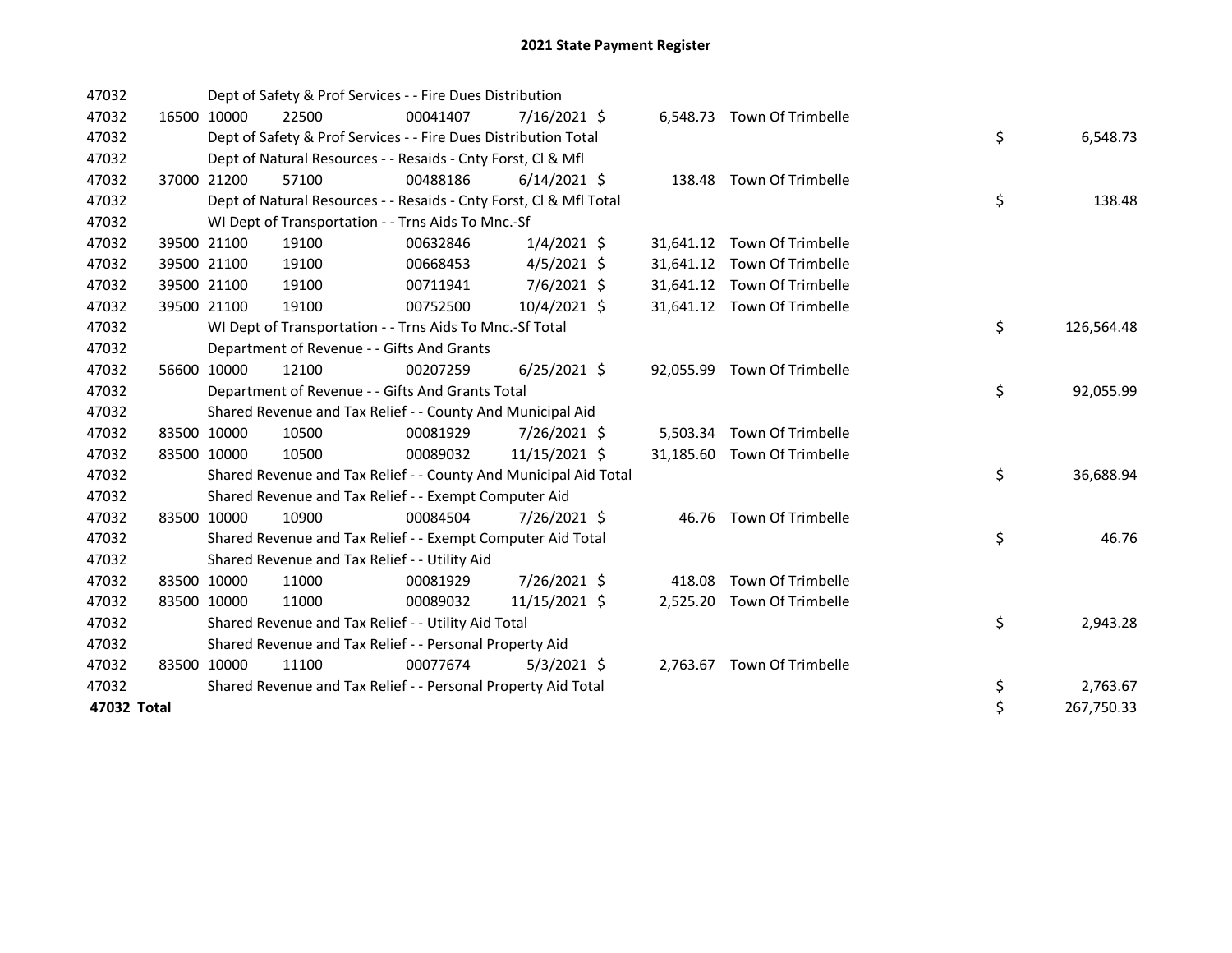| 47034       |             | Dept of Safety & Prof Services - - Fire Dues Distribution          |          |                |          |                         |    |            |
|-------------|-------------|--------------------------------------------------------------------|----------|----------------|----------|-------------------------|----|------------|
| 47034       | 16500 10000 | 22500                                                              | 00041408 | $7/16/2021$ \$ |          | 2,015.66 Town Of Union  |    |            |
| 47034       |             | Dept of Safety & Prof Services - - Fire Dues Distribution Total    |          |                |          |                         | \$ | 2,015.66   |
| 47034       |             | Dept of Natural Resources - - Aids In Lieu Of Taxes - Gener        |          |                |          |                         |    |            |
| 47034       | 37000 10000 | 50300                                                              | 00459711 | $1/28/2021$ \$ |          | 3,530.80 Town Of Union  |    |            |
| 47034       |             | Dept of Natural Resources - - Aids In Lieu Of Taxes - Gener Total  |          |                |          |                         | \$ | 3,530.80   |
| 47034       |             | Dept of Natural Resources - - Resaids - Cnty Forst, CI & Mfl       |          |                |          |                         |    |            |
| 47034       | 37000 21200 | 57100                                                              | 00488187 | $6/14/2021$ \$ |          | 281.43 Town Of Union    |    |            |
| 47034       |             | Dept of Natural Resources - - Resaids - Cnty Forst, CI & Mfl Total |          |                |          |                         | \$ | 281.43     |
| 47034       |             | WI Dept of Transportation - - Trns Aids To Mnc.-Sf                 |          |                |          |                         |    |            |
| 47034       | 39500 21100 | 19100                                                              | 00632847 | $1/4/2021$ \$  |          | 31,312.62 Town Of Union |    |            |
| 47034       | 39500 21100 | 19100                                                              | 00668454 | $4/5/2021$ \$  |          | 31,312.62 Town Of Union |    |            |
| 47034       | 39500 21100 | 19100                                                              | 00711942 | $7/6/2021$ \$  |          | 31,312.62 Town Of Union |    |            |
| 47034       | 39500 21100 | 19100                                                              | 00752501 | 10/4/2021 \$   |          | 31,312.62 Town Of Union |    |            |
| 47034       |             | WI Dept of Transportation - - Trns Aids To Mnc.-Sf Total           |          |                |          |                         | \$ | 125,250.48 |
| 47034       |             | Department of Revenue - - Gifts And Grants                         |          |                |          |                         |    |            |
| 47034       | 56600 10000 | 12100                                                              | 00207260 | $6/25/2021$ \$ |          | 33,284.60 Town Of Union |    |            |
| 47034       |             | Department of Revenue - - Gifts And Grants Total                   |          |                |          |                         | \$ | 33,284.60  |
| 47034       |             | Shared Revenue and Tax Relief - - County And Municipal Aid         |          |                |          |                         |    |            |
| 47034       | 83500 10000 | 10500                                                              | 00081930 | 7/26/2021 \$   | 6,753.67 | Town Of Union           |    |            |
| 47034       | 83500 10000 | 10500                                                              | 00089033 | 11/15/2021 \$  |          | 38,270.79 Town Of Union |    |            |
| 47034       |             | Shared Revenue and Tax Relief - - County And Municipal Aid Total   |          |                |          |                         | \$ | 45,024.46  |
| 47034       |             | Shared Revenue and Tax Relief - - Exempt Computer Aid              |          |                |          |                         |    |            |
| 47034       | 83500 10000 | 10900                                                              | 00084505 | 7/26/2021 \$   | 1.03     | Town Of Union           |    |            |
| 47034       |             | Shared Revenue and Tax Relief - - Exempt Computer Aid Total        |          |                |          |                         | \$ | 1.03       |
| 47034       |             | Shared Revenue and Tax Relief - - Personal Property Aid            |          |                |          |                         |    |            |
| 47034       | 83500 10000 | 11100                                                              | 00077675 | $5/3/2021$ \$  |          | 2,566.14 Town Of Union  |    |            |
| 47034       |             | Shared Revenue and Tax Relief - - Personal Property Aid Total      |          |                |          |                         | \$ | 2,566.14   |
| 47034 Total |             |                                                                    |          |                |          |                         | \$ | 211,954.60 |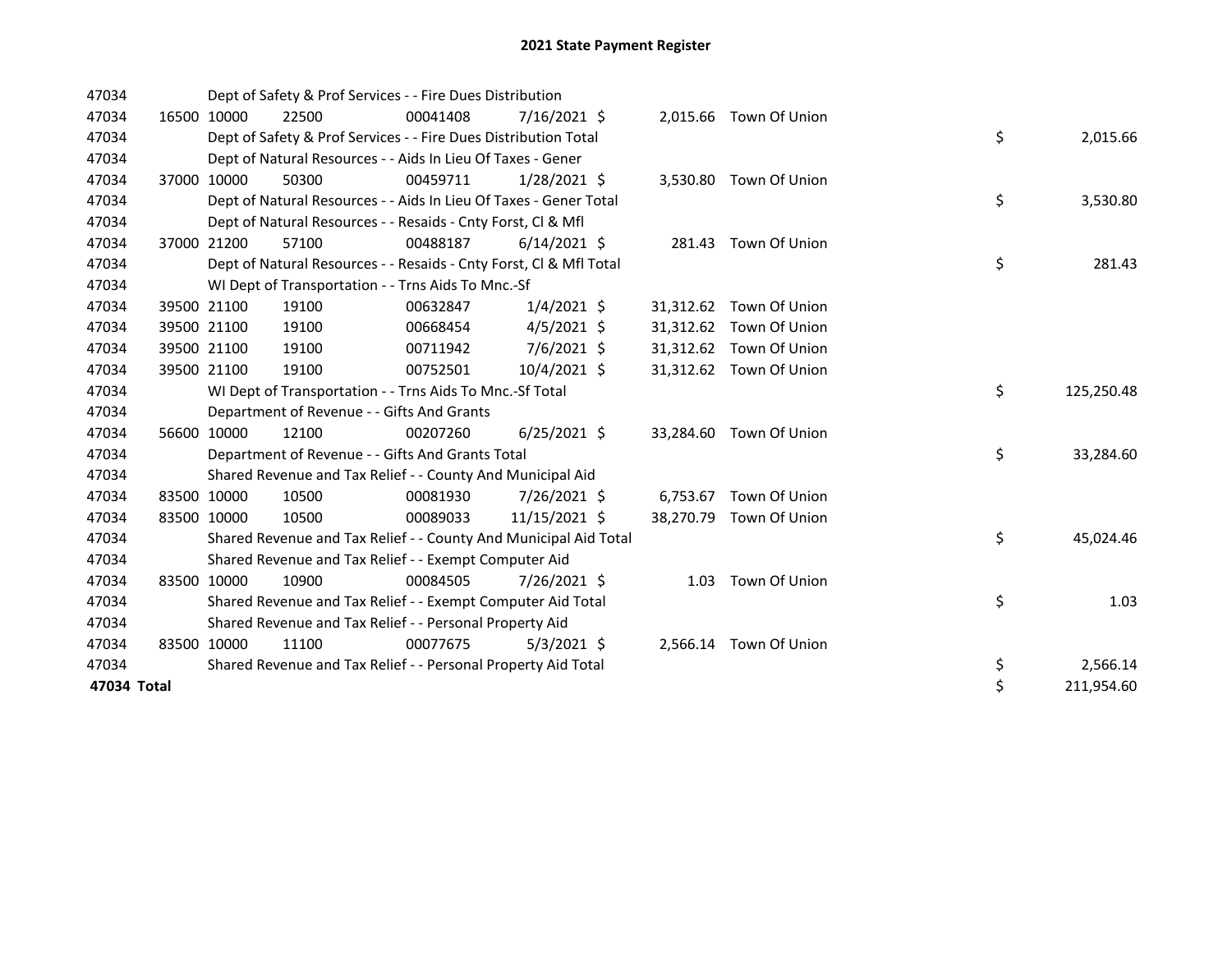| 47106       |             |             | Dept of Safety & Prof Services - - Fire Dues Distribution        |          |                |          |                               |    |            |
|-------------|-------------|-------------|------------------------------------------------------------------|----------|----------------|----------|-------------------------------|----|------------|
| 47106       | 16500 10000 |             | 22500                                                            | 00041384 | 7/16/2021 \$   |          | 862.32 Village Of Bay City    |    |            |
| 47106       |             |             | Dept of Safety & Prof Services - - Fire Dues Distribution Total  |          |                |          |                               | \$ | 862.32     |
| 47106       |             |             | Dept of Natural Resources - - Land Acquisition                   |          |                |          |                               |    |            |
| 47106       |             | 37000 36300 | TA100                                                            | 00478114 | $4/28/2021$ \$ |          | 58,927.50 Village Of Bay City |    |            |
| 47106       |             |             | Dept of Natural Resources - - Land Acquisition Total             |          |                |          |                               | \$ | 58,927.50  |
| 47106       |             |             | WI Dept of Transportation - - Trns Aids To Mnc.-Sf               |          |                |          |                               |    |            |
| 47106       |             | 39500 21100 | 19100                                                            | 00632848 | $1/4/2021$ \$  |          | 3,199.59 Village Of Bay City  |    |            |
| 47106       |             | 39500 21100 | 19100                                                            | 00668455 | $4/5/2021$ \$  | 3,199.59 | Village Of Bay City           |    |            |
| 47106       |             | 39500 21100 | 19100                                                            | 00711943 | 7/6/2021 \$    | 3,199.59 | Village Of Bay City           |    |            |
| 47106       |             | 39500 21100 | 19100                                                            | 00752502 | 10/4/2021 \$   |          | 3,199.59 Village Of Bay City  |    |            |
| 47106       |             |             | WI Dept of Transportation - - Trns Aids To Mnc.-Sf Total         |          |                |          |                               | \$ | 12,798.36  |
| 47106       |             |             | Department of Revenue - - Gifts And Grants                       |          |                |          |                               |    |            |
| 47106       |             | 56600 10000 | 12100                                                            | 00207261 | $6/25/2021$ \$ |          | 25,853.13 Village Of Bay City |    |            |
| 47106       |             |             | Department of Revenue - - Gifts And Grants Total                 |          |                |          |                               | \$ | 25,853.13  |
| 47106       |             |             | Shared Revenue and Tax Relief - - County And Municipal Aid       |          |                |          |                               |    |            |
| 47106       |             | 83500 10000 | 10500                                                            | 00081931 | 7/26/2021 \$   |          | 12,142.85 Village Of Bay City |    |            |
| 47106       |             | 83500 10000 | 10500                                                            | 00089034 | 11/15/2021 \$  |          | 68,809.47 Village Of Bay City |    |            |
| 47106       |             |             | Shared Revenue and Tax Relief - - County And Municipal Aid Total |          |                |          |                               | \$ | 80,952.32  |
| 47106       |             |             | Shared Revenue and Tax Relief - - Exempt Computer Aid            |          |                |          |                               |    |            |
| 47106       |             | 83500 10000 | 10900                                                            | 00084506 | 7/26/2021 \$   |          | 4.16 Village Of Bay City      |    |            |
| 47106       |             |             | Shared Revenue and Tax Relief - - Exempt Computer Aid Total      |          |                |          |                               | \$ | 4.16       |
| 47106       |             |             | Shared Revenue and Tax Relief - - Utility Aid                    |          |                |          |                               |    |            |
| 47106       | 83500 10000 |             | 11000                                                            | 00081931 | 7/26/2021 \$   |          | 11.62 Village Of Bay City     |    |            |
| 47106       |             | 83500 10000 | 11000                                                            | 00089034 | 11/15/2021 \$  |          | 63.42 Village Of Bay City     |    |            |
| 47106       |             |             | Shared Revenue and Tax Relief - - Utility Aid Total              |          |                |          |                               | \$ | 75.04      |
| 47106       |             |             | Shared Revenue and Tax Relief - - Personal Property Aid          |          |                |          |                               |    |            |
| 47106       |             | 83500 10000 | 11100                                                            | 00077676 | $5/3/2021$ \$  |          | 36.58 Village Of Bay City     |    |            |
| 47106       |             |             | Shared Revenue and Tax Relief - - Personal Property Aid Total    |          |                |          |                               | \$ | 36.58      |
| 47106       |             |             | Shared Revenue and Tax Relief - - Lottery & Gaming Credit        |          |                |          |                               |    |            |
| 47106       |             | 83500 52100 | 36300                                                            | 00074333 | $3/22/2021$ \$ |          | 15,627.73 Village Of Bay City |    |            |
| 47106       |             |             | Shared Revenue and Tax Relief - - Lottery & Gaming Credit Total  |          |                |          |                               | \$ | 15,627.73  |
| 47106 Total |             |             |                                                                  |          |                |          |                               | \$ | 195,137.14 |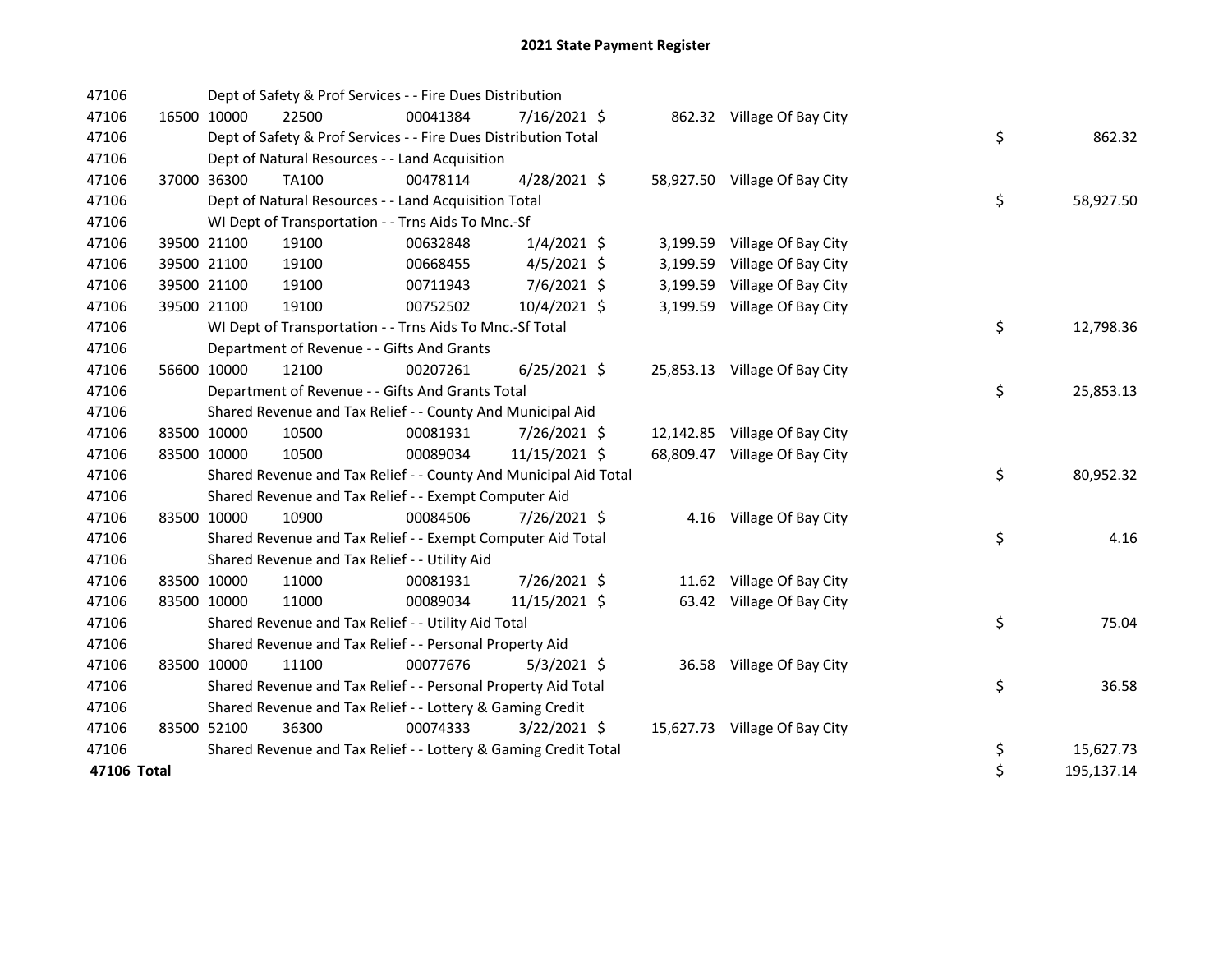| 47121 |             | Dept of Safety & Prof Services - - Fire Dues Distribution                       |           |                |           |                                |    |            |
|-------|-------------|---------------------------------------------------------------------------------|-----------|----------------|-----------|--------------------------------|----|------------|
| 47121 | 16500 10000 | 22500                                                                           | 00041389  | 7/16/2021 \$   |           | 9,491.13 Village Of Ellsworth  |    |            |
| 47121 |             | Dept of Safety & Prof Services - - Fire Dues Distribution Total                 |           |                |           |                                | \$ | 9,491.13   |
| 47121 |             | Dept of Natural Resources - - General Program Operations --                     |           |                |           |                                |    |            |
| 47121 | 37000 21200 | 25400                                                                           | 00460195  | $2/1/2021$ \$  | 443.43    | Village Of Ellsworth           |    |            |
| 47121 | 37000 21200 | 25400                                                                           | 00464955  | $2/26/2021$ \$ | 443.43    | Village Of Ellsworth           |    |            |
| 47121 | 37000 21200 | 25400                                                                           | 00471241  | $4/1/2021$ \$  | 443.43    | Village Of Ellsworth           |    |            |
| 47121 | 37000 21200 | 25400                                                                           | 00478152  | 4/29/2021 \$   | 443.43    | Village Of Ellsworth           |    |            |
| 47121 | 37000 21200 | 25400                                                                           | 00484846  | $5/27/2021$ \$ | 443.43    | Village Of Ellsworth           |    |            |
| 47121 | 37000 21200 | 25400                                                                           | 00493582  | 7/8/2021 \$    | 443.43    | Village Of Ellsworth           |    |            |
| 47121 | 37000 21200 | 25400                                                                           | 00499654  | 7/29/2021 \$   | 443.43    | Village Of Ellsworth           |    |            |
| 47121 | 37000 21200 | 25400                                                                           | 00506011  | 8/31/2021 \$   | 443.43    | Village Of Ellsworth           |    |            |
| 47121 | 37000 21200 | 25400                                                                           | 00511988  | 9/30/2021 \$   | 443.43    | Village Of Ellsworth           |    |            |
| 47121 | 37000 21200 | 25400                                                                           | 00517125  | 10/28/2021 \$  | 443.43    | Village Of Ellsworth           |    |            |
| 47121 | 37000 21200 | 25400                                                                           | 00522388  | $12/1/2021$ \$ | 443.43    | Village Of Ellsworth           |    |            |
| 47121 | 37000 21200 | 25400                                                                           | 00526230  | 12/29/2021 \$  |           | 443.43 Village Of Ellsworth    |    |            |
| 47121 |             | Dept of Natural Resources - - General Program Operations -- Total               |           |                |           |                                | \$ | 5,321.16   |
| 47121 |             | WI Dept of Transportation - - Trns Aids To Mnc.-Sf                              |           |                |           |                                |    |            |
| 47121 | 39500 21100 | 19100                                                                           | 00632849  | $1/4/2021$ \$  |           | 38,833.26 Village Of Ellsworth |    |            |
| 47121 | 39500 21100 | 19100                                                                           | 00668456  | $4/5/2021$ \$  | 38,833.26 | Village Of Ellsworth           |    |            |
| 47121 | 39500 21100 | 19100                                                                           | 00711944  | $7/6/2021$ \$  | 38,833.26 | Village Of Ellsworth           |    |            |
| 47121 | 39500 21100 | 19100                                                                           | 00752503  | 10/4/2021 \$   |           | 38,833.26 Village Of Ellsworth |    |            |
| 47121 |             | WI Dept of Transportation - - Trns Aids To Mnc.-Sf Total                        |           |                |           |                                | \$ | 155,333.04 |
| 47121 |             | WI Dept of Transportation - - Loc Rd Imp Prg St Fd                              |           |                |           |                                |    |            |
| 47121 | 39500 21100 | 27800                                                                           | 00669281  | $3/23/2021$ \$ | 15,249.89 | Village Of Ellsworth           |    |            |
| 47121 | 39500 21100 | 27800                                                                           | 00726707  | 7/28/2021 \$   |           | 17,027.84 Village Of Ellsworth |    |            |
| 47121 |             | WI Dept of Transportation - - Loc Rd Imp Prg St Fd Total                        |           |                |           |                                | \$ | 32,277.73  |
| 47121 |             | Department of Health Services - - Prepaid Medical Transport Reimbursement       |           |                |           |                                |    |            |
| 47121 | 43500 10000 | 16300                                                                           | AMBULANCE | 11/15/2021 \$  |           | 12,636.47 Village Of Ellsworth |    |            |
| 47121 |             | Department of Health Services - - Prepaid Medical Transport Reimbursement Total |           |                |           |                                | \$ | 12,636.47  |
| 47121 |             | Department of Justice - - Officer training reimbursement                        |           |                |           |                                |    |            |
| 47121 | 45500 10000 | 21400                                                                           | 00105023  | 11/15/2021 \$  |           | 800.00 Village Of Ellsworth    |    |            |
| 47121 |             | Department of Justice - - Officer training reimbursement Total                  |           |                |           |                                | \$ | 800.00     |
| 47121 |             | Elections Commission - - General Program Ops, GPR                               |           |                |           |                                |    |            |
| 47121 | 51000 10000 | 10100                                                                           | 00005170  | $1/11/2021$ \$ |           | 627.15 Village Of Ellsworth    |    |            |
| 47121 |             | Elections Commission - - General Program Ops, GPR Total                         |           |                |           |                                | \$ | 627.15     |
| 47121 |             | Department of Revenue - - Gifts And Grants                                      |           |                |           |                                |    |            |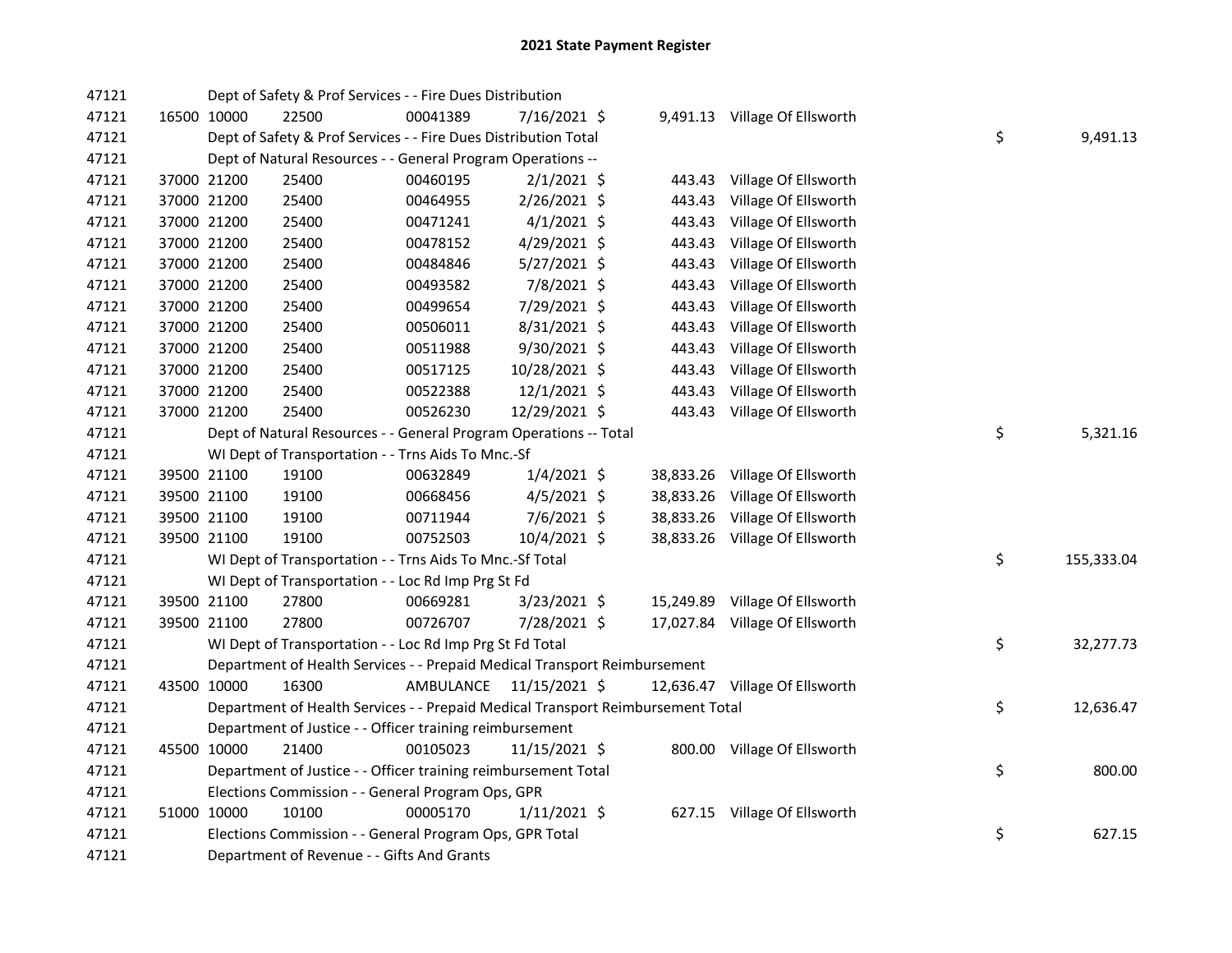| 47121 | 56600 10000 |             | 12100                                                               | 00207262 | 6/25/2021 \$   |            | 173,592.80 Village Of Ellsworth |    |            |
|-------|-------------|-------------|---------------------------------------------------------------------|----------|----------------|------------|---------------------------------|----|------------|
| 47121 |             |             | Department of Revenue - - Gifts And Grants Total                    |          |                |            |                                 | \$ | 173,592.80 |
| 47121 |             |             | Department of Revenue - - Misc Revenue Holding Clearing             |          |                |            |                                 |    |            |
| 47121 |             | 56600 10000 | 99500                                                               | 00192832 | $3/1/2021$ \$  | 1,368.03   | Village Of Ellsworth            |    |            |
| 47121 |             | 56600 10000 | 99500                                                               | 00194234 | $3/8/2021$ \$  | 709.00     | Village Of Ellsworth            |    |            |
| 47121 |             | 56600 10000 | 99500                                                               | 00195093 | 3/15/2021 \$   | 585.30     | Village Of Ellsworth            |    |            |
| 47121 |             | 56600 10000 | 99500                                                               | 00197331 | $4/5/2021$ \$  | 316.46     | Village Of Ellsworth            |    |            |
| 47121 |             | 56600 10000 | 99500                                                               | 00199265 | 4/20/2021 \$   | 537.28     | Village Of Ellsworth            |    |            |
| 47121 |             | 56600 10000 | 99500                                                               | 00201699 | 5/10/2021 \$   | 1,871.13   | Village Of Ellsworth            |    |            |
| 47121 |             | 56600 10000 | 99500                                                               | 00202341 | 5/17/2021 \$   | 595.00     | Village Of Ellsworth            |    |            |
| 47121 | 56600 10000 |             | 99500                                                               | 00203070 | 5/24/2021 \$   | 18.00      | Village Of Ellsworth            |    |            |
| 47121 |             | 56600 10000 | 99500                                                               | 00204814 | $6/7/2021$ \$  | 56.01      | Village Of Ellsworth            |    |            |
| 47121 |             | 56600 10000 | 99500                                                               | 00205415 | $6/14/2021$ \$ | 275.49     | Village Of Ellsworth            |    |            |
| 47121 |             | 56600 10000 | 99500                                                               | 00205910 | $6/21/2021$ \$ | 175.21     | Village Of Ellsworth            |    |            |
| 47121 |             | 56600 10000 | 99500                                                               | 00208128 | $6/28/2021$ \$ | 1,404.13   | Village Of Ellsworth            |    |            |
| 47121 |             | 56600 10000 | 99500                                                               | 00212184 | $8/9/2021$ \$  | 781.00     | Village Of Ellsworth            |    |            |
| 47121 |             |             | Department of Revenue - - Misc Revenue Holding Clearing Total       |          |                |            |                                 | \$ | 8,692.04   |
| 47121 |             |             | Shared Revenue and Tax Relief - - County And Municipal Aid          |          |                |            |                                 |    |            |
| 47121 |             | 83500 10000 | 10500                                                               | 00081932 | 7/26/2021 \$   |            | 76,269.20 Village Of Ellsworth  |    |            |
| 47121 |             | 83500 10000 | 10500                                                               | 00089035 | 11/15/2021 \$  | 419,555.67 | Village Of Ellsworth            |    |            |
| 47121 |             |             | Shared Revenue and Tax Relief - - County And Municipal Aid Total    |          |                |            |                                 | \$ | 495,824.87 |
| 47121 |             |             | Shared Revenue and Tax Relief - - Exempt Computer Aid               |          |                |            |                                 |    |            |
| 47121 |             | 83500 10000 | 10900                                                               | 00084507 | 7/26/2021 \$   | 2,967.08   | Village Of Ellsworth            |    |            |
| 47121 | 83500 10000 |             | 10900                                                               | 00085877 | 7/26/2021 \$   |            | 6,077.76 Village Of Ellsworth   |    |            |
| 47121 |             |             | Shared Revenue and Tax Relief - - Exempt Computer Aid Total         |          |                |            |                                 | \$ | 9,044.84   |
| 47121 |             |             | Shared Revenue and Tax Relief - - Utility Aid                       |          |                |            |                                 |    |            |
| 47121 |             | 83500 10000 | 11000                                                               | 00081932 | 7/26/2021 \$   |            | 1,404.25 Village Of Ellsworth   |    |            |
| 47121 |             | 83500 10000 | 11000                                                               | 00089035 | 11/15/2021 \$  |            | 8,059.71 Village Of Ellsworth   |    |            |
| 47121 |             |             | Shared Revenue and Tax Relief - - Utility Aid Total                 |          |                |            |                                 | \$ | 9,463.96   |
| 47121 |             |             | Shared Revenue and Tax Relief - - Personal Property Aid             |          |                |            |                                 |    |            |
| 47121 |             | 83500 10000 | 11100                                                               | 00077677 | $5/3/2021$ \$  |            | 4,419.81 Village Of Ellsworth   |    |            |
| 47121 |             | 83500 10000 | 11100                                                               | 00078966 | $5/3/2021$ \$  |            | 7,928.35 Village Of Ellsworth   |    |            |
| 47121 |             |             | Shared Revenue and Tax Relief - - Personal Property Aid Total       |          |                |            |                                 | \$ | 12,348.16  |
| 47121 |             |             | Shared Revenue and Tax Relief - - Payments For Municipal Svcs       |          |                |            |                                 |    |            |
| 47121 |             | 83500 10000 | 50100                                                               | 00073728 | $2/1/2021$ \$  |            | 162.84 Village Of Ellsworth     |    |            |
| 47121 |             |             | Shared Revenue and Tax Relief - - Payments For Municipal Svcs Total |          |                |            |                                 | \$ | 162.84     |
| 47121 |             |             | Shared Revenue and Tax Relief - - Lottery & Gaming Credit           |          |                |            |                                 |    |            |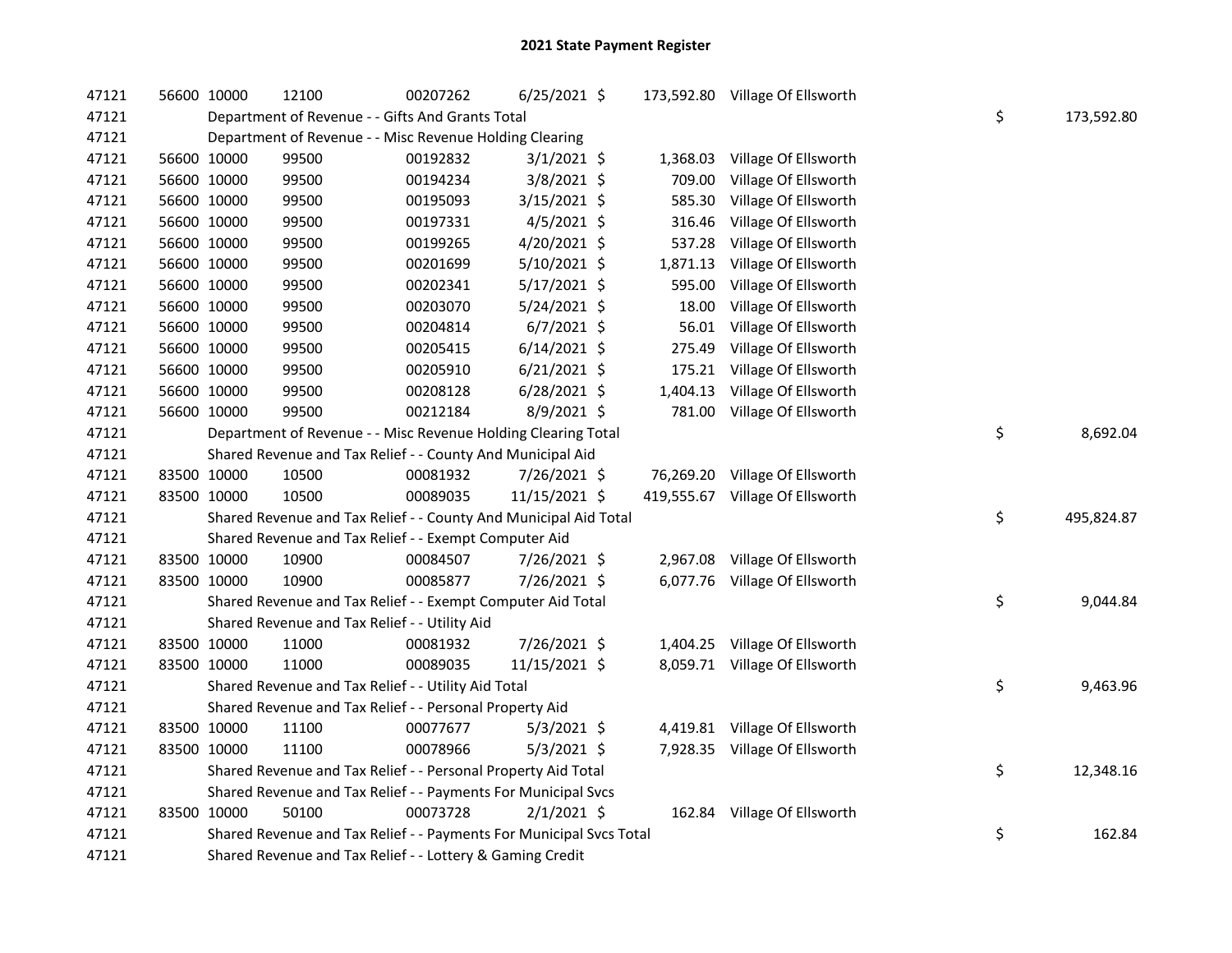| 47121       | 83500 52100 | 36300                                                           | 00074334 | 3/22/2021 \$ |  | 9,046.16 Village Of Ellsworth |  |            |
|-------------|-------------|-----------------------------------------------------------------|----------|--------------|--|-------------------------------|--|------------|
| 47121       |             | Shared Revenue and Tax Relief - - Lottery & Gaming Credit Total |          |              |  |                               |  | 9,046.16   |
| 47121 Total |             |                                                                 |          |              |  |                               |  | 934,662.35 |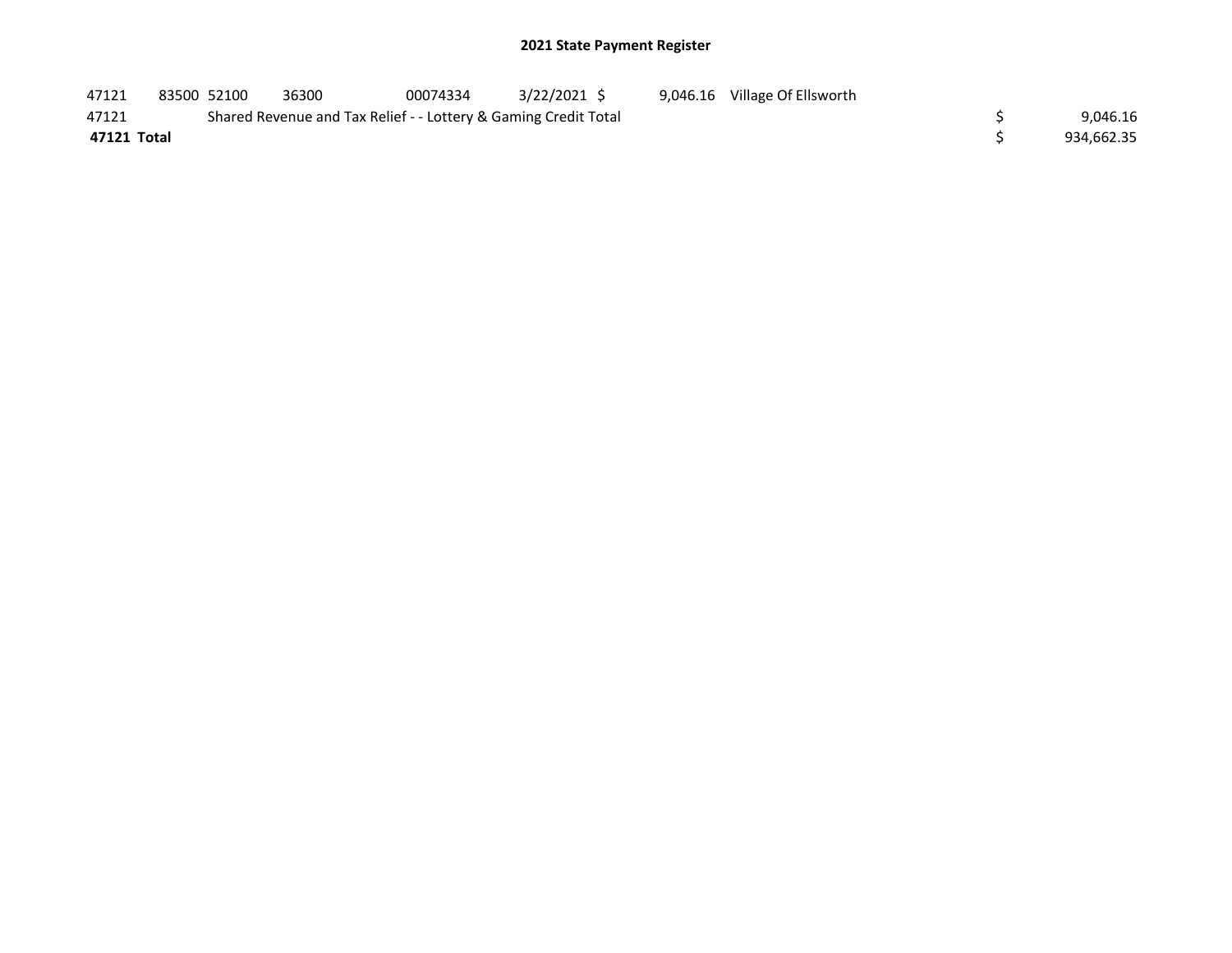| 47122 |             |             | Dept of Safety & Prof Services - - Fire Dues Distribution            |          |                |  |                               |    |            |
|-------|-------------|-------------|----------------------------------------------------------------------|----------|----------------|--|-------------------------------|----|------------|
| 47122 |             | 16500 10000 | 22500                                                                | 00041390 | 7/16/2021 \$   |  | 2,043.31 Village Of Elmwood   |    |            |
| 47122 |             |             | Dept of Safety & Prof Services - - Fire Dues Distribution Total      |          |                |  |                               | \$ | 2,043.31   |
| 47122 |             |             | Dept of Natural Resources - - Resaids - Cnty Forst, Cl & Mfl         |          |                |  |                               |    |            |
| 47122 |             | 37000 21200 | 57100                                                                | 00488188 | $6/14/2021$ \$ |  | 8.34 Village Of Elmwood       |    |            |
| 47122 |             |             | Dept of Natural Resources - - Resaids - Cnty Forst, Cl & Mfl Total   |          |                |  |                               | \$ | 8.34       |
| 47122 |             |             | WI Dept of Transportation - - Trns Aids To Mnc.-Sf                   |          |                |  |                               |    |            |
| 47122 |             | 39500 21100 | 19100                                                                | 00632850 | $1/4/2021$ \$  |  | 10,362.56 Village Of Elmwood  |    |            |
| 47122 |             | 39500 21100 | 19100                                                                | 00668457 | $4/5/2021$ \$  |  | 10,362.56 Village Of Elmwood  |    |            |
| 47122 |             | 39500 21100 | 19100                                                                | 00711945 | $7/6/2021$ \$  |  | 10,362.56 Village Of Elmwood  |    |            |
| 47122 |             | 39500 21100 | 19100                                                                | 00752504 | 10/4/2021 \$   |  | 10,362.59 Village Of Elmwood  |    |            |
| 47122 |             |             | WI Dept of Transportation - - Trns Aids To Mnc.-Sf Total             |          |                |  |                               | \$ | 41,450.27  |
| 47122 |             |             | WI Dept of Transportation - - Loc Rd Imp Prg St Fd                   |          |                |  |                               |    |            |
| 47122 |             | 39500 21100 | 27800                                                                | 00718462 | 7/9/2021 \$    |  | 15,249.90 Village Of Elmwood  |    |            |
| 47122 |             |             | WI Dept of Transportation - - Loc Rd Imp Prg St Fd Total             |          |                |  |                               | \$ | 15,249.90  |
| 47122 |             |             | Department of Justice - - Officer training reimbursement             |          |                |  |                               |    |            |
| 47122 |             | 45500 10000 | 21400                                                                | 00105025 | 11/15/2021 \$  |  | 160.00 Village Of Elmwood     |    |            |
| 47122 |             |             | Department of Justice - - Officer training reimbursement Total       |          |                |  |                               | \$ | 160.00     |
| 47122 |             |             | Department of Justice - - Federal Aid, Local Assistance              |          |                |  |                               |    |            |
| 47122 |             | 45500 10000 | 25100                                                                | 00098059 | $5/13/2021$ \$ |  | 130.98 Village Of Elmwood     |    |            |
| 47122 |             | 45500 10000 | 25100                                                                | 00103971 | 10/25/2021 \$  |  | 1,425.78 Village Of Elmwood   |    |            |
| 47122 |             |             | Department of Justice - - Federal Aid, Local Assistance Total        |          |                |  |                               | \$ | 1,556.76   |
| 47122 |             |             | Department of Administration - - Federal Aid, Local Assistance       |          |                |  |                               |    |            |
| 47122 |             | 50500 10000 | 74300                                                                | 00149325 | 7/27/2021 \$   |  | 314,903.37 Village Of Elmwood |    |            |
| 47122 |             | 50500 10000 | 74300                                                                | 00153515 | 11/10/2021 \$  |  | 312,424.00 Village Of Elmwood |    |            |
| 47122 |             | 50500 10000 | 74300                                                                | 00156333 | 12/14/2021 \$  |  | 191,825.47 Village Of Elmwood |    |            |
| 47122 |             |             | Department of Administration - - Federal Aid, Local Assistance Total |          |                |  |                               | \$ | 819,152.84 |
| 47122 |             |             | Department of Revenue - - Gifts And Grants                           |          |                |  |                               |    |            |
| 47122 |             | 56600 10000 | 12100                                                                | 00207263 | $6/25/2021$ \$ |  | 41,710.42 Village Of Elmwood  |    |            |
| 47122 |             |             | Department of Revenue - - Gifts And Grants Total                     |          |                |  |                               | \$ | 41,710.42  |
| 47122 |             |             | Shared Revenue and Tax Relief - - County And Municipal Aid           |          |                |  |                               |    |            |
| 47122 | 83500 10000 |             | 10500                                                                | 00081933 | 7/26/2021 \$   |  | 30,210.40 Village Of Elmwood  |    |            |
| 47122 |             | 83500 10000 | 10500                                                                | 00089036 | 11/15/2021 \$  |  | 171,192.26 Village Of Elmwood |    |            |
| 47122 |             |             | Shared Revenue and Tax Relief - - County And Municipal Aid Total     |          |                |  |                               | \$ | 201,402.66 |
| 47122 |             |             | Shared Revenue and Tax Relief - - Exempt Computer Aid                |          |                |  |                               |    |            |
| 47122 |             | 83500 10000 | 10900                                                                | 00084508 | 7/26/2021 \$   |  | 237.99 Village Of Elmwood     |    |            |
| 47122 |             | 83500 10000 | 10900                                                                | 00085878 | 7/26/2021 \$   |  | 243.83 Village Of Elmwood     |    |            |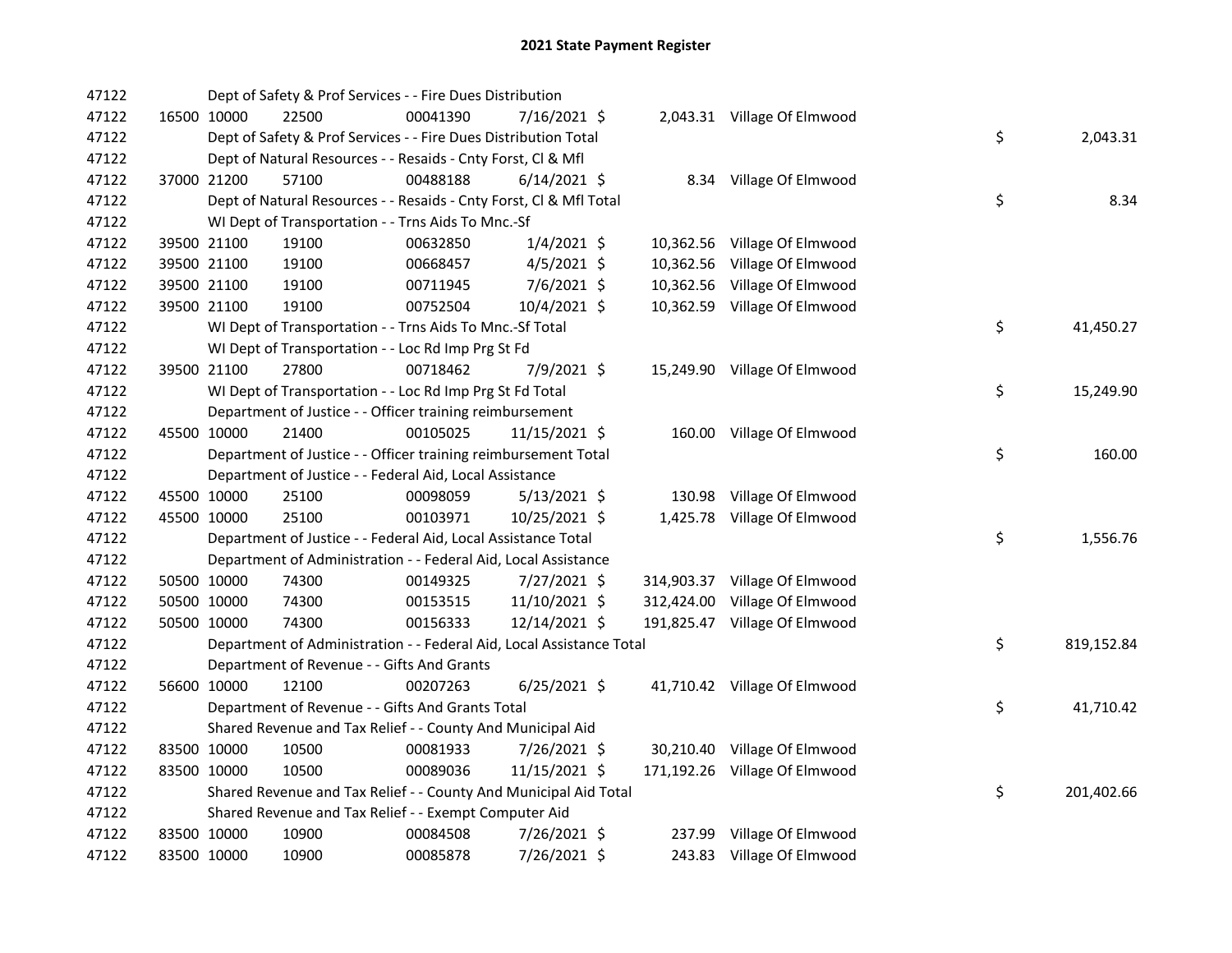| 47122 |             |                                                               | Shared Revenue and Tax Relief - - Exempt Computer Aid Total |                                               | 481.82        |  |           |                    |  |              |
|-------|-------------|---------------------------------------------------------------|-------------------------------------------------------------|-----------------------------------------------|---------------|--|-----------|--------------------|--|--------------|
| 47122 |             |                                                               |                                                             | Shared Revenue and Tax Relief - - Utility Aid |               |  |           |                    |  |              |
| 47122 |             | 83500 10000                                                   | 11000                                                       | 00081933                                      | 7/26/2021 \$  |  | 293.75    | Village Of Elmwood |  |              |
| 47122 |             | 83500 10000                                                   | 11000                                                       | 00089036                                      | 11/15/2021 \$ |  | 4.756.11  | Village Of Elmwood |  |              |
| 47122 |             | Shared Revenue and Tax Relief - - Utility Aid Total           |                                                             | 5,049.86                                      |               |  |           |                    |  |              |
| 47122 |             | Shared Revenue and Tax Relief - - Personal Property Aid       |                                                             |                                               |               |  |           |                    |  |              |
| 47122 |             | 83500 10000                                                   | 11100                                                       | 00077678                                      | $5/3/2021$ \$ |  | 30.63     | Village Of Elmwood |  |              |
| 47122 |             | 83500 10000                                                   | 11100                                                       | 00078967                                      | $5/3/2021$ \$ |  | 51,206.65 | Village Of Elmwood |  |              |
| 47122 |             | Shared Revenue and Tax Relief - - Personal Property Aid Total |                                                             | 51,237.28                                     |               |  |           |                    |  |              |
|       | 47122 Total |                                                               |                                                             |                                               |               |  |           |                    |  | 1,179,503.46 |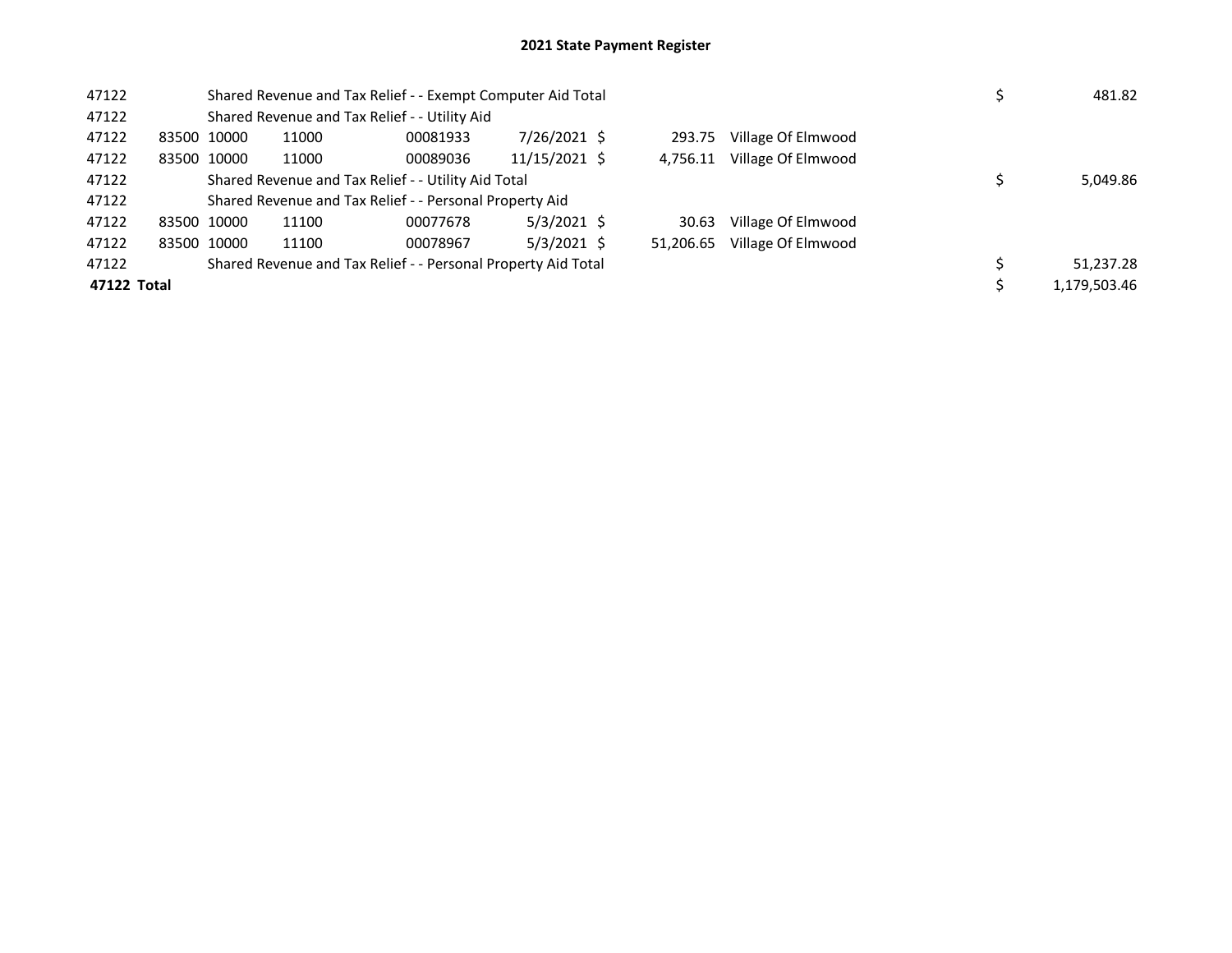| 47151 |             | Dept of Safety & Prof Services - - Fire Dues Distribution                       |           |                |          |                                   |          |            |
|-------|-------------|---------------------------------------------------------------------------------|-----------|----------------|----------|-----------------------------------|----------|------------|
| 47151 | 16500 10000 | 22500                                                                           | 00041395  | 7/16/2021 \$   |          | 817.94 Village Of Maiden Rock     |          |            |
| 47151 |             | Dept of Safety & Prof Services - - Fire Dues Distribution Total                 |           |                |          |                                   | \$       | 817.94     |
| 47151 |             | Dept of Natural Resources - - Resaids - Cnty Forst, Cl & Mfl                    |           |                |          |                                   |          |            |
| 47151 | 37000 21200 | 57100                                                                           | 00488189  | $6/14/2021$ \$ |          | 16.00 Village Of Maiden Rock      |          |            |
| 47151 |             | Dept of Natural Resources - - Resaids - Cnty Forst, Cl & Mfl Total              |           |                |          |                                   | \$       | 16.00      |
| 47151 |             | WI Dept of Transportation - - Trns Aids To Mnc.-Sf                              |           |                |          |                                   |          |            |
| 47151 | 39500 21100 | 19100                                                                           | 00632851  | $1/4/2021$ \$  |          | 1,865.88 Village Of Maiden Rock   |          |            |
| 47151 | 39500 21100 | 19100                                                                           | 00668458  | $4/5/2021$ \$  | 1,865.88 | Village Of Maiden Rock            |          |            |
| 47151 | 39500 21100 | 19100                                                                           | 00711946  | 7/6/2021 \$    |          | 1,865.88 Village Of Maiden Rock   |          |            |
| 47151 | 39500 21100 | 19100                                                                           | 00752505  | 10/4/2021 \$   |          | 1,865.88 Village Of Maiden Rock   |          |            |
| 47151 |             | WI Dept of Transportation - - Trns Aids To Mnc.-Sf Total                        |           |                |          |                                   | \$       | 7,463.52   |
| 47151 |             | Department of Health Services - - Prepaid Medical Transport Reimbursement       |           |                |          |                                   |          |            |
| 47151 | 43500 10000 | 16300                                                                           | AMBULANCE | 11/15/2021 \$  |          | 2,222.50 Village Of Maiden Rock   |          |            |
| 47151 |             | Department of Health Services - - Prepaid Medical Transport Reimbursement Total |           |                |          |                                   | \$       | 2,222.50   |
| 47151 |             | Department of Administration - - Federal Aid, Local Assistance                  |           |                |          |                                   |          |            |
| 47151 | 50500 10000 | 74300                                                                           | 00151942  | $9/22/2021$ \$ |          | 37,175.89 Village Of Maiden Rock  |          |            |
| 47151 | 50500 10000 | 74300                                                                           | 00152550  | 10/4/2021 \$   |          | 184,497.40 Village Of Maiden Rock |          |            |
| 47151 |             | Department of Administration - - Federal Aid, Local Assistance Total            |           |                |          |                                   | \$       | 221,673.29 |
| 47151 |             | Department of Revenue - - Gifts And Grants                                      |           |                |          |                                   |          |            |
| 47151 | 56600 10000 | 12100                                                                           | 00207264  | $6/25/2021$ \$ |          | 6,123.11 Village Of Maiden Rock   |          |            |
| 47151 |             | Department of Revenue - - Gifts And Grants Total                                |           |                |          |                                   | \$       | 6,123.11   |
| 47151 |             | Shared Revenue and Tax Relief - - Expenditure Restraint Program                 |           |                |          |                                   |          |            |
| 47151 | 83500 10000 | 10100                                                                           | 00081934  | 7/26/2021 \$   |          | 1,511.48 Village Of Maiden Rock   |          |            |
| 47151 |             | Shared Revenue and Tax Relief - - Expenditure Restraint Program Total           |           |                |          |                                   | \$       | 1,511.48   |
| 47151 |             | Shared Revenue and Tax Relief - - County And Municipal Aid                      |           |                |          |                                   |          |            |
| 47151 | 83500 10000 | 10500                                                                           | 00081934  | 7/26/2021 \$   |          | 8,509.94 Village Of Maiden Rock   |          |            |
| 47151 | 83500 10000 | 10500                                                                           | 00089037  | 11/15/2021 \$  |          | 46,000.52 Village Of Maiden Rock  |          |            |
| 47151 |             | Shared Revenue and Tax Relief - - County And Municipal Aid Total                |           |                |          |                                   | \$       | 54,510.46  |
| 47151 |             | Shared Revenue and Tax Relief - - Exempt Computer Aid                           |           |                |          |                                   |          |            |
| 47151 | 83500 10000 | 10900                                                                           | 00084509  | 7/26/2021 \$   |          | 4.16 Village Of Maiden Rock       |          |            |
| 47151 |             | Shared Revenue and Tax Relief - - Exempt Computer Aid Total                     |           |                |          |                                   | \$       | 4.16       |
| 47151 |             | Shared Revenue and Tax Relief - - Personal Property Aid                         |           |                |          |                                   |          |            |
|       |             |                                                                                 |           |                |          |                                   |          |            |
| 47151 | 83500 10000 | 11100                                                                           | 00077679  | $5/3/2021$ \$  |          | 79.01 Village Of Maiden Rock      |          |            |
| 47151 |             | Shared Revenue and Tax Relief - - Personal Property Aid Total                   |           |                |          |                                   | \$<br>\$ | 79.01      |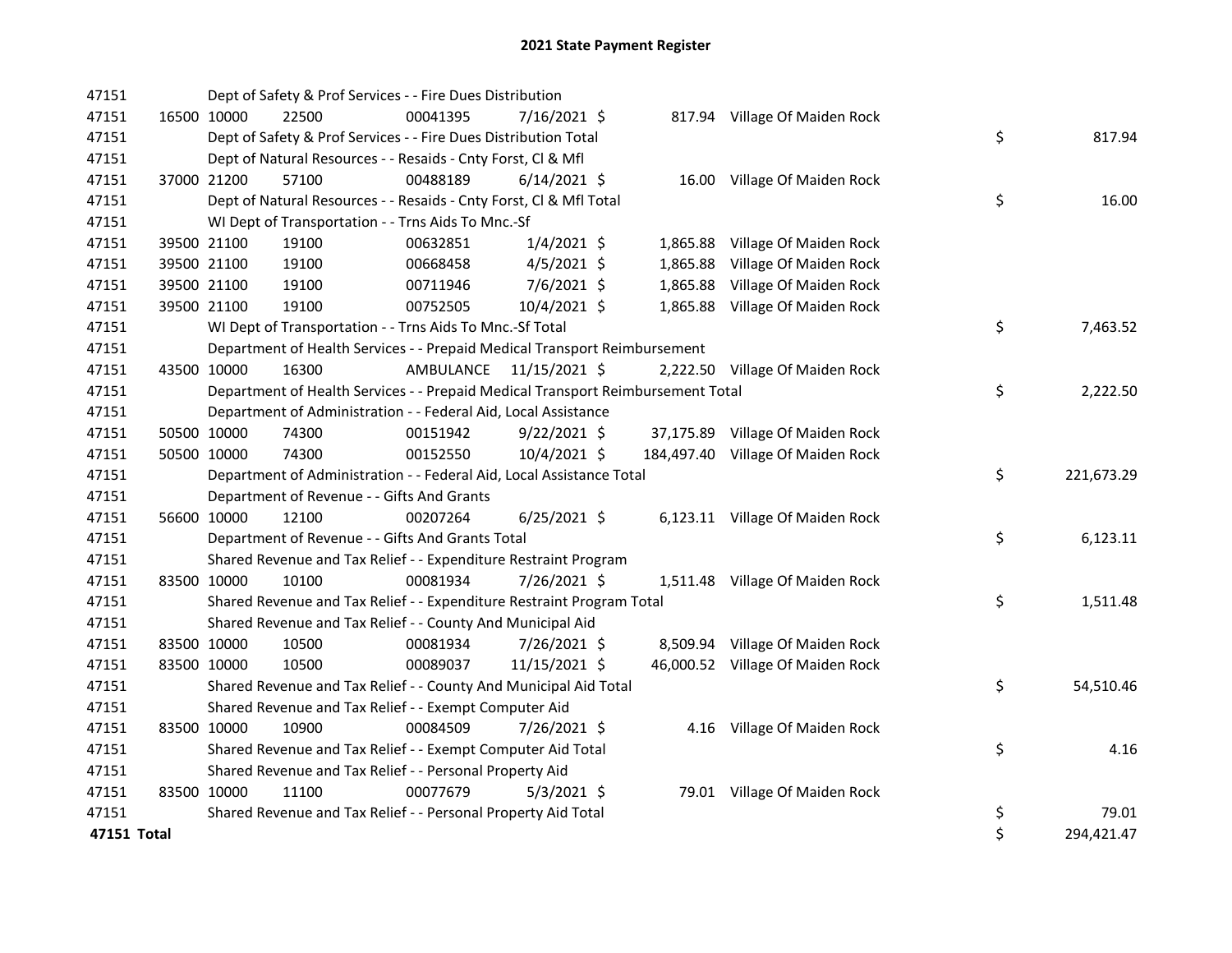| 47171       |             | Dept of Safety & Prof Services - - Fire Dues Distribution        |          |                |          |                                 |    |            |
|-------------|-------------|------------------------------------------------------------------|----------|----------------|----------|---------------------------------|----|------------|
| 47171       | 16500 10000 | 22500                                                            | 00041398 | 7/16/2021 \$   |          | 1,600.39 Village Of Plum City   |    |            |
| 47171       |             | Dept of Safety & Prof Services - - Fire Dues Distribution Total  |          |                |          |                                 | \$ | 1,600.39   |
| 47171       |             | WI Dept of Transportation - - Trns Aids To Mnc.-Sf               |          |                |          |                                 |    |            |
| 47171       | 39500 21100 | 19100                                                            | 00632852 | $1/4/2021$ \$  |          | 5,987.59 Village Of Plum City   |    |            |
| 47171       | 39500 21100 | 19100                                                            | 00668459 | $4/5/2021$ \$  | 5,987.59 | Village Of Plum City            |    |            |
| 47171       | 39500 21100 | 19100                                                            | 00711947 | 7/6/2021 \$    |          | 5,987.59 Village Of Plum City   |    |            |
| 47171       | 39500 21100 | 19100                                                            | 00752506 | 10/4/2021 \$   |          | 5,987.62 Village Of Plum City   |    |            |
| 47171       |             | WI Dept of Transportation - - Trns Aids To Mnc.-Sf Total         |          |                |          |                                 | \$ | 23,950.39  |
| 47171       |             | Department of Revenue - - Gifts And Grants                       |          |                |          |                                 |    |            |
| 47171       | 56600 10000 | 12100                                                            | 00207265 | $6/25/2021$ \$ |          | 31,557.57 Village Of Plum City  |    |            |
| 47171       |             | Department of Revenue - - Gifts And Grants Total                 |          |                |          |                                 | \$ | 31,557.57  |
| 47171       |             | Department of Revenue - - Misc Revenue Holding Clearing          |          |                |          |                                 |    |            |
| 47171       | 56600 10000 | 99500                                                            | 00203069 | 5/24/2021 \$   |          | 72.00 Village Of Plum City      |    |            |
| 47171       |             | Department of Revenue - - Misc Revenue Holding Clearing Total    |          |                |          |                                 | \$ | 72.00      |
| 47171       |             | Shared Revenue and Tax Relief - - County And Municipal Aid       |          |                |          |                                 |    |            |
| 47171       | 83500 10000 | 10500                                                            | 00081935 | 7/26/2021 \$   |          | 22,085.91 Village Of Plum City  |    |            |
| 47171       | 83500 10000 | 10500                                                            | 00089038 | 11/15/2021 \$  |          | 125,153.49 Village Of Plum City |    |            |
| 47171       |             | Shared Revenue and Tax Relief - - County And Municipal Aid Total |          |                |          |                                 | \$ | 147,239.40 |
| 47171       |             | Shared Revenue and Tax Relief - - Exempt Computer Aid            |          |                |          |                                 |    |            |
| 47171       | 83500 10000 | 10900                                                            | 00084510 | 7/26/2021 \$   |          | 102.89 Village Of Plum City     |    |            |
| 47171       |             | Shared Revenue and Tax Relief - - Exempt Computer Aid Total      |          |                |          |                                 | \$ | 102.89     |
| 47171       |             | Shared Revenue and Tax Relief - - Utility Aid                    |          |                |          |                                 |    |            |
| 47171       | 83500 10000 | 11000                                                            | 00081935 | 7/26/2021 \$   |          | 2.01 Village Of Plum City       |    |            |
| 47171       | 83500 10000 | 11000                                                            | 00089038 | 11/15/2021 \$  | 11.65    | Village Of Plum City            |    |            |
| 47171       |             | Shared Revenue and Tax Relief - - Utility Aid Total              |          |                |          |                                 | \$ | 13.66      |
| 47171       |             | Shared Revenue and Tax Relief - - Personal Property Aid          |          |                |          |                                 |    |            |
| 47171       | 83500 10000 | 11100                                                            | 00077680 | $5/3/2021$ \$  |          | 536.00 Village Of Plum City     |    |            |
| 47171       |             | Shared Revenue and Tax Relief - - Personal Property Aid Total    |          |                |          |                                 | \$ | 536.00     |
| 47171       |             | Shared Revenue and Tax Relief - - Lottery & Gaming Credit        |          |                |          |                                 |    |            |
| 47171       | 83500 52100 | 36300                                                            | 00074335 | $3/22/2021$ \$ |          | 1,001.16 Village Of Plum City   |    |            |
| 47171       |             | Shared Revenue and Tax Relief - - Lottery & Gaming Credit Total  |          |                |          |                                 | \$ | 1,001.16   |
| 47171 Total |             |                                                                  |          |                |          |                                 | \$ | 206,073.46 |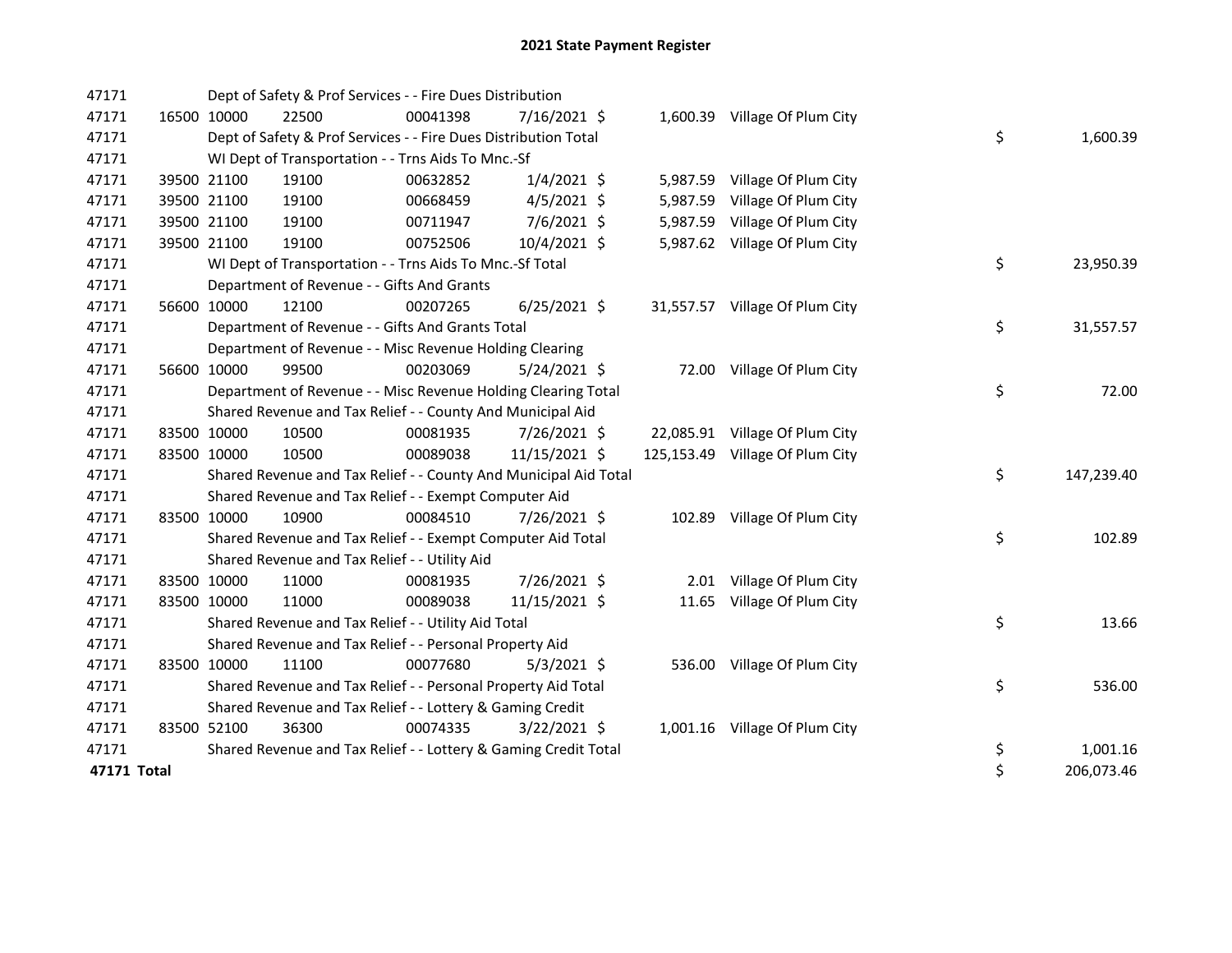| 47181 |             | Dept of Safety & Prof Services - - Fire Dues Distribution             |          |                |        |                                     |    |            |
|-------|-------------|-----------------------------------------------------------------------|----------|----------------|--------|-------------------------------------|----|------------|
| 47181 | 16500 10000 | 22500                                                                 | 00041405 | 7/16/2021 \$   |        | 3,756.30 Village Of Spring Valley   |    |            |
| 47181 |             | Dept of Safety & Prof Services - - Fire Dues Distribution Total       |          |                |        |                                     | \$ | 3,756.30   |
| 47181 |             | Dept of Natural Resources - - Resaids - Cnty Forst, Cl & Mfl          |          |                |        |                                     |    |            |
| 47181 | 37000 21200 | 57100                                                                 | 00488190 | $6/14/2021$ \$ |        | 36.40 Village Of Spring Valley      |    |            |
| 47181 |             | Dept of Natural Resources - - Resaids - Cnty Forst, Cl & Mfl Total    |          |                |        |                                     | \$ | 36.40      |
| 47181 |             | WI Dept of Transportation - - Trns Aids To Mnc.-Sf                    |          |                |        |                                     |    |            |
| 47181 | 39500 21100 | 19100                                                                 | 00632853 | $1/4/2021$ \$  |        | 16,937.53 Village Of Spring Valley  |    |            |
| 47181 | 39500 21100 | 19100                                                                 | 00668460 | $4/5/2021$ \$  |        | 16,937.53 Village Of Spring Valley  |    |            |
| 47181 | 39500 21100 | 19100                                                                 | 00711948 | $7/6/2021$ \$  |        | 16,937.53 Village Of Spring Valley  |    |            |
| 47181 | 39500 21100 | 19100                                                                 | 00752507 | $10/4/2021$ \$ |        | 16,937.54 Village Of Spring Valley  |    |            |
| 47181 |             | WI Dept of Transportation - - Trns Aids To Mnc.-Sf Total              |          |                |        |                                     | \$ | 67,750.13  |
| 47181 |             | Department of Justice - - Officer training reimbursement              |          |                |        |                                     |    |            |
| 47181 | 45500 10000 | 21400                                                                 | 00107158 | 12/27/2021 \$  |        | 320.00 Village Of Spring Valley     |    |            |
| 47181 |             | Department of Justice - - Officer training reimbursement Total        |          |                |        |                                     | \$ | 320.00     |
| 47181 |             | Department of Justice - - Federal Aid, Local Assistance               |          |                |        |                                     |    |            |
| 47181 | 45500 10000 | 25100                                                                 | 00100421 | 7/14/2021 \$   | 663.40 | Village Of Spring Valley            |    |            |
| 47181 | 45500 10000 | 25100                                                                 | 00103993 | 10/25/2021 \$  |        | 337.58 Village Of Spring Valley     |    |            |
| 47181 |             | Department of Justice - - Federal Aid, Local Assistance Total         |          |                |        |                                     | \$ | 1,000.98   |
| 47181 |             | Department of Administration - - Federal Aid, Local Assistance        |          |                |        |                                     |    |            |
| 47181 | 50500 10000 | 74300                                                                 | 00137237 | $1/6/2021$ \$  |        | 25,000.00 Village Of Spring Valley  |    |            |
| 47181 | 50500 10000 | 74300                                                                 | 00139353 | $1/22/2021$ \$ |        | 148,623.85 Village Of Spring Valley |    |            |
| 47181 | 50500 10000 | 74300                                                                 | 00154721 | 11/18/2021 \$  |        | 386,370.53 Village Of Spring Valley |    |            |
| 47181 |             | Department of Administration - - Federal Aid, Local Assistance Total  |          |                |        |                                     | \$ | 559,994.38 |
| 47181 |             | Department of Revenue - - Gifts And Grants                            |          |                |        |                                     |    |            |
| 47181 | 56600 10000 | 12100                                                                 | 00207266 | $6/25/2021$ \$ |        | 70,546.61 Village Of Spring Valley  |    |            |
| 47181 |             | Department of Revenue - - Gifts And Grants Total                      |          |                |        |                                     | \$ | 70,546.61  |
| 47181 |             | Department of Revenue - - Misc Revenue Holding Clearing               |          |                |        |                                     |    |            |
| 47181 | 56600 10000 | 99500                                                                 | 00192902 | $3/1/2021$ \$  |        | 177.21 Village Of Spring Valley     |    |            |
| 47181 | 56600 10000 | 99500                                                                 | 00195144 | $3/15/2021$ \$ |        | 221.00 Village Of Spring Valley     |    |            |
| 47181 | 56600 10000 | 99500                                                                 | 00201724 | $5/10/2021$ \$ |        | 119.18 Village Of Spring Valley     |    |            |
| 47181 | 56600 10000 | 99500                                                                 | 00203106 | $5/24/2021$ \$ |        | 921.11 Village Of Spring Valley     |    |            |
| 47181 |             | Department of Revenue - - Misc Revenue Holding Clearing Total         |          |                |        |                                     | \$ | 1,438.50   |
| 47181 |             | Shared Revenue and Tax Relief - - Expenditure Restraint Program       |          |                |        |                                     |    |            |
| 47181 | 83500 10000 | 10100                                                                 | 00081936 | 7/26/2021 \$   |        | 4,295.93 Village Of Spring Valley   |    |            |
| 47181 |             | Shared Revenue and Tax Relief - - Expenditure Restraint Program Total |          |                |        |                                     | \$ | 4,295.93   |
| 47181 |             | Shared Revenue and Tax Relief - - County And Municipal Aid            |          |                |        |                                     |    |            |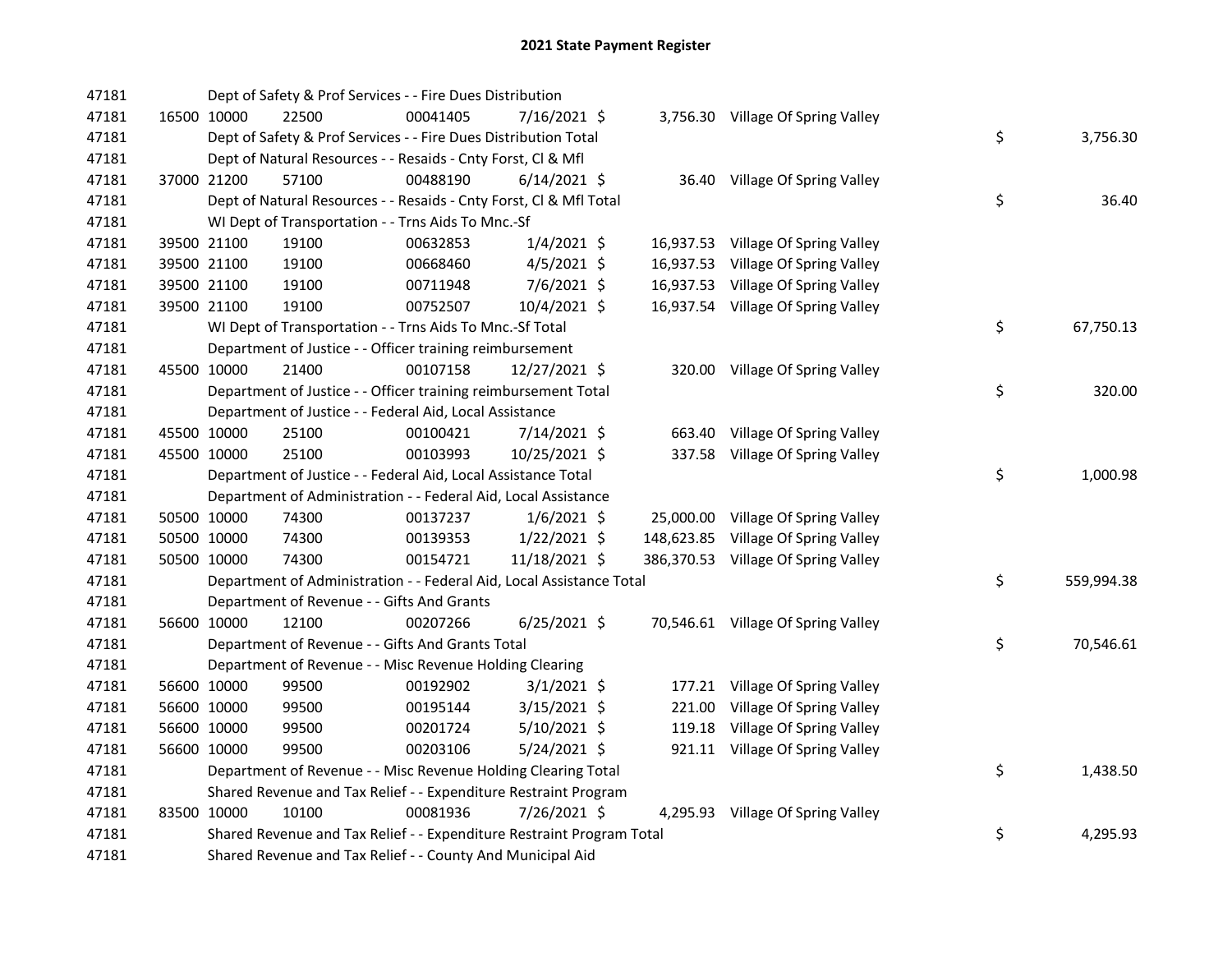| 47181       |             | 83500 10000 | 10500                                                            | 00081936 | 7/26/2021 \$   | 26,663.76  | Village Of Spring Valley |                  |
|-------------|-------------|-------------|------------------------------------------------------------------|----------|----------------|------------|--------------------------|------------------|
| 47181       |             | 83500 10000 | 10500                                                            | 00089039 | 11/15/2021 \$  | 151.094.65 | Village Of Spring Valley |                  |
| 47181       |             |             | Shared Revenue and Tax Relief - - County And Municipal Aid Total |          |                |            |                          | \$<br>177,758.41 |
| 47181       |             |             | Shared Revenue and Tax Relief - - Exempt Computer Aid            |          |                |            |                          |                  |
| 47181       |             | 83500 10000 | 10900                                                            | 00084511 | 7/26/2021 \$   | 437.53     | Village Of Spring Valley |                  |
| 47181       |             | 83500 10000 | 10900                                                            | 00085879 | 7/26/2021 \$   | 280.97     | Village Of Spring Valley |                  |
| 47181       |             |             | Shared Revenue and Tax Relief - - Exempt Computer Aid Total      |          |                |            |                          | \$<br>718.50     |
| 47181       |             |             | Shared Revenue and Tax Relief - - Personal Property Aid          |          |                |            |                          |                  |
| 47181       | 83500 10000 |             | 11100                                                            | 00077681 | $5/3/2021$ \$  | 1.408.80   | Village Of Spring Valley |                  |
| 47181       |             | 83500 10000 | 11100                                                            | 00078968 | $5/3/2021$ \$  | 63.84      | Village Of Spring Valley |                  |
| 47181       |             |             | Shared Revenue and Tax Relief - - Personal Property Aid Total    |          |                |            |                          | \$<br>1,472.64   |
| 47181       |             |             | Shared Revenue and Tax Relief - - Lottery & Gaming Credit        |          |                |            |                          |                  |
| 47181       | 83500       | 52100       | 36300                                                            | 00074336 | $3/22/2021$ \$ | 3.283.08   | Village Of Spring Valley |                  |
| 47181       |             |             | Shared Revenue and Tax Relief - - Lottery & Gaming Credit Total  |          |                |            |                          | 3,283.08         |
| 47181 Total |             |             |                                                                  |          |                |            |                          | 892.371.86       |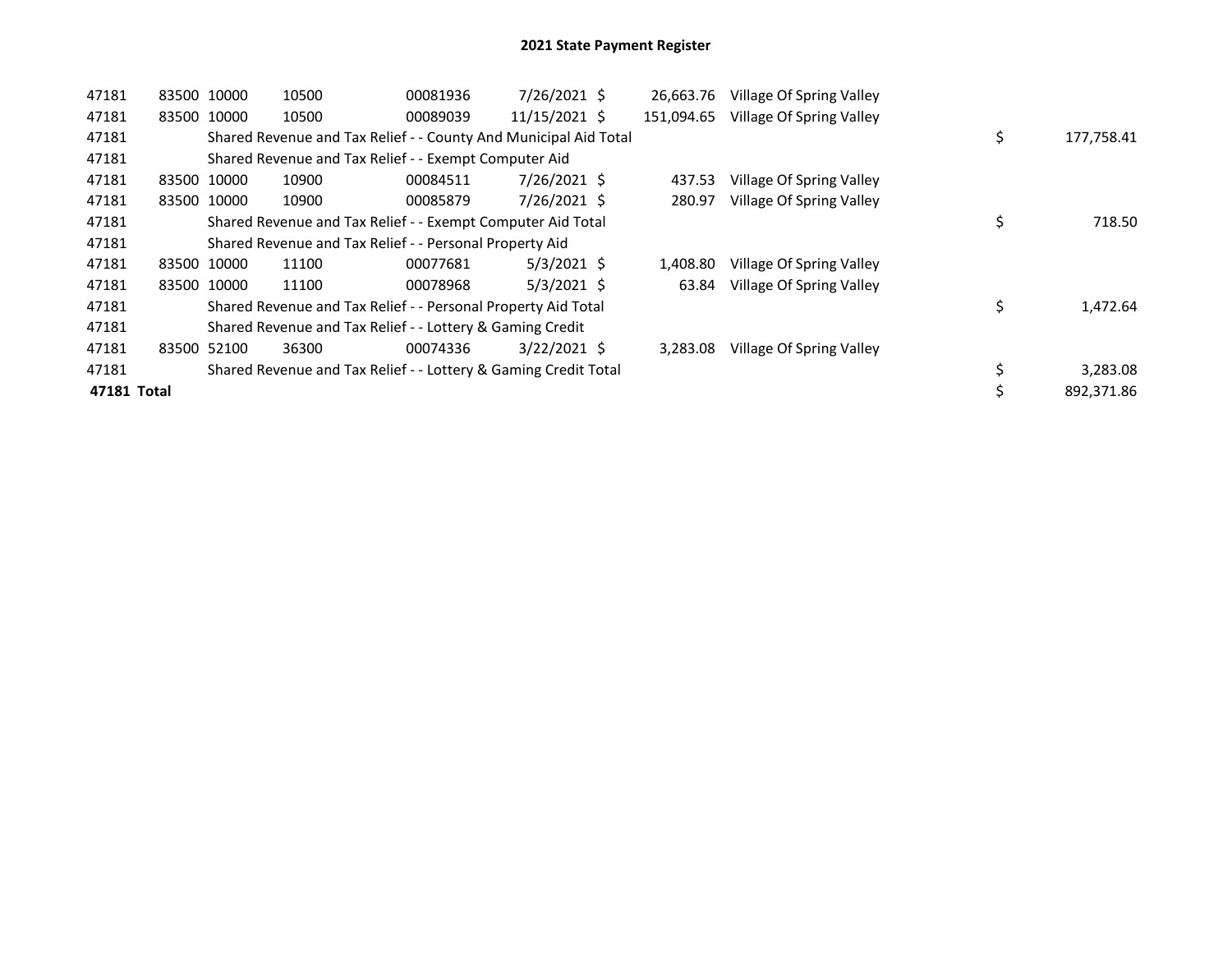| 47271 |             | Dept of Safety & Prof Services - - Fire Dues Distribution            |          |                |          |                              |    |            |
|-------|-------------|----------------------------------------------------------------------|----------|----------------|----------|------------------------------|----|------------|
| 47271 | 16500 10000 | 22500                                                                | 00041399 | 7/15/2021 \$   |          | 16,504.85 Prescott, City of  |    |            |
| 47271 |             | Dept of Safety & Prof Services - - Fire Dues Distribution Total      |          |                |          |                              | \$ | 16,504.85  |
| 47271 |             | Dept of Natural Resources - - Resaids - Fire Suppress Grant          |          |                |          |                              |    |            |
| 47271 | 37000 21200 | 54500                                                                | 00467472 | 3/18/2021 \$   |          | 4,807.83 Prescott, City of   |    |            |
| 47271 |             | Dept of Natural Resources - - Resaids - Fire Suppress Grant Total    |          |                |          |                              | \$ | 4,807.83   |
| 47271 |             | WI Dept of Transportation - - Trns Aids To Mnc.-Sf                   |          |                |          |                              |    |            |
| 47271 | 39500 21100 | 19100                                                                | 00632854 | $1/4/2021$ \$  |          | 78,144.75 Prescott, City of  |    |            |
| 47271 | 39500 21100 | 19100                                                                | 00668461 | $4/5/2021$ \$  |          | 78,144.75 Prescott, City of  |    |            |
| 47271 | 39500 21100 | 19100                                                                | 00711949 | $7/6/2021$ \$  |          | 78,144.75 Prescott, City of  |    |            |
| 47271 | 39500 21100 | 19100                                                                | 00752508 | 10/4/2021 \$   |          | 78,144.76 Prescott, City of  |    |            |
| 47271 |             | WI Dept of Transportation - - Trns Aids To Mnc.-Sf Total             |          |                |          |                              | \$ | 312,579.01 |
| 47271 |             | Department of Justice - - Officer training reimbursement             |          |                |          |                              |    |            |
| 47271 | 45500 10000 | 21400                                                                | 00105848 | 11/29/2021 \$  |          | 1,440.00 Prescott, City of   |    |            |
| 47271 |             | Department of Justice - - Officer training reimbursement Total       |          |                |          |                              | \$ | 1,440.00   |
| 47271 |             | Department of Administration - - Federal Aid, Local Assistance       |          |                |          |                              |    |            |
| 47271 | 50500 10000 | 74300                                                                | 00153628 | 10/27/2021 \$  |          | 346,567.91 Prescott, City of |    |            |
| 47271 |             | Department of Administration - - Federal Aid, Local Assistance Total |          |                |          |                              | \$ | 346,567.91 |
| 47271 |             | Department of Revenue - - Gifts And Grants                           |          |                |          |                              |    |            |
| 47271 | 56600 10000 | 12100                                                                | 00207267 | $6/25/2021$ \$ |          | 224,775.72 Prescott, City of |    |            |
| 47271 |             | Department of Revenue - - Gifts And Grants Total                     |          |                |          |                              | \$ | 224,775.72 |
| 47271 |             | Department of Revenue - - Misc Revenue Holding Clearing              |          |                |          |                              |    |            |
| 47271 | 56600 10000 | 99500                                                                | 00188946 | $1/8/2021$ \$  |          | 648.45 Prescott, City of     |    |            |
| 47271 | 56600 10000 | 99500                                                                | 00191014 | $2/5/2021$ \$  | 835.28   | Prescott, City of            |    |            |
| 47271 | 56600 10000 | 99500                                                                | 00193630 | $3/5/2021$ \$  | 2,884.04 | Prescott, City of            |    |            |
| 47271 | 56600 10000 | 99500                                                                | 00197913 | $4/7/2021$ \$  |          | 7,358.12 Prescott, City of   |    |            |
| 47271 | 56600 10000 | 99500                                                                | 00201271 | $5/7/2021$ \$  |          | 3,947.74 Prescott, City of   |    |            |
| 47271 | 56600 10000 | 99500                                                                | 00204499 | $6/7/2021$ \$  |          | 2,483.12 Prescott, City of   |    |            |
| 47271 | 56600 10000 | 99500                                                                | 00209066 | 7/8/2021 \$    |          | 2,512.48 Prescott, City of   |    |            |
| 47271 | 56600 10000 | 99500                                                                | 00211814 | $8/6/2021$ \$  |          | 1,140.66 Prescott, City of   |    |            |
| 47271 | 56600 10000 | 99500                                                                | 00214425 | $9/8/2021$ \$  | 1,788.86 | Prescott, City of            |    |            |
| 47271 | 56600 10000 | 99500                                                                | 00216674 | 10/7/2021 \$   |          | 843.61 Prescott, City of     |    |            |
| 47271 | 56600 10000 | 99500                                                                | 00219267 | 11/5/2021 \$   |          | 1,236.32 Prescott, City of   |    |            |
| 47271 | 56600 10000 | 99500                                                                | 00221417 | 12/7/2021 \$   |          | 934.07 Prescott, City of     |    |            |
| 47271 |             | Department of Revenue - - Misc Revenue Holding Clearing Total        |          |                |          |                              | \$ | 26,612.75  |
| 47271 |             | Shared Revenue and Tax Relief - - Expenditure Restraint Program      |          |                |          |                              |    |            |
| 47271 | 83500 10000 | 10100                                                                | 00081937 | 7/26/2021 \$   |          | 45,036.78 Prescott, City of  |    |            |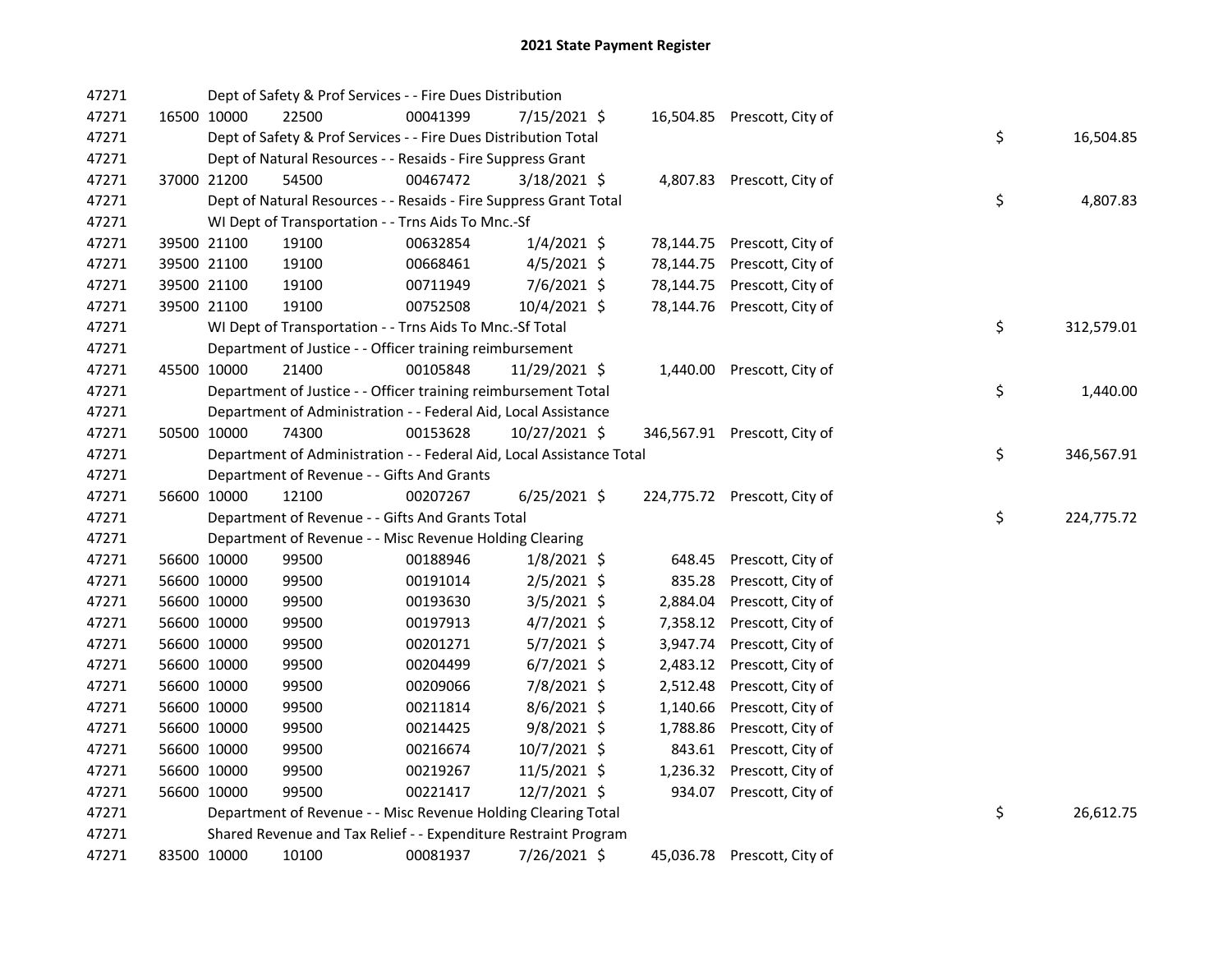| 47271       |  |             | Shared Revenue and Tax Relief - - Expenditure Restraint Program Total         | \$       | 45,036.78      |           |                              |    |            |
|-------------|--|-------------|-------------------------------------------------------------------------------|----------|----------------|-----------|------------------------------|----|------------|
| 47271       |  |             | Shared Revenue and Tax Relief - - County And Municipal Aid                    |          |                |           |                              |    |            |
| 47271       |  | 83500 10000 | 10500                                                                         | 00081937 | 7/26/2021 \$   | 41,649.32 | Prescott, City of            |    |            |
| 47271       |  | 83500 10000 | 10500                                                                         | 00089040 | 11/15/2021 \$  |           | 236,012.81 Prescott, City of |    |            |
| 47271       |  |             | Shared Revenue and Tax Relief - - County And Municipal Aid Total              |          |                |           |                              | \$ | 277,662.13 |
| 47271       |  |             | Shared Revenue and Tax Relief - - Exempt Computer Aid                         |          |                |           |                              |    |            |
| 47271       |  | 83500 10000 | 10900                                                                         | 00084512 | 7/26/2021 \$   | 1,328.17  | Prescott, City of            |    |            |
| 47271       |  | 83500 10000 | 10900                                                                         | 00085880 | 7/26/2021 \$   | 36,562.10 | Prescott, City of            |    |            |
| 47271       |  |             | Shared Revenue and Tax Relief - - Exempt Computer Aid Total                   |          |                |           |                              | \$ | 37,890.27  |
| 47271       |  |             | Shared Revenue and Tax Relief - - Utility Aid                                 |          |                |           |                              |    |            |
| 47271       |  | 83500 10000 | 11000                                                                         |          |                |           |                              |    |            |
| 47271       |  | 83500 10000 | 11000                                                                         | 00089040 | 11/15/2021 \$  | 28,479.12 | Prescott, City of            |    |            |
| 47271       |  |             | Shared Revenue and Tax Relief - - Utility Aid Total                           |          |                |           |                              | \$ | 33,580.25  |
| 47271       |  |             | Shared Revenue and Tax Relief - - Personal Property Aid                       |          |                |           |                              |    |            |
| 47271       |  | 83500 10000 | 11100                                                                         | 00077682 | $5/3/2021$ \$  | 25,687.28 | Prescott, City of            |    |            |
| 47271       |  | 83500 10000 | 11100                                                                         | 00078969 | $5/3/2021$ \$  | 78,537.72 | Prescott, City of            |    |            |
| 47271       |  |             | Shared Revenue and Tax Relief - - Personal Property Aid Total                 |          |                |           |                              | \$ | 104,225.00 |
| 47271       |  |             | Shared Revenue and Tax Relief - - State Aid; Video Service Provider Fee       |          |                |           |                              |    |            |
| 47271       |  | 83500 10000 | 11200                                                                         | 00083096 | $7/26/2021$ \$ | 9,173.60  | Prescott, City of            |    |            |
| 47271       |  |             | Shared Revenue and Tax Relief - - State Aid; Video Service Provider Fee Total | \$       | 9,173.60       |           |                              |    |            |
| 47271       |  |             | Shared Revenue and Tax Relief - - Lottery & Gaming Credit                     |          |                |           |                              |    |            |
| 47271       |  | 83500 52100 | 36300                                                                         | 00074337 | $3/22/2021$ \$ |           | 8,884.71 Prescott, City of   |    |            |
| 47271       |  |             | Shared Revenue and Tax Relief - - Lottery & Gaming Credit Total               | \$       | 8,884.71       |           |                              |    |            |
| 47271 Total |  | \$          | 1,449,740.81                                                                  |          |                |           |                              |    |            |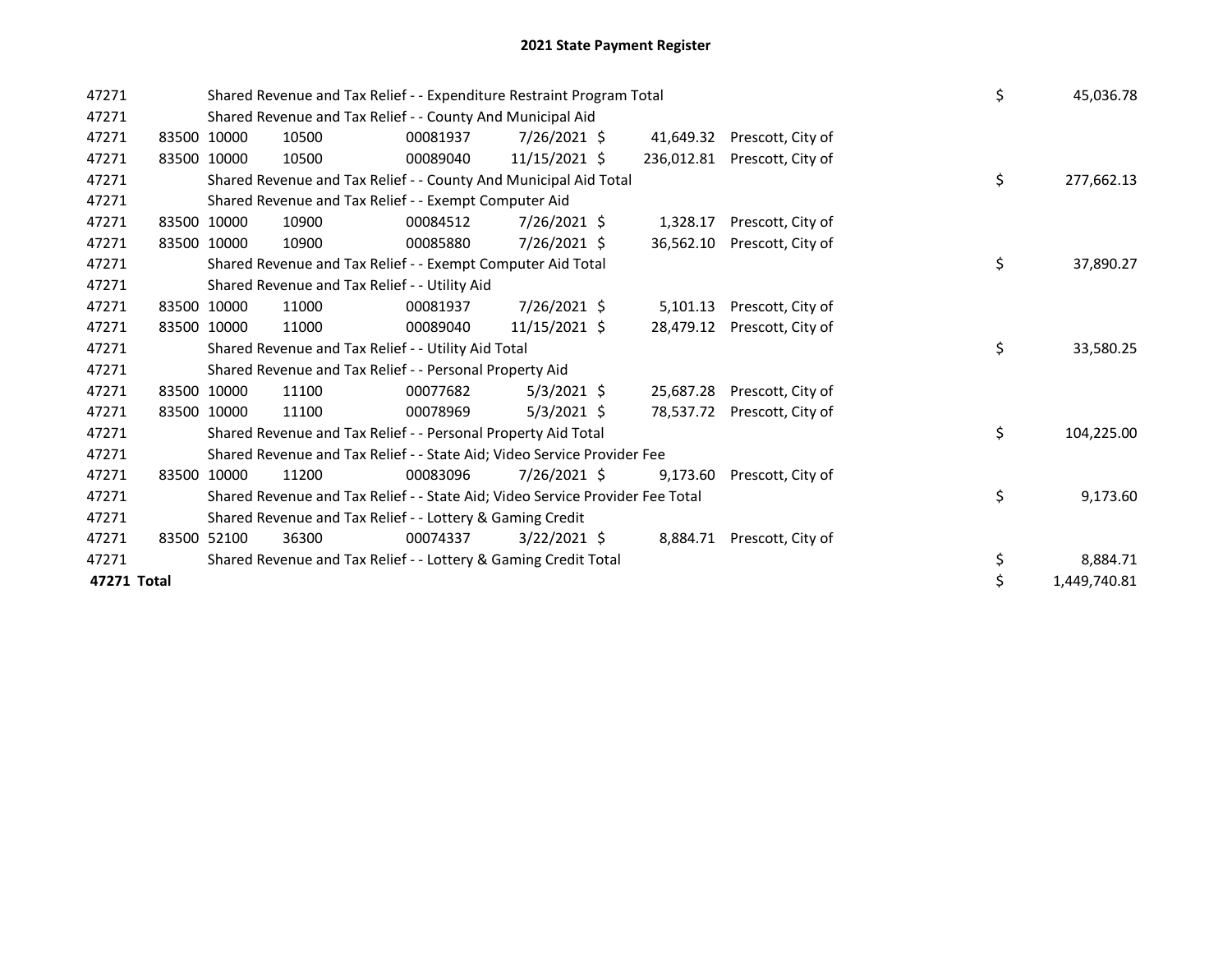| 47276 |             | Dept of Safety & Prof Services - - Fire Dues Distribution                 |          |                |            |                               |    |            |
|-------|-------------|---------------------------------------------------------------------------|----------|----------------|------------|-------------------------------|----|------------|
| 47276 | 16500 10000 | 22500                                                                     | 00041400 | 7/15/2021 \$   |            | 52,452.54 City Of River Falls |    |            |
| 47276 |             | Dept of Safety & Prof Services - - Fire Dues Distribution Total           |          |                |            |                               | \$ | 52,452.54  |
| 47276 |             | University of Wisconsin System - - General Aids                           |          |                |            |                               |    |            |
| 47276 | 28500 36000 | AGF00                                                                     | DFD10403 | $1/15/2021$ \$ |            | 46,879.02 City Of River Falls |    |            |
| 47276 |             | University of Wisconsin System - - General Aids Total                     |          |                |            |                               | \$ | 46,879.02  |
| 47276 |             | University of Wisconsin System - - Utility Repair (Net)                   |          |                |            |                               |    |            |
| 47276 | 28500 36300 | T5700                                                                     | DFD10403 | $1/15/2021$ \$ |            | 19,259.91 City Of River Falls |    |            |
| 47276 |             | University of Wisconsin System - - Utility Repair (Net) Total             |          |                |            |                               | \$ | 19,259.91  |
| 47276 |             | University of Wisconsin System - - Infrastructure-285 Bcm 11/1999         |          |                |            |                               |    |            |
| 47276 | 28500 36300 | Z4500                                                                     | DFD10403 | $1/15/2021$ \$ | 68,840.14  | City Of River Falls           |    |            |
| 47276 |             | University of Wisconsin System - - Infrastructure-285 Bcm 11/1999 Total   |          |                |            |                               | \$ | 68,840.14  |
| 47276 |             | Dept of Natural Resources - - Ea - River Protect, Cons Fund               |          |                |            |                               |    |            |
| 47276 | 37000 21200 | 67500                                                                     | 00507443 | $9/8/2021$ \$  |            | 3,634.30 City Of River Falls  |    |            |
| 47276 |             | Dept of Natural Resources - - Ea - River Protect, Cons Fund Total         |          |                |            |                               | \$ | 3,634.30   |
| 47276 |             | WI Dept of Transportation - - Conn Hwy Aids St Fds                        |          |                |            |                               |    |            |
| 47276 | 39500 21100 | 16200                                                                     | 00633595 | $1/4/2021$ \$  | 4,928.40   | City Of River Falls           |    |            |
| 47276 | 39500 21100 | 16200                                                                     | 00669202 | $4/5/2021$ \$  | 4,928.40   | City Of River Falls           |    |            |
| 47276 | 39500 21100 | 16200                                                                     | 00712690 | 7/6/2021 \$    | 4,928.40   | City Of River Falls           |    |            |
| 47276 | 39500 21100 | 16200                                                                     | 00753249 | 10/4/2021 \$   | 4,928.43   | City Of River Falls           |    |            |
| 47276 |             | WI Dept of Transportation - - Conn Hwy Aids St Fds Total                  |          |                |            |                               | \$ | 19,713.63  |
| 47276 |             | WI Dept of Transportation - - Tc, Trns Oper Aid Sf                        |          |                |            |                               |    |            |
| 47276 | 39500 21100 | 17700                                                                     | 00710158 | $6/22/2021$ \$ | 25,579.00  | City Of River Falls           |    |            |
| 47276 | 39500 21100 | 17700                                                                     | 00754736 | 9/29/2021 \$   | 76,731.00  | City Of River Falls           |    |            |
| 47276 |             | WI Dept of Transportation - - Tc, Trns Oper Aid Sf Total                  |          |                |            |                               | \$ | 102,310.00 |
| 47276 |             | WI Dept of Transportation - - Trnst/Trns-Rel Aid F                        |          |                |            |                               |    |            |
| 47276 | 39500 21100 | 18200                                                                     | 00646793 | 1/29/2021 \$   | 4,900.37   | City Of River Falls           |    |            |
| 47276 | 39500 21100 | 18200                                                                     | 00683727 | $4/23/2021$ \$ | 55,233.18  | City Of River Falls           |    |            |
| 47276 | 39500 21100 | 18200                                                                     | 00747070 | $9/16/2021$ \$ |            | 49,046.91 City Of River Falls |    |            |
| 47276 |             | WI Dept of Transportation - - Trnst/Trns-Rel Aid F Total                  |          |                |            |                               | \$ | 109,180.46 |
| 47276 |             | WI Dept of Transportation - - Trns Aids To Mnc.-Sf                        |          |                |            |                               |    |            |
| 47276 | 39500 21100 | 19100                                                                     | 00632855 | $1/4/2021$ \$  | 158,111.38 | City Of River Falls           |    |            |
| 47276 | 39500 21100 | 19100                                                                     | 00668462 | $4/5/2021$ \$  | 158,111.38 | City Of River Falls           |    |            |
| 47276 | 39500 21100 | 19100                                                                     | 00711950 | 7/6/2021 \$    | 158,111.38 | City Of River Falls           |    |            |
| 47276 | 39500 21100 | 19100                                                                     | 00752509 | 10/4/2021 \$   | 158,111.39 | City Of River Falls           |    |            |
| 47276 |             | WI Dept of Transportation - - Trns Aids To Mnc.-Sf Total                  |          |                |            |                               | \$ | 632,445.53 |
| 47276 |             | Department of Health Services - - Prepaid Medical Transport Reimbursement |          |                |            |                               |    |            |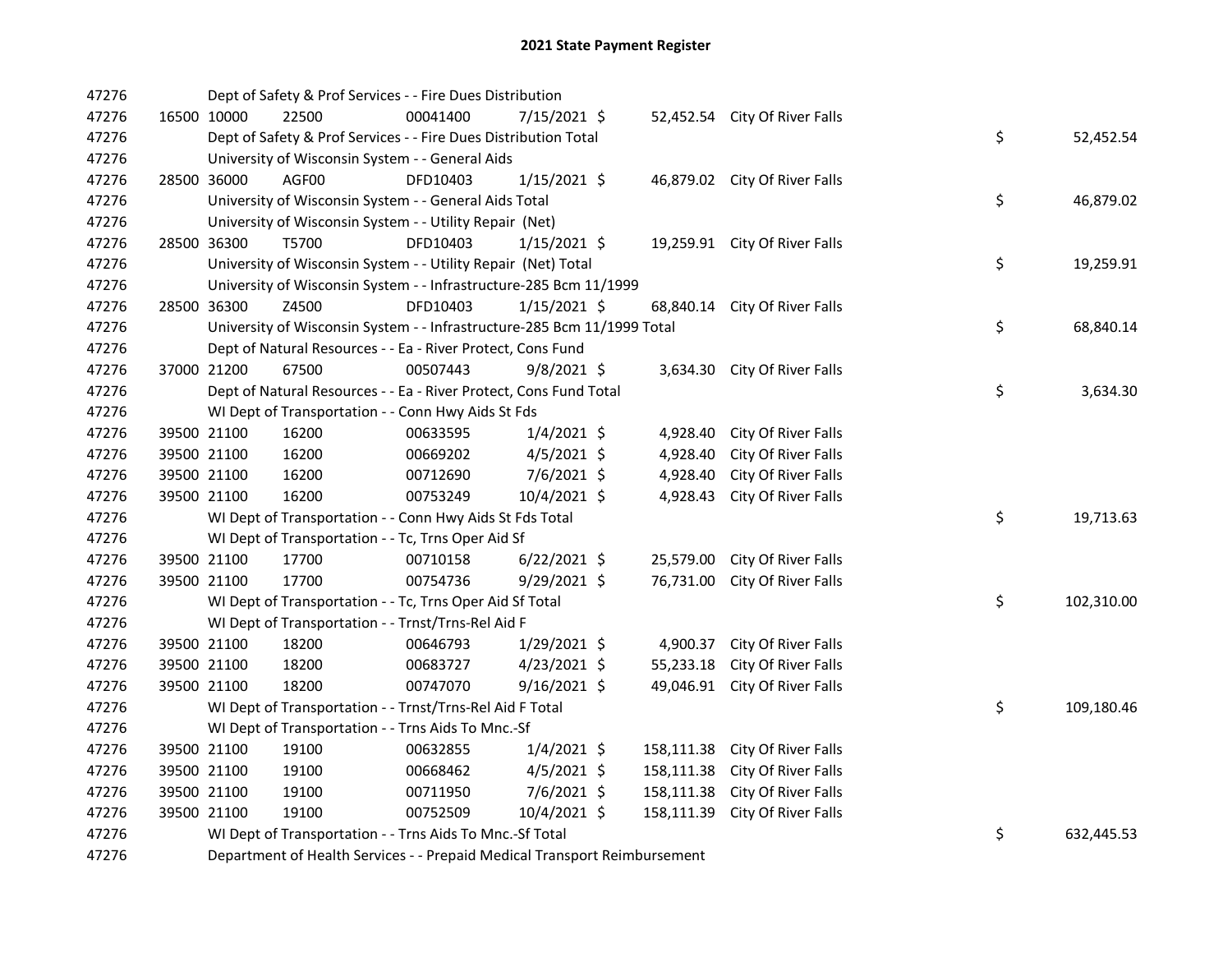| 47276 | 43500 10000 |             | 16300                                                                           | AMBULANCE 11/15/2021 \$ |                |          | 18,922.96 City Of River Falls  |    |            |
|-------|-------------|-------------|---------------------------------------------------------------------------------|-------------------------|----------------|----------|--------------------------------|----|------------|
| 47276 |             |             | Department of Health Services - - Prepaid Medical Transport Reimbursement Total | \$                      | 18,922.96      |          |                                |    |            |
| 47276 |             |             | Department of Justice - - Officer training reimbursement                        |                         |                |          |                                |    |            |
| 47276 | 45500 10000 |             | 21400                                                                           | 00105875                | 11/23/2021 \$  |          | 3,360.00 City Of River Falls   |    |            |
| 47276 |             |             | Department of Justice - - Officer training reimbursement Total                  |                         |                |          |                                | \$ | 3,360.00   |
| 47276 |             |             | Department of Revenue - - Gifts And Grants                                      |                         |                |          |                                |    |            |
| 47276 | 56600 10000 |             | 12100                                                                           | 00207268                | $6/25/2021$ \$ |          | 838,761.46 City Of River Falls |    |            |
| 47276 |             |             | Department of Revenue - - Gifts And Grants Total                                |                         |                |          |                                | \$ | 838,761.46 |
| 47276 |             |             | Department of Revenue - - Misc Revenue Holding Clearing                         |                         |                |          |                                |    |            |
| 47276 | 56600 10000 |             | 99500                                                                           | 00188945                | $1/8/2021$ \$  | 333.47   | City Of River Falls            |    |            |
| 47276 |             | 56600 10000 | 99500                                                                           | 00188947                | $1/8/2021$ \$  | 1,008.50 | City Of River Falls            |    |            |
| 47276 | 56600 10000 |             | 99500                                                                           | 00188948                | $1/8/2021$ \$  | 1,554.98 | City Of River Falls            |    |            |
| 47276 | 56600 10000 |             | 99500                                                                           | 00191015                | $2/5/2021$ \$  | 1,721.34 | City Of River Falls            |    |            |
| 47276 | 56600 10000 |             | 99500                                                                           | 00193629                | $3/5/2021$ \$  | 2,078.87 | City Of River Falls            |    |            |
| 47276 | 56600 10000 |             | 99500                                                                           | 00193631                | $3/5/2021$ \$  | 3,623.39 | City Of River Falls            |    |            |
| 47276 | 56600 10000 |             | 99500                                                                           | 00193632                | 3/5/2021 \$    | 273.10   | City Of River Falls            |    |            |
| 47276 | 56600 10000 |             | 99500                                                                           | 00197912                | $4/7/2021$ \$  | 752.38   | City Of River Falls            |    |            |
| 47276 | 56600 10000 |             | 99500                                                                           | 00197914                | $4/7/2021$ \$  | 3,795.58 | City Of River Falls            |    |            |
| 47276 | 56600 10000 |             | 99500                                                                           | 00197915                | $4/7/2021$ \$  | 1,277.89 | City Of River Falls            |    |            |
| 47276 | 56600 10000 |             | 99500                                                                           | 00201270                | $5/7/2021$ \$  | 360.32   | City Of River Falls            |    |            |
| 47276 | 56600 10000 |             | 99500                                                                           | 00201272                | $5/7/2021$ \$  | 4,626.85 | City Of River Falls            |    |            |
| 47276 | 56600 10000 |             | 99500                                                                           | 00201273                | $5/7/2021$ \$  | 150.90   | City Of River Falls            |    |            |
| 47276 | 56600 10000 |             | 99500                                                                           | 00204498                | $6/7/2021$ \$  | 1,814.14 | City Of River Falls            |    |            |
| 47276 | 56600 10000 |             | 99500                                                                           | 00204500                | $6/7/2021$ \$  | 2,627.40 | City Of River Falls            |    |            |
| 47276 | 56600 10000 |             | 99500                                                                           | 00204501                | $6/7/2021$ \$  | 2,486.39 | City Of River Falls            |    |            |
| 47276 | 56600 10000 |             | 99500                                                                           | 00209065                | 7/8/2021 \$    | 861.87   | City Of River Falls            |    |            |
| 47276 | 56600 10000 |             | 99500                                                                           | 00209067                | 7/8/2021 \$    | 2,018.14 | City Of River Falls            |    |            |
| 47276 | 56600 10000 |             | 99500                                                                           | 00209068                | 7/8/2021 \$    |          | 524.81 City Of River Falls     |    |            |
| 47276 | 56600 10000 |             | 99500                                                                           | 00211815                | $8/6/2021$ \$  | 1,423.16 | City Of River Falls            |    |            |
| 47276 | 56600 10000 |             | 99500                                                                           | 00211816                | $8/6/2021$ \$  | 224.14   | City Of River Falls            |    |            |
| 47276 | 56600 10000 |             | 99500                                                                           | 00214426                | $9/8/2021$ \$  | 2,458.29 | City Of River Falls            |    |            |
| 47276 | 56600 10000 |             | 99500                                                                           | 00214427                | $9/8/2021$ \$  | 221.19   | City Of River Falls            |    |            |
| 47276 | 56600 10000 |             | 99500                                                                           | 00216675                | 10/7/2021 \$   | 1,367.84 | City Of River Falls            |    |            |
| 47276 | 56600 10000 |             | 99500                                                                           | 00216676                | 10/7/2021 \$   |          | 840.11 City Of River Falls     |    |            |
| 47276 | 56600 10000 |             | 99500                                                                           | 00219266                | 11/5/2021 \$   |          | 240.62 City Of River Falls     |    |            |
| 47276 | 56600 10000 |             | 99500                                                                           | 00219268                | 11/5/2021 \$   | 418.90   | City Of River Falls            |    |            |
| 47276 |             | 56600 10000 | 99500                                                                           | 00219269                | 11/5/2021 \$   |          | 728.13 City Of River Falls     |    |            |